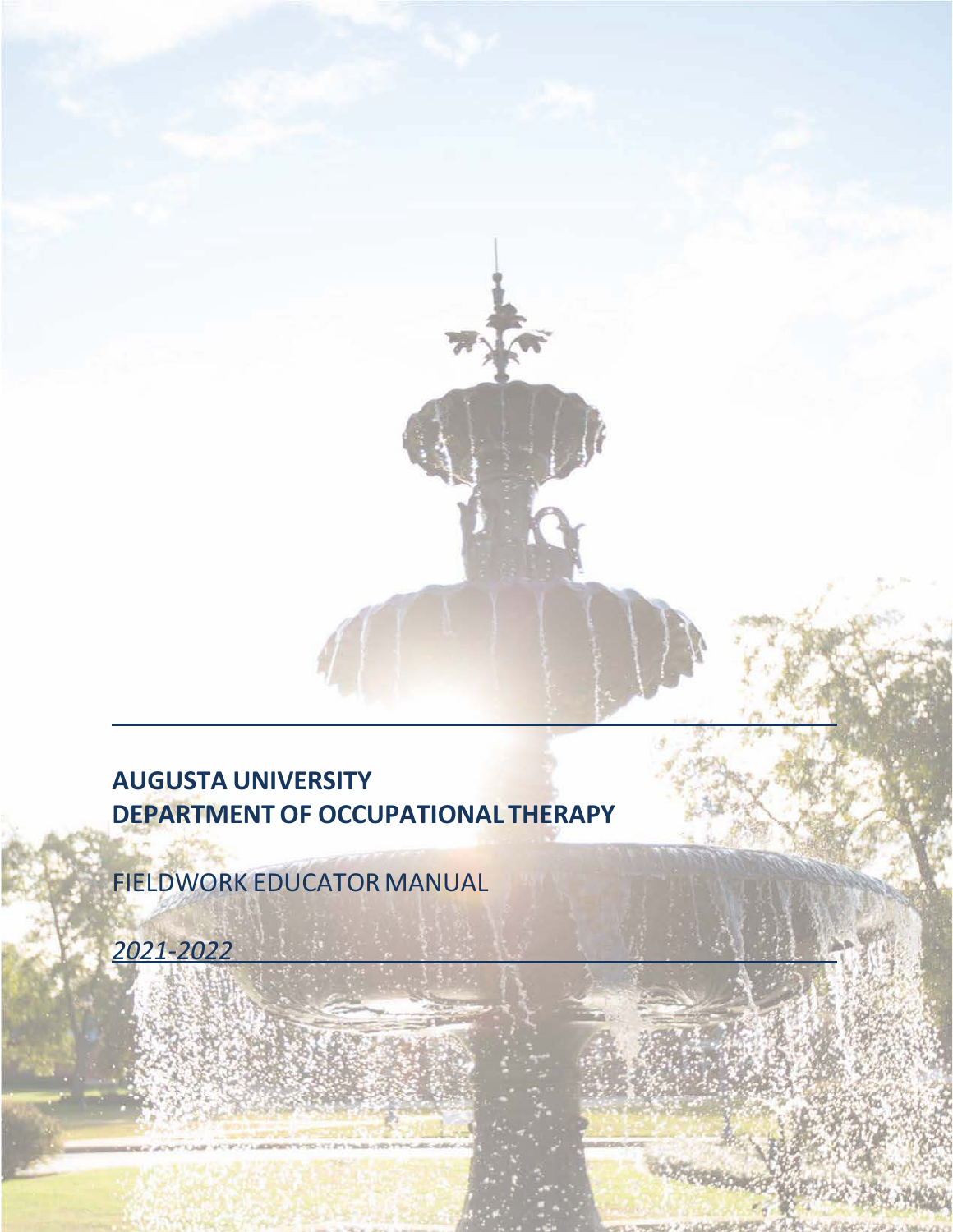# **FIELDWORK LEADERSHIP**

#### **Laurie Vera**

Academic Fieldwork Coordinator (AFWC) Assistant Professor [lvera@augusta.edu](mailto:lvera@augusta.edu) | [augustaotfw@augusta.edu](mailto:augustaotfw@augusta.edu) Office Location EC2334 Office Phone: (706) 446-0011

#### **Responsibilities**:

- Manages and advises students for all Level I and Level II experiences.
- Manages fieldwork site selection.
- Advises and consults with fieldwork site educators/supervisors.
- Instructs and supervisesthe fieldwork seminars.
- Responsible for management of any fieldwork issues and communication.

### **Patonia Anderson**

Administrative Assistant II [panderson@augusta.edu](mailto:panderson@augusta.edu) | [augustaotfw@augusta.edu](mailto:augustaotfw@augusta.edu) Office Location: EC 2304 Office Phone (706)-721-0071

#### **Responsibilities:**

- Communicates with students about general fieldwork information for Level I and Level II experiences.
- Manages documentation, and assists with placements and the scheduling of experiences.
- Maintains fieldwork systems and all records related to fieldwork.
- Assists the Academic Fieldwork Coordinator with contract renewals and maintenance.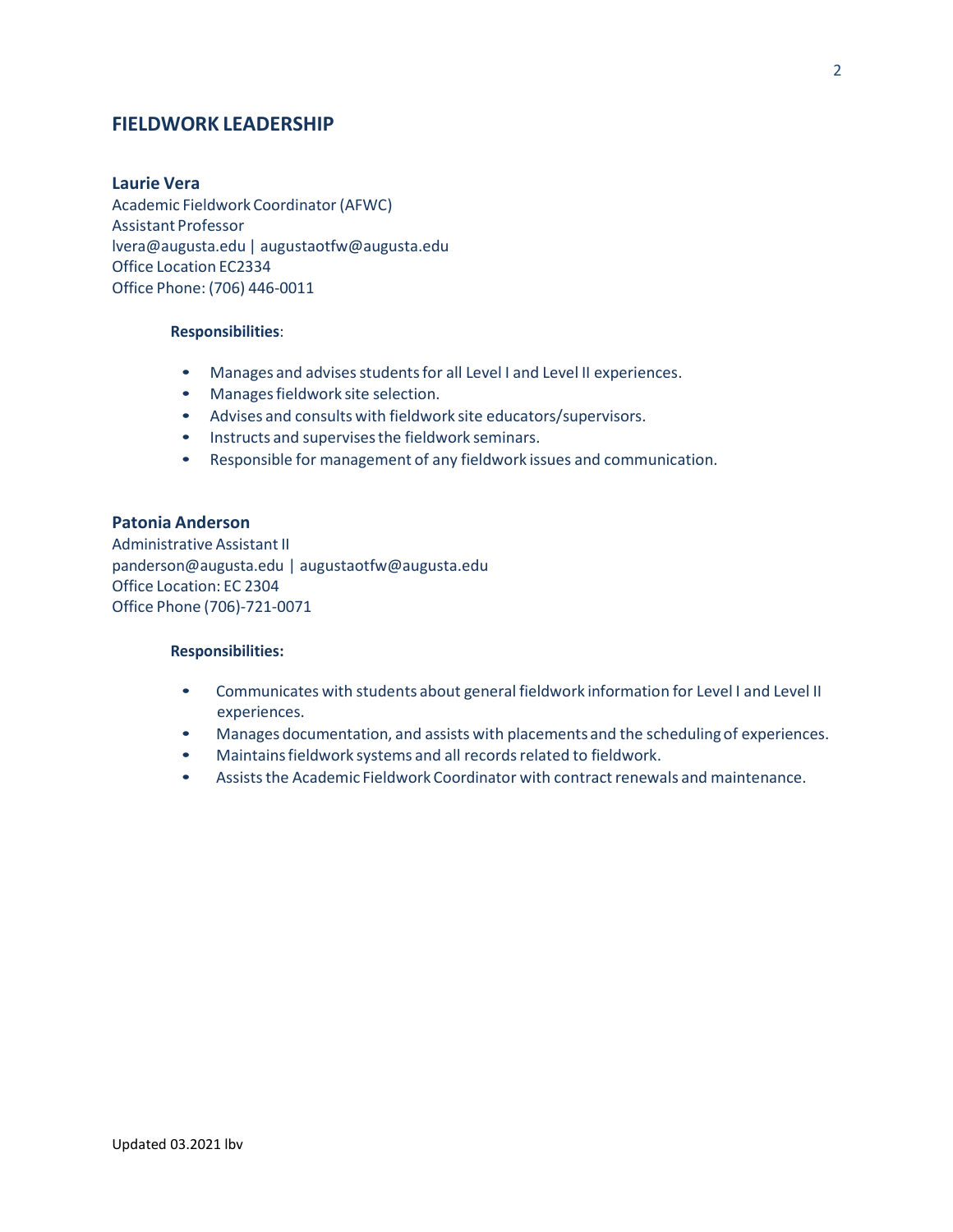# **TABLE OF CONTENTS**

| <b>INTRODUCTION TO FIELDWORK</b>                                               | 5              |
|--------------------------------------------------------------------------------|----------------|
| What is Fieldwork?                                                             | 5              |
| <b>FIELDWORK: RELATIONSHIP TO THE CURRICULUM DESIGN</b>                        | 6              |
| <b>FIELDWORK SUPERVISION GUIDELINES</b>                                        | 7              |
| <b>General Fieldwork Guidelines</b>                                            | $\overline{7}$ |
| Level I Guidelines                                                             | 8              |
| Level II Guidelines                                                            | 8              |
| Responsibilities and Qualifications of the Fieldwork Educator                  | 9              |
| <b>Additional Readings for Fieldwork Supervision</b>                           | 10             |
| <b>Fieldwork Books</b>                                                         | 10             |
| <b>ESSENTIAL ELEMENTS OF FIELDWORK SITE SELECTION</b>                          | 10             |
| Compatibility with the AU Department of OT Curriculum Design                   | 10             |
| Developing your Fieldwork Objectives                                           | 11             |
| Fieldwork Professional Development and Continuing Education Units              | 11             |
| The Fieldwork Contractual Process                                              | 11             |
| The Fieldwork Data Form                                                        | 11             |
| <b>Fieldwork Learning Objectives</b>                                           | 11             |
| ROLES OF A FIELDWORK EDUCATOR AND ACADEMIC FIELDWORK COORDINATOR               | 12             |
| <b>The Contract</b>                                                            | 12             |
| Quality of the Fieldwork Experience                                            | 12             |
| Communications                                                                 | 12             |
| <b>Effective Partnership with AU</b>                                           | 12             |
| <b>Student Requirements</b>                                                    | 13             |
| <b>Adequate Supervision</b>                                                    | 13             |
| <b>Student Evaluations</b>                                                     | 13             |
| <b>Student Experiences</b>                                                     | 13             |
| <b>Ethical and Quality Professional Role Models</b>                            | 13             |
| THE FIELDWORK EDUCATION EXPERIENCE                                             | 14             |
| <b>Fieldwork Orientation and Objectives</b>                                    | 14             |
| <b>Fieldwork Educator's Resources</b>                                          | 14             |
| <b>Fieldwork Site Manual</b>                                                   | 14             |
| <b>Strategies for Effective Supervision</b>                                    | 15             |
| Communication Strategies between the Practice Setting and the Academic Setting | 15             |
| The Student's Assessment of the Experience                                     | 15             |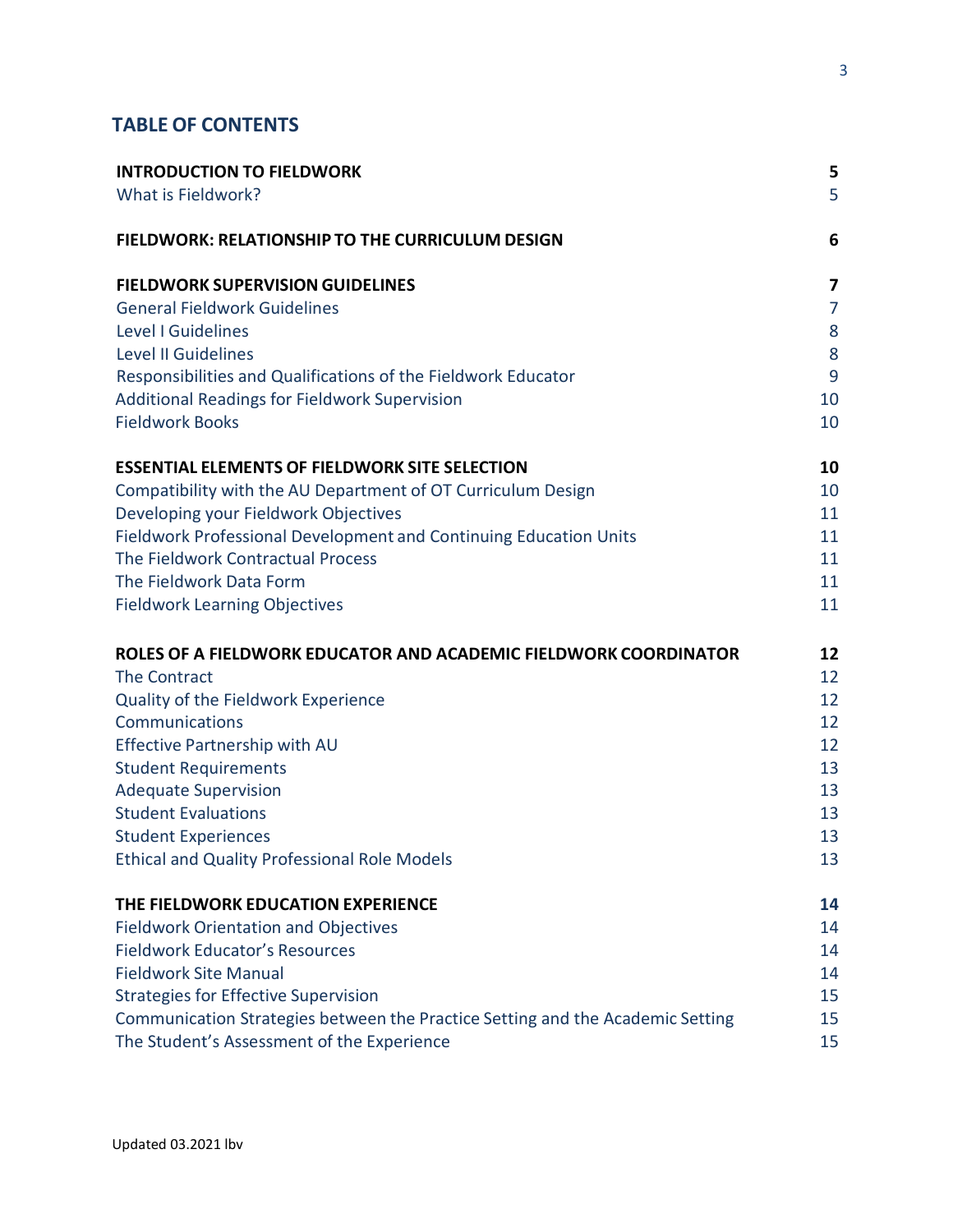# **APPENDICES**

| <b>Appendix A: Additional Resources</b>                                     | 18 |
|-----------------------------------------------------------------------------|----|
| COE Guidelines for Occupational Therapy Fieldwork Experience                | 22 |
| <b>Appendix B:</b> Components of Creating a Fieldwork Manual                | 38 |
| <b>Appendix C:</b> Course Learning Objectives                               | 40 |
| Appendix D: AU Fieldwork Learning Objectives, Weekly Timelines & Objectives | 44 |
| <b>Appendix E: AOTA Fieldwork Performance Evaluation Form</b>               | 56 |
| <b>Appendix F:</b> Student Evaluation of the Fieldwork Experience (SEFWE)   |    |
| <b>Appendix G: Fieldwork Experience Assessment Tool (FEAT)</b>              |    |
| <b>Appendix H: AOTA Fieldwork Data Form</b>                                 | 59 |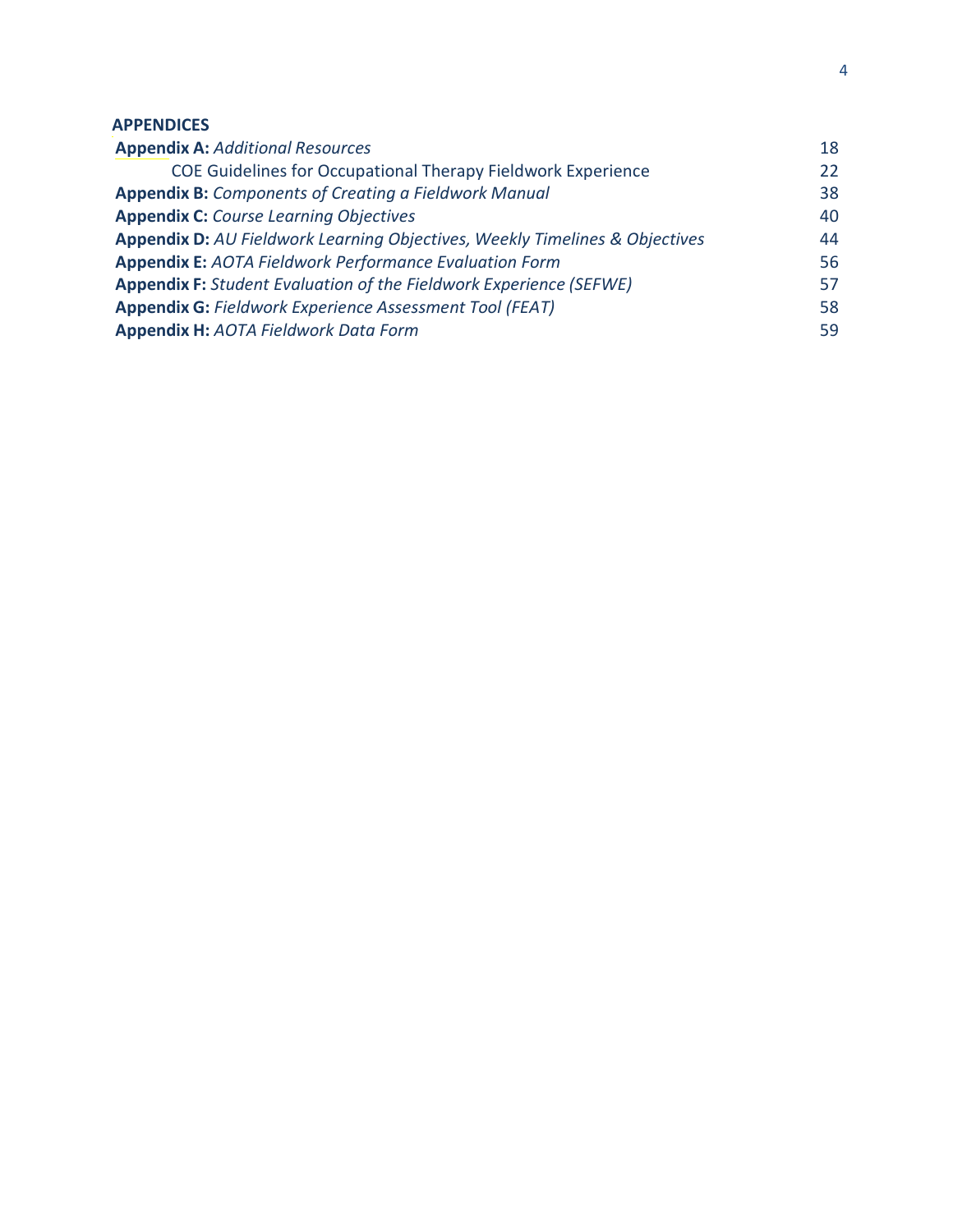# **INTRODUCTIONTO FIELDWORK**

Augusta University (AU) Department of Occupational Therapy (OT) fieldwork goals are to provide practice based learning experiencesthat allow for

- Application of knowledge in meaningful occupations across the lifespan
- Development of an understanding of the needs of clients and family members in providing evidence based care
- Opportunities to develop competencies required for a generalist OT.
- Expose the student to a variety of practice settings, documentation and reimbursement systems, and application of the profession's theoretical tenets and frames of reference
- Mentorship of the development of personal leadership, advocacy, and cultural competence characteristics
- Development of a strong personal code of ethics and professional development responsibilities

# **What is Fieldwork?**

The American Occupational Therapy Association (AOTA) defines *fieldwork* as practice based learning experiences that develop the students' integration of classroom knowledge and laboratory skills. The profession uses the term *fieldwork* instead of internships or clinical rotations as the (OT) profession provides service in diverse sites outside of traditional hospital or medical model settings. OTs provide intervention services or practice in various community settings, rehabilitation centers, out-patient settings, school systems, private practice, long term care centers, in work and industrial settings, and in private homes.

Fieldwork experiences are designed to encompass a range of OT services. These experiences allow the student to *try out* concepts learned in the classroom or the laboratory. Each fieldwork experience is designed to progressively build on previous skills and knowledge. Augusta University (AU) OT curriculum design provides fieldwork experiences during each semester of the Master of Health Science (MHS) in OT program. The AU OT's curriculum design and learning activities include supportive experiential learning experiences that progressthe students' level of knowledge, skills, and values for entry level competence. The Accreditation Council for Occupational Therapy Education (ACOTE, 2018) specifies fieldwork requirements for all students. The requirements are divided into two major classifications: Level I and Level II fieldwork experiences. The integration of Level I and Level II experiences can be symbolized as stepping stones toward competency.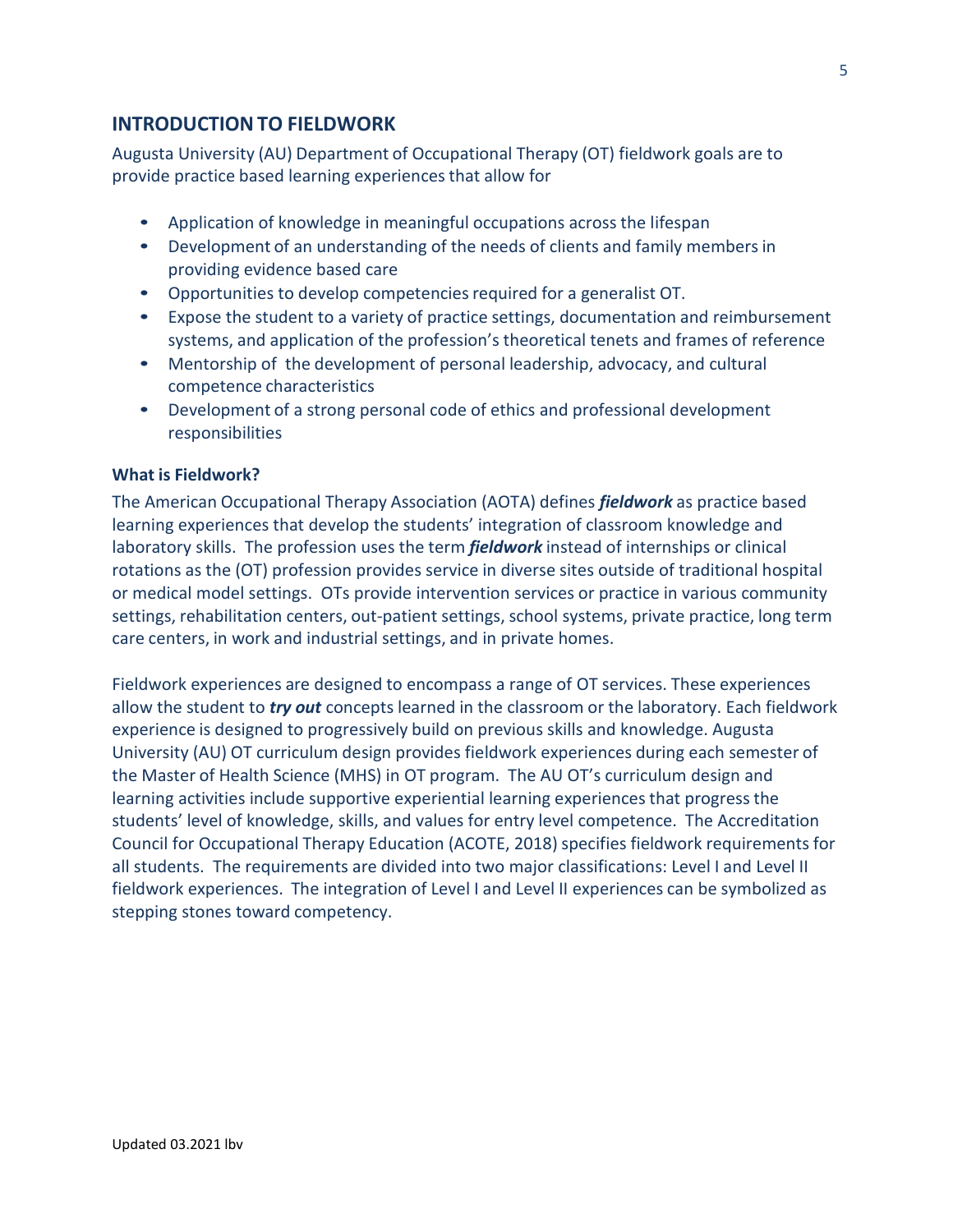

# **FIELDWORK: RELATIONSHIP TO THE CURRICULUM**

Level I and Level II Fieldwork experiences are provided to help guide the professional development process and exposure to diverse populations. This process includes the development of professional roles related to ethics and professionalism, as well as the management, leadership, and professional development skills that enable continuous growth and lifelong learning. These unique opportunities also provide the context for learning by doing and higher order thinking.

Updated 03.2021 lbv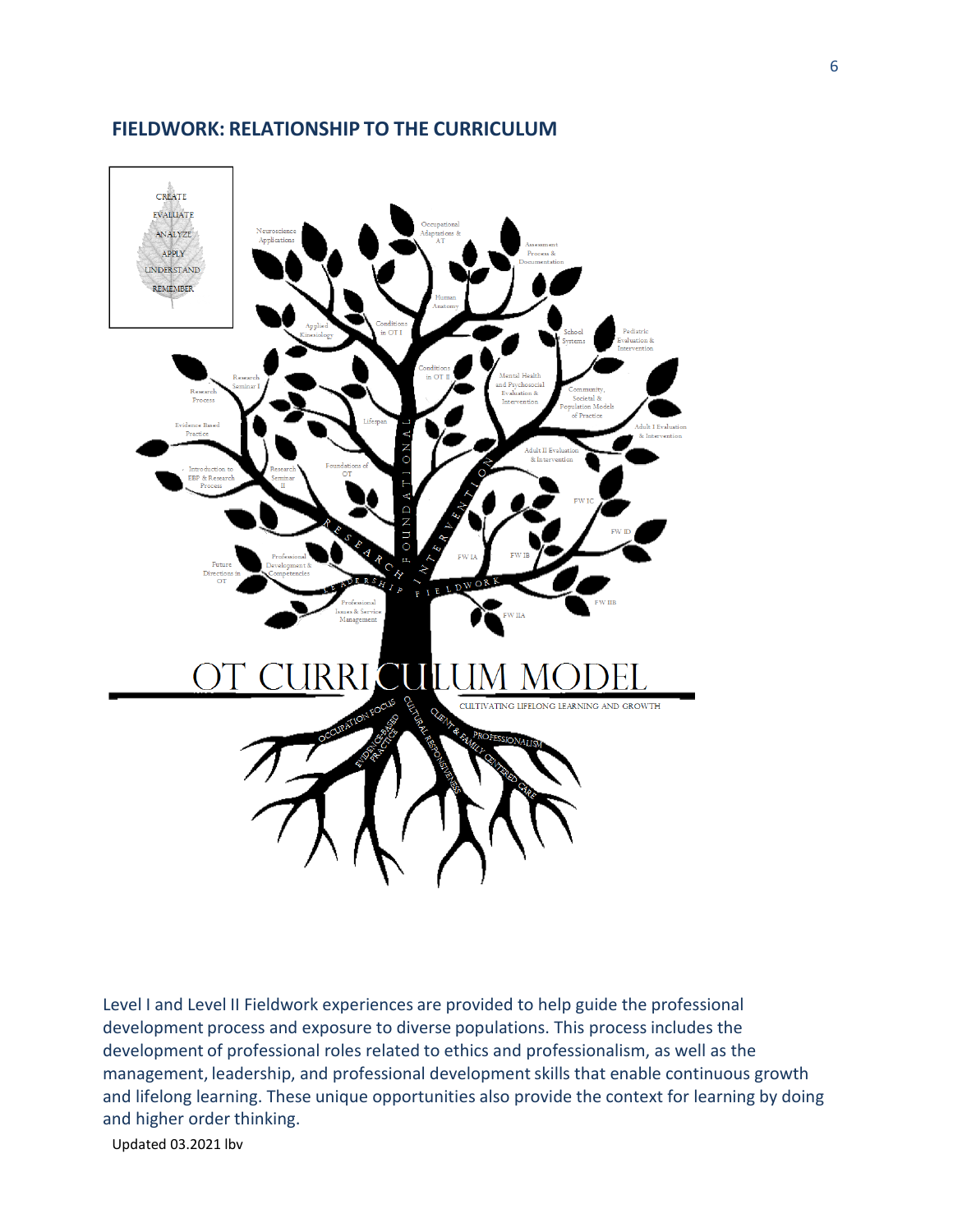# **FIELDWORK SUPERVISION GUIDELINES**

One of the most frequently asked questions regarding fieldwork revolves around the provision of supervision for students. There is no definite answer as each student, each site, each client, and each fieldwork educator relationship is vastly different. Below are many resourcesto reference to determine the appropriate level of supervision for fieldwork. Overall, Level II fieldwork should progress from direct forms of supervision to less direct as appropriate for the setting, severity of the client's condition and the ability of the student. If this progression is not occurring the fieldwork educator should contact the Academic Fieldwork Coordinator to discuss student learning goals, objectives and other tools to facilitate student growth.

In addition to the following information, resources, and references, fieldwork educators must check their own state licensure laws regarding supervision of OT students. Third party payer sources may also have requirements regarding reimbursement for services provide by students.

The Accreditation Council for Occupational Therapy Education (ACOTE) Standards and Guidelines, 2018 describes Fieldwork Education as a "*crucial part of professional preparation and is best integrated as a component of the curriculum design. The fieldwork experience is designed to promote clinical reasoning and reflective practice, transmit the values and beliefs that enable ethical practice, and develop professionalism and competence in career responsibilities. Fieldwork experiencesshould be implemented and evaluated for their effectiveness by the educational institution. The experience should provide the student with the opportunity to carry out professional responsibilities under the supervision of qualified personnel serving as a role model. The academic fieldwork coordinator is responsible for the program's compliance with fieldwork education requirements*." *(Standard C 1.0, p. 39).*

### **General Fieldwork Guidelines**

- ACOTE requires the Department of Occupational Therapy to document the criteria and process for selecting the fieldwork sites (ACOTE Standard C.1.2).
- The fieldwork program should reflect the sequence and scope of the curriculum, and should be designed in collaboration with the faculty to ensure that fieldwork experiences strengthen ties between didactic and fieldwork education (ACOTE C.1.1)
- Each fieldwork site selected by the Department of Occupational Therapy must be equipped to meet the curriculum goals, provide educational experiences applicable to the academic program, and have fieldwork educators that are able to effectively meet the learning needs of the students.
- The Academic Fieldwork Coordinator is responsible for fostering the links between the fieldwork site and the didactic aspects of the curriculum. The Academic Fieldwork Coordinator will communicate the Department of Occupational Therapy's curriculum to fieldwork educators, and is responsible for maintaining the fieldwork contracts and site date for all Level I and Level II fieldwork placements (ACOTE Standards C.1.1, C.1.2, C.1.3).
- Collaboration between the academic and fieldwork educators is required for establishing fieldwork objectives. This process includes the identification of site requirements, and communication regarding the student(s)' progress and performance during fieldwork.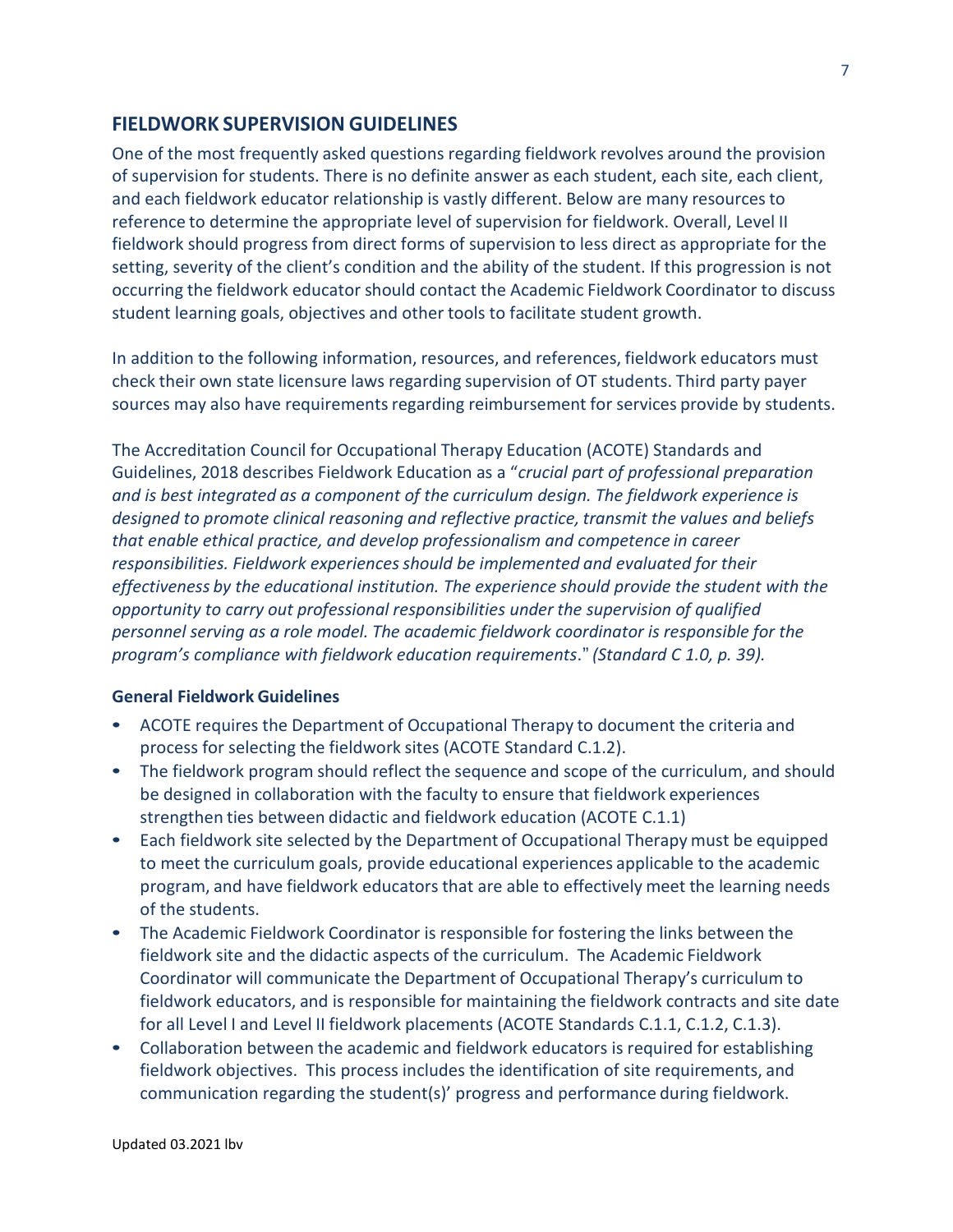- At least one fieldwork experience focuses on psychological and social factors that influence engagement in occupation (ACOTE Standard C.1.7)
- The Department of Occupational Therapy has a fieldwork policy to ensure student compliance with the fieldwork site's health requirements prior to fieldwork placement (ACOTE Standard C.1.2)
- It is important to ensure the number of fieldwork educators to student(s) allows for proper supervision and the ability to frequently assess the student(s) progressin achieving the stated fieldwork objectives (ACOTE Standard.1.4).
- All fieldwork sites must have an active contract or memorandum of understanding. The Department of Occupational Therapy's contracts are renewed regularly, prior to the set expiration. All contracts must be signed by AU and the fieldwork site's authorizing authority. Electronic contracts are now acceptable (ACOTE Standard C.1.6)

# **Level I Guidelines**

ACOTE describes the goal of Level I experiencesis to introduce students to fieldwork, apply knowledge to practice, and develop understanding of the needs of clients (ACOTE Standards, 2018)

- Level I fieldwork is integral to the program's curriculum design and includes experiences designed to enrich didactic coursework through directed observation and participation in selected aspects of the occupational therapy process in traditional, nontraditional, and emerging settings (ACOTE Standard C.1.1)*.*
- The Department of Occupational Therapy will ensure that qualified personnel supervise Level I fieldwork prior to the start of Level I fieldwork (ACOTE Standard C.1.8).
- All Level I experiences are documented and do not replace the Level II requirements in any manner. Student experiences are documented, including mechanisms for formal evaluation of student performance (ACOTE Standard C.1.9).

# **Level II Guidelines**

ACOTE describes the goal of Level II experiences*is to develop competent, entry-level, generalist occupational therapists. Level II fieldwork must be integral to the program's curriculum design and must include an in-depth experience in delivering occupational therapy services to clients, focusing on the application of purposeful and meaningful occupation and research, administration, and management of occupational therapy services. It is recommended that the student be exposed to a variety of clients across the lifespan and to a variety of settings*. *(ACOTE Standards, 2018).*

- All Level II experiences must be designed to promote the student's clinical reasoning and reflective practice. These experiences should allow for the integration of values and beliefs that enable ethical practice, allow for the development of professionalism and competence in roles and responsibilities (ACOTE Standard C.1.0).
- All Level II experiences must be consistent with the Department of Occupational Therapy's curriculum design and emphasize engagement in occupation based experiences that are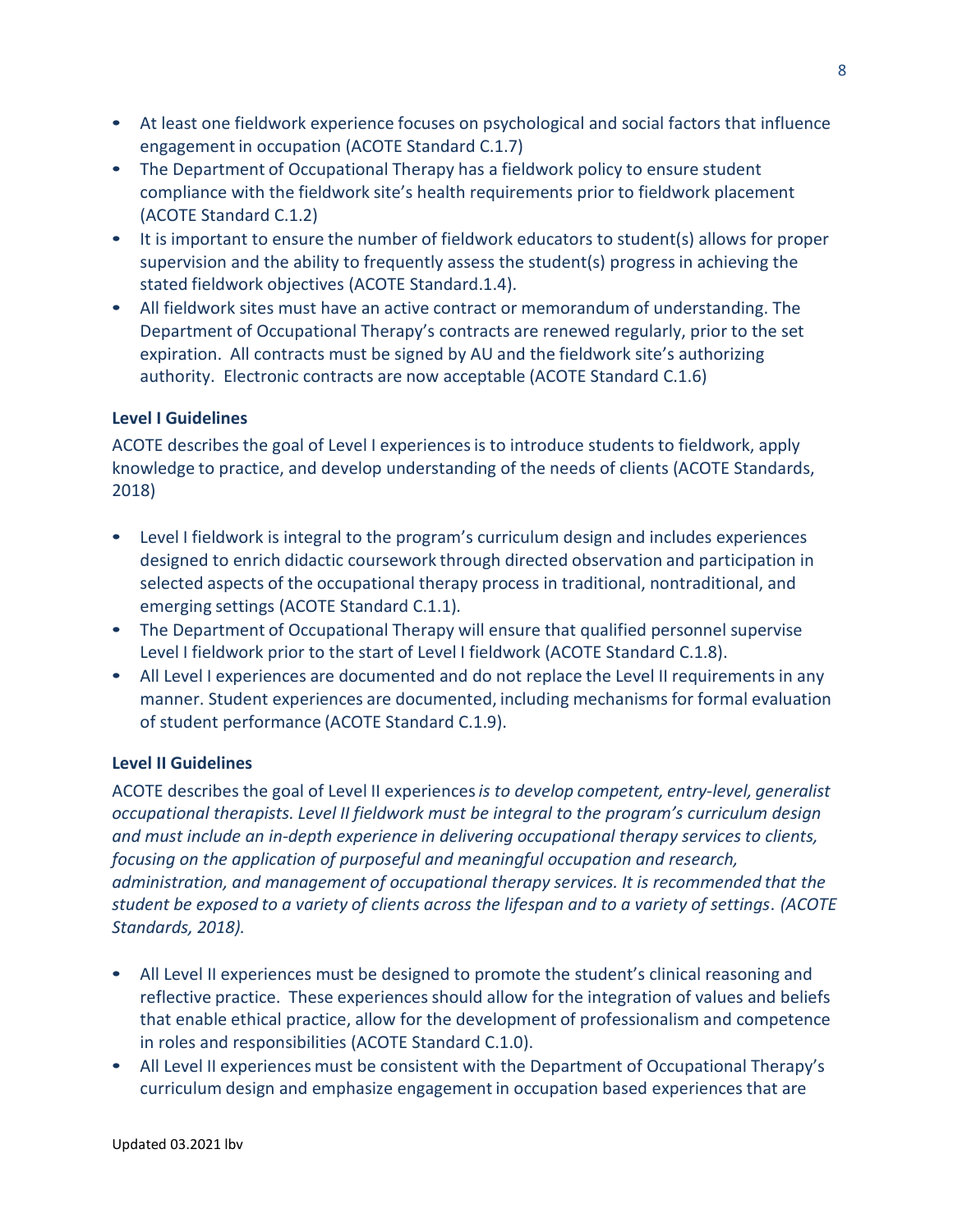evidence based, client and family centered, and culturally responsive. The Fieldwork experience should allow for assessment and intervention of performance contexts, roles, and values including psychosocial factors influencing meaning and relevancy to the client.

- Level II Fieldwork placements should occur in traditional and/or emerging settings which are consistent with the curriculum design (ACOTE Standard C.1.0)
- Psychosocial factors influencing engagement in occupation must be understood and integrated for the development of client-centered, meaningful, occupation-based outcomes (ACOTE Standard C1.7)
- The Department of Occupational Therapy's fieldwork is designed to allow the students to fully participate in two Level II experiences for a minimum of 12 weeks for each of two Level II rotations. At times, a student may be permitted to complete 24 weeks of Level II in one facility if there are more than one practice areas within the setting. Level II experiences will not be completed in more than 4 settings (ACOTE Standard C1.10)
- Level II fieldwork is a minimum of 24 weeks of full time fieldwork. This may be completed part time as long as it is at least 50% FTE and is usual and customary personnel policy for that setting (ACOTE Standard C1.10)
- All Fieldwork Level II supervisors must hold a current license and a minimum of one year of practice experience subsequent to initial certification. All fieldwork supervisors must be adequately prepared to serve as a fieldwork supervisor (ACOTE Standard C1.11)
- The Department of Occupational Therapy will require the following mechanism for evaluation of effective supervision: completion of the AOTA *Student Evaluation of Fieldwork Experience (SEFWE)* by the specified timelines (ACOTE Standard C1.12)
- Student performance is evaluated at midterm (six weeks) and at the completion of the rotation (week 12) by the Fieldwork Educator(s) using the AOTA *Fieldwork Performance Evaluation of the Occupational Therapy Student* form (ACOTE Standard C1.15)

# **Responsibilities & Qualifications of the Fieldwork Educator**

• *Protection of the Consumer:*

It is the fieldwork educator's role to protect the consumers of OT services at all times. The fieldwork educator will provide the appropriate level of supervision to facilitate the student's growth and development and to meet the client's needs. The supervisor will provide appropriate learning experiences for the student and role model the professional values, ethics, and skills for a professional OT.

- *Fieldwork Educator's Credentials:* The Department of Occupational Therapy does not place Level II students in any facility that does not have a qualified educator with at least one year of practice experience.
- *Completion of the Required Evaluation:* All evaluations must be completed within specified timelines. Midterm occurs at the 6 week interval and the final evaluation occurs at the end of the 12 week experience. The Department of Occupational Therapy uses the *AOTA Fieldwork Performance Evaluation for the Occupational Therapy Student Evaluation* form. The evaluation forms will be provided electronically, or on paper if requested.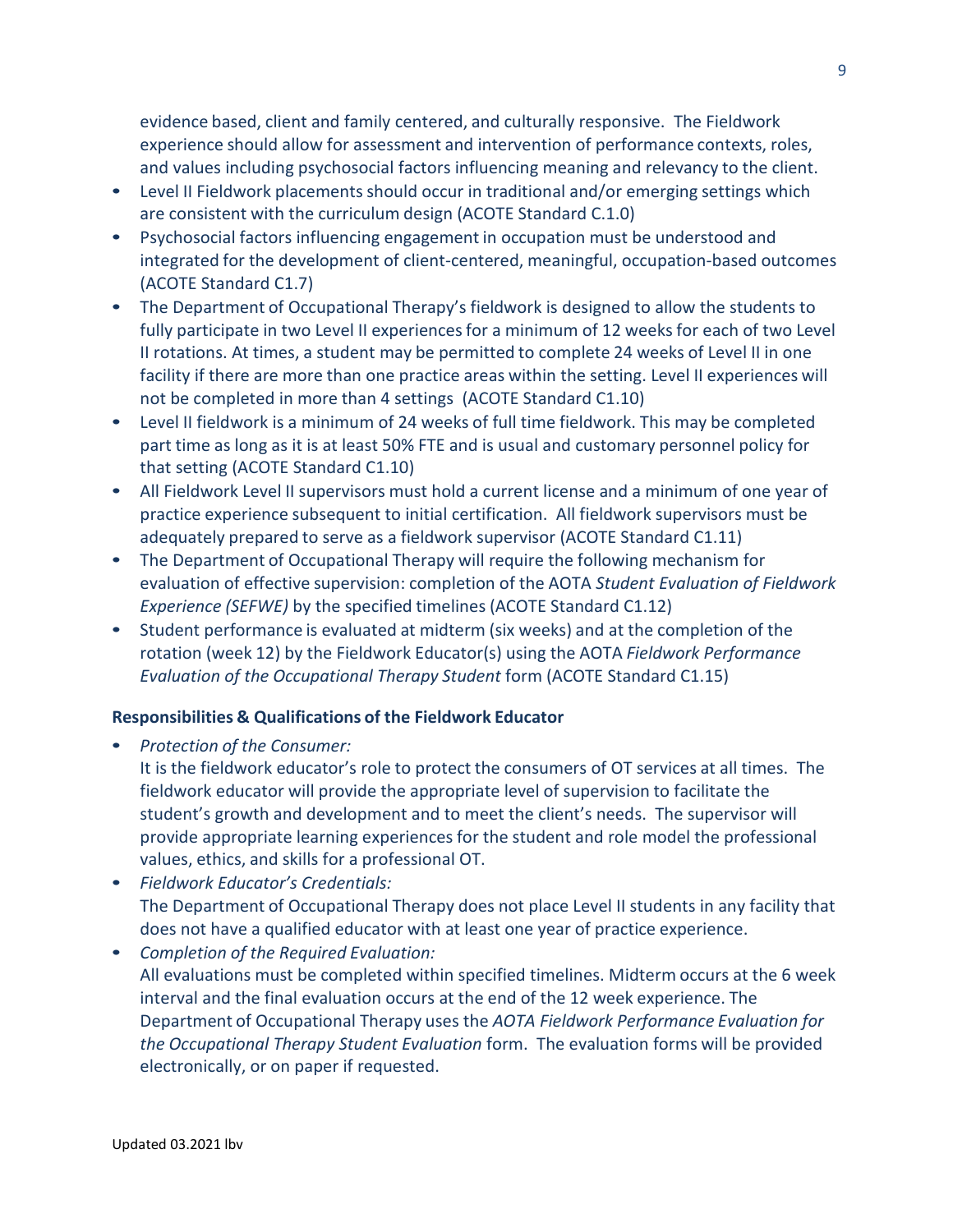• *International Fieldwork:*

All international fieldwork experiences must be supervised by an OT that has graduated from a World Federation of Occupational Therapy approved program and has a minimum of 3 years' experience in practice. This fieldwork experience will not exceed 12 weeks. The Department of Occupational Therapy considers the international experience a special elective fieldwork and is an additional experience to the two required Level II rotations.

# **Additional Readings for Fieldwork Supervision**

Please visit this website for more information: Fieldwork Educator Resources [\(https://www.augusta.edu/alliedhealth/ot/fieldwork-educator-resources.php\)](http://www.augusta.edu/alliedhealth/ot/fieldwork-educator-resources.php))

# **Fieldwork Books**

Napier, B. (2011). *Occupational therapy fieldwork survival guide: A student* planner (AOTA Press (ed.); 2nd Edition). AOTA Press.

Sladyk, K. (2002). *The successful occupational therapy fieldwork student*. Thorofare, NJ: Slack, Inc.

# **ESSENTIAL ELEMENTSOF FIELDWORK SITE SELECTION**

# **Compatibility with the AU Department of OT Curriculum Design**

Many of the ACOTE Fieldwork Standards address the compatibility of the fieldwork site with the academic educational program's curriculum design. The following addresses key elements that are minimum requirements for fieldwork site selection. Sites are encouraged to use this form to self-evaluate the strengths of their student's program.

Does Your Site Match AU Department of Occupational Therapy's Curriculum Design? Do you offer:

- **Occupation based evaluations and interventions**that are linked to current **evidence based practice**?
- Use of professional reasoning to promote **client and family centered care**?
- Exposure to **meaningful and occupational evaluation and intervention methodsto enhance respect for diverse populations**?
- A focus on professionalism with a **commitment to professional development?**

Level I and Level II Fieldwork experiences are provided to help guide the professional development process and exposure to diverse populations. This process includes the development of professional roles related to ethics and professionalism, as well as the management, leadership, and professional developmentskills that enable continuous growth and lifelong learning. These unique opportunities also provide the context for learning by doing and higher order thinking.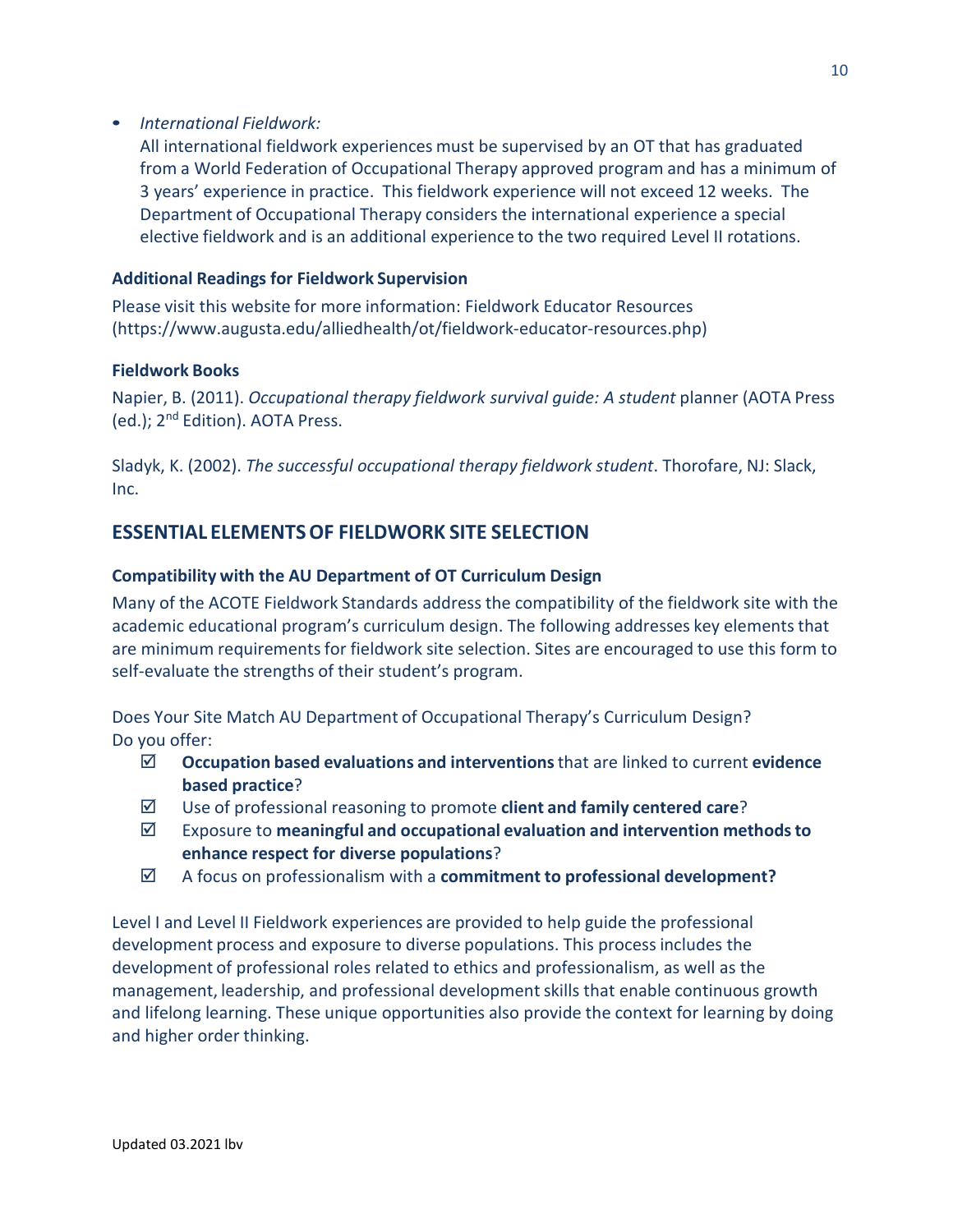### **Developing Your Fieldwork Objectives**

The Academic Fieldwork Coordinator will provide sites with Augusta University Occupational Therapy Fieldwork Learning Objectives that meet the minimum criteria in terms of objectives, experiences, expectations, etc. (see Appendix C); these objectives are also compatible with the Department of Occupational Therapy's curriculum design. Sites are invited to adopt the department's objectives, but if site-specific objectives are preferred the AFWC will work with the site to ensure that any site-specific objectives meet all requirements. If a fieldwork site cannot meet the established compatibility criteria related to learning objectives, it would not be in the student's or the fieldwork site's best interest to place a student at this site.

# **Fieldwork Professional Development and Continuing Education Units**

The AU OT department strives to offer CE events on a regular basis that will assist a facility to be fully compliant with ACOTE's fieldwork criteria for a quality Level II experience. AU considers fieldwork support a professional responsibility to assist facilities to meet the stated criteria.

# **The Fieldwork Contractual Process**

AU, School of Allied Health Sciences and the Department of Occupational Therapy require all contracts be updated as required prior to the set expiration. The AU renewal process can take up to 3-4 months, therefore the Academic Fieldwork Coordinator and fieldwork staff will initiate the contract renewal process at six months prior to expiration to ensure completion of the contract prior to the fieldwork placement process.

### **The Fieldwork Data Form**

In order for students to be placed in a facility, the fieldwork site must have an updated *AOTA Fieldwork Data Form* on file. This form allows the Department of Occupational Therapy to ensure that the facility continues to have qualified supervisors and that the philosophy of the fieldwork site remains compatible with the Department's curriculum design. The compatibility with the curriculum protects the clients, students, facility, and AU. Fieldwork educators are referred to Appendix H: *AOTA Fieldwork Data Form*. In busy healthcare systems, this form needs to be updated at least every two years, as staffing and philosophies change.

### **Fieldwork Learning Objectives**

**Level I:** Appendix G refers to the Fieldwork Level I Course Learning Objectives and the related evaluation forms. The Department of Occupational Therapy developed the Level I Learning Objectives for the fieldwork experiences throughout the curriculum. These objectives provide a progression of knowledge and skills.

**Level II:** Appendix C refers to Augusta University's Level II Fieldwork Learning Objectives, which ensure that fieldwork sites have adequate knowledge of learning objectives, and that they are congruent with any site-specific learning objectives. As Level II experiences guide the student toward entry level competence, The Department of Occupational Therapy keeps documentation for each fieldwork site under current contract to ensure that the site has adopted the AU Fieldwork Objectives, or that the site and AFWC have collaborated to ensure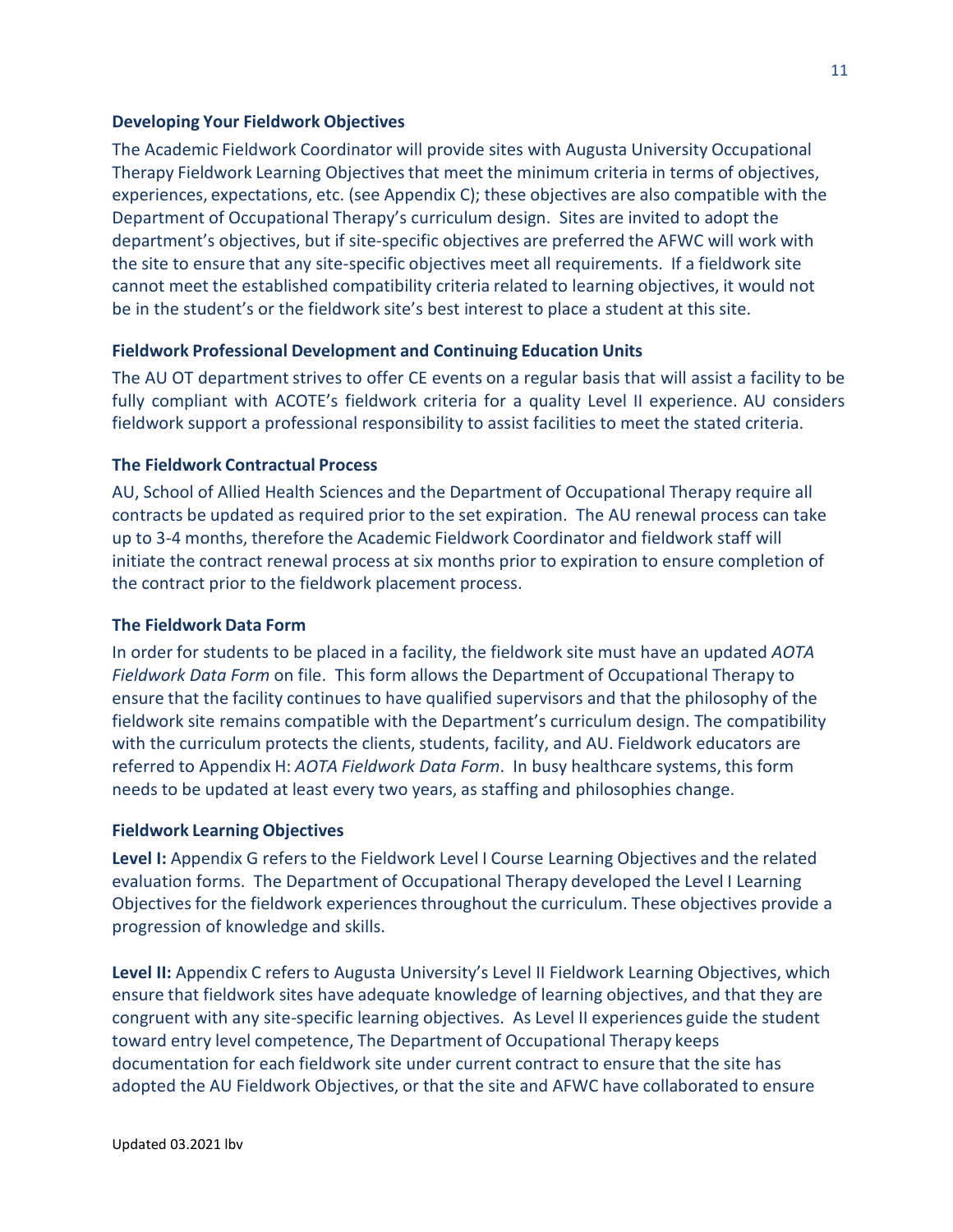that any site-specific learning objectives adhere to the department's requirements. To ensure that objective-related communication and knowledge at fieldwork sites are kept current, sites will be asked to update or confirm objectives every two years, or any time objectives are updated.

# **ROLES OF A FIELDWORK EDUCATOR AND ACADEMIC FIELDWORK COORDINATOR**

# **The Contract**

The Fieldwork Educator will work with the Academic Fieldwork Coordinator to ensure the contract is valid, an updated *Fieldwork Data Form* is on file, learning objectives compatible with the Department's curriculum design are established, and learning activities to meet the objectives are designed. The Academic Fieldwork Coordinator is also responsible to ensure the appropriate level of supervision is provided to the student. *The Fieldwork Data Form* is submitted at least every two years. The Fieldwork Educator works directly with the Academic Fieldwork Coordinator to ensure the fieldwork contract is updated every three years (ACOTE Standard and AU SAHS Clinical Contracts Policy).

# **Quality of the Fieldwork Experiences**

The Fieldwork Educator will ensure the quality of the fieldwork experiences, adherence to all Standards, and submit the paperwork regarding student performances within specified timelines. The Fieldwork Educator must ensure that the site is prepared to offer the OT student a quality experience that reflects the sequence, depth, focus, and scope of content of the AU OT curriculum design.

# **Communications**

The Academic Fieldwork Coordinator will work closely with the Fieldwork Educator and the student(s) regarding any conflicts, concerns, or performance issues. Working with the AU Academic Fieldwork Coordinator ensures the setting is able to meet the curriculum goals and provide appropriate educational experiences to meet the learning needs of the students.

# **Effective Partnership with AU**

Collaboration with the Academic Fieldwork Coordinator ensures a full understanding of the AU OT curriculum, effective collaborative communication, maintenance of fieldwork contracts, and update site data prior to fieldwork placements (ACOTE Standards 2018 C.1.1, C.1.2, C.1.6).Collaboration with the Academic Fieldwork Coordinator in the development of site specific fieldwork objectives, identification of site requirements, and communicating with the student and Fieldwork Educator about the student's progress and performance during fieldwork is essential.

12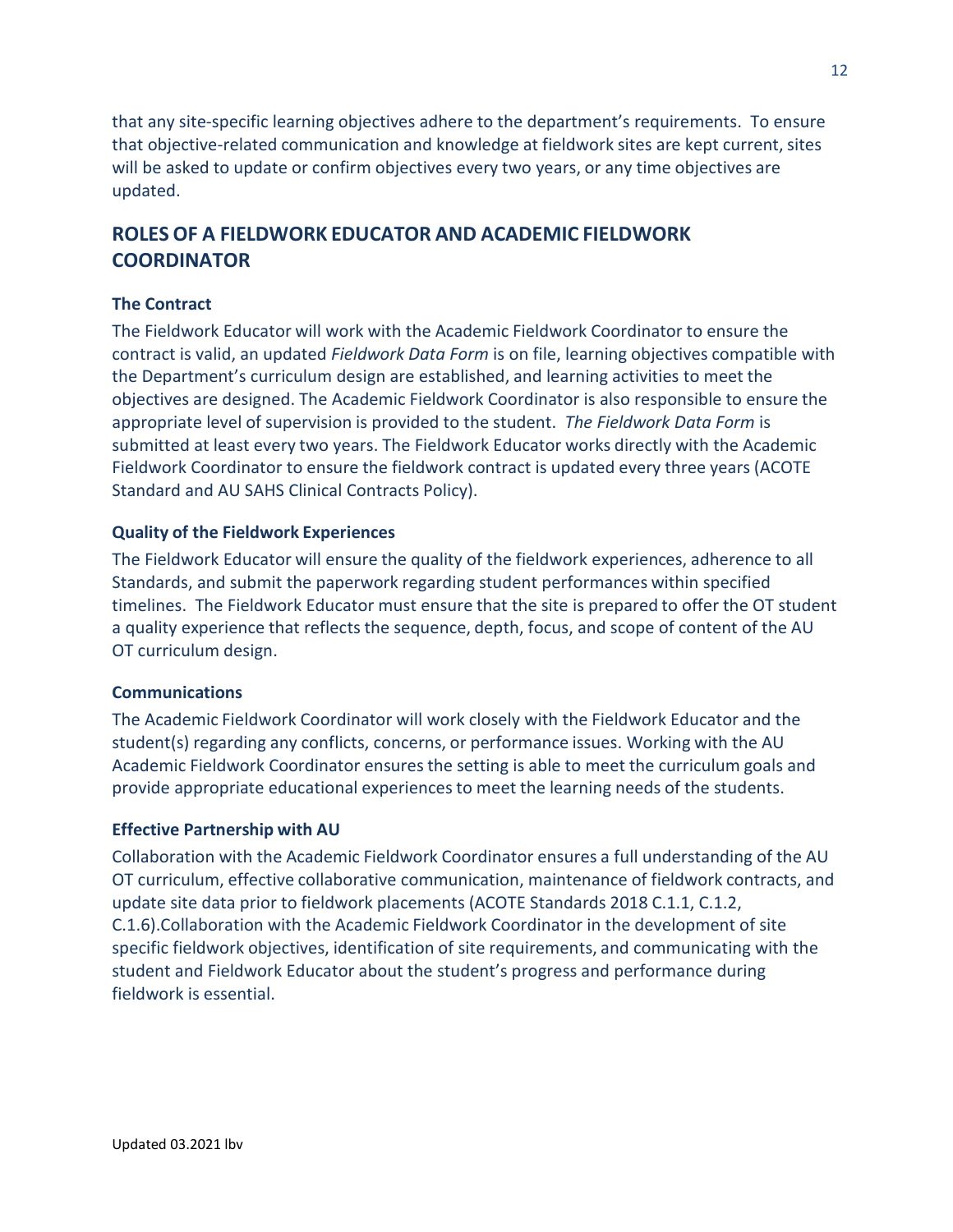### **Student Requirements**

The Fieldwork Educator specifies all student requirements prior to placement. This may include: background checks, drug screening, completing of HIPPA training & orientation, as well as other health requirements and site specific documents.

### **Adequate Supervision**

The Fieldwork Educator/Coordinator notifies the Department of Occupational Therapy if the ratio of fieldwork educators to student numbers is not sufficient for a quality fieldwork experience and could compromise attainment of the specified learning objectives. The Fieldwork Educator ensures the quality of the supervisory experience including qualifications of the Fieldwork Educator(s) and the student's feedback and mentorship throughout the experience. The Fieldwork Educator designs quality fieldwork experiences and learning activities to ensure the development of the student's professionalism and competence. The facility and the Fieldwork Educator ensure qualified supervision by a credentialed/licensed OT that has a minimum of 1 year experience and feels qualified to serve as a fieldwork educator.

### **Student Evaluations**

The Fieldwork Educator provides timely documentation of the student's performances and ensures notification of any difficulties or issues to the Academic Fieldwork Coordinator. The Educator will also submit the required evaluations to the Department of Occupational Therapy within specified timelines. The Educator will communicate and implement an evaluation mechanism that enhances supervision within the respective facility.

#### **Student Experiences**

The fieldwork experiences foster client centered, meaningful, occupation based outcomes that are considerate of performance factors including cultural diversity, psychosocial, and socioeconomic factors (2018 ACOTE Standard, C.1.7). The Fieldwork Educator will provide the Department of Occupational Therapy with a documented plan for provision of OT services and supervision by a currently licensed or credentialed OT with at least one year of professional experience for Level II student experiences. The Academic Fieldwork Coordinator and the Fieldwork Educator ensure that a qualified supervisor is available, via a variety of methods, to the student during all working hours.

#### **Ethical and Quality Professional Role Models**

The Fieldwork Educator ensures the setting and its respective personnel role model appropriate OT scope of practice within AOTA's Standards of Practice, the Role Delineation for *Occupational Therapists and Occupational Therapy Assistants, and the* AOTA Code of Ethics.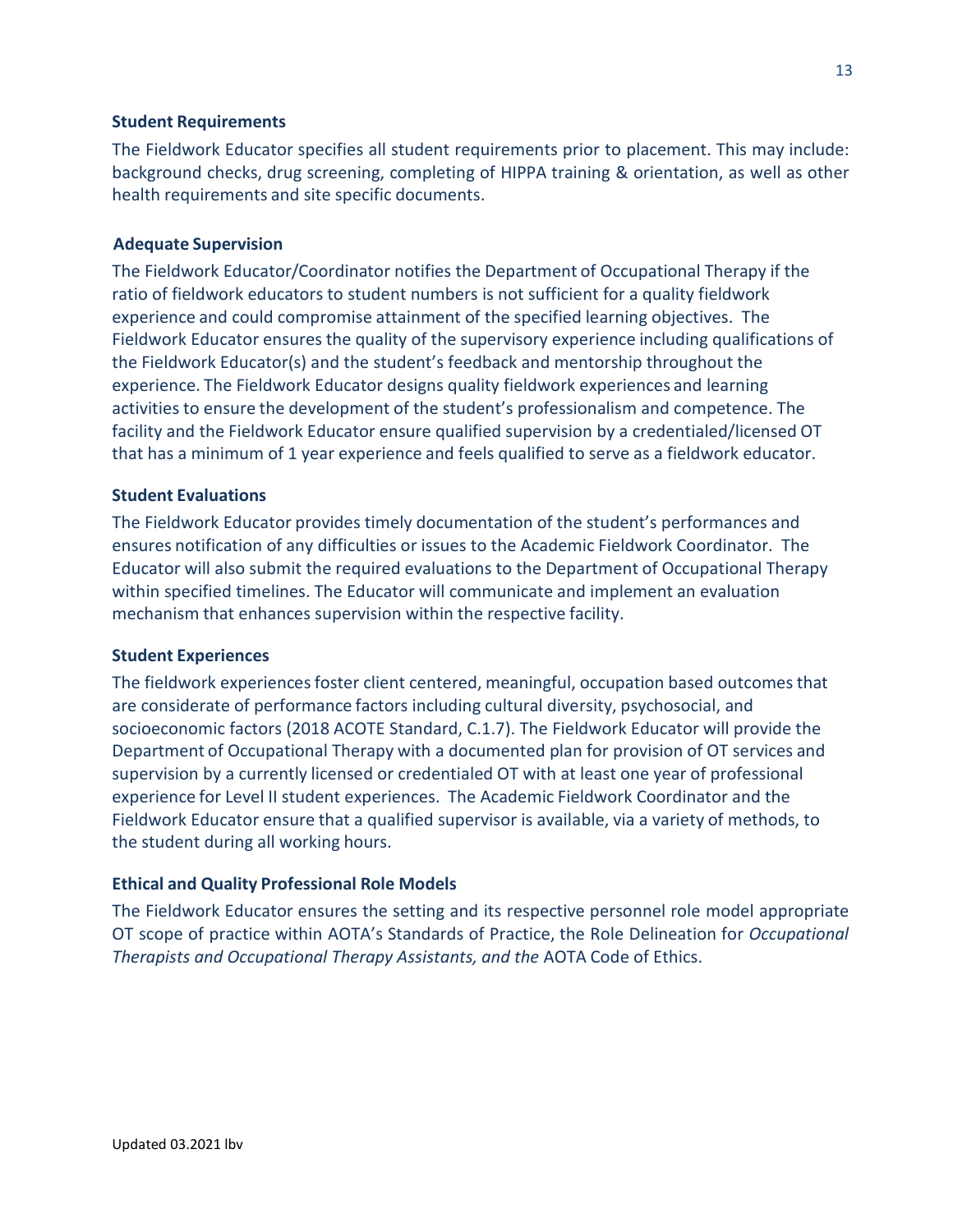# **THE FIELDWORK EDUCATION EXPERIENCE**

# **Fieldwork Orientation & Objectives**

- 1. *Student Orientation:* Serving as a fieldwork educator can offer an exciting challenge for professional development.
- 2. Communication of expectations is the essential first step of successful supervision.
- 3. Sites are encouraged to develop a student orientation process and training protocol.

# **Fieldwork Educator's Resources**

AOTA's web site has numerous resources for fieldwork development and supervisio[n](http://www.aota.org/Education-Careers/Fieldwork.aspx) [\(https://www.aota.org/Education-Careers/Fieldw](http://www.aota.org/Education-Careers/Fieldwork.aspx)ork.aspx ). AOTA's web site also provides pdf copies of fieldwork forms, as well as valuable resources for both Fieldwork Educators and Academic Fieldwork Coordinators. The ACOTE Standards are accessible on the web site to delineate accreditation expectations for fieldwork sites.

# **Fieldwork Site Manual**

Each fieldwork site should develop a fieldwork orientation notebook or manual that includes the following information:

- The Mission and Purpose of your facility.
- The site's fieldwork learning objectives that are linked to the ACOTE Standards and AU Department of Occupational Therapy key curriculum design concepts. The Department of Occupational Therapy has developed sample Level II objectives to guide its fieldwork placement sites in developing site specific objectives that strive to fulfill AOTA *Excellence in Fieldwork Criteria*. The Department of Occupational Therapy's curriculum design promotes the following key concepts:
	- 1. Evidence based practice critical reasoning to guide occupation based interventions, methods, adaptations, technologies, and orthoses.
	- 2. Participation in effective interdisciplinary team approaches.
	- 3. Exposure to diverse cultures and populations.
	- 4. Promotion of client and family centered care for assessment, goal setting, intervention, and discharge planning.
	- 5. Development of effective teaching and learning for quality discharge education and client reintegration to the community or discharge environment.
	- 6. Ability to appropriately supervise aides or assistants and participate as an effective member of an interdisciplinary team.
	- 7. Use of assistive technology, adaptive equipment and orthoses to enhance participation in meaningful occupations.

**NOTE:** Refer to Appendix C for the Augusta University Level II Fieldwork Objectives to assist in completing the site specific fieldwork objectives. The AU OT program is available to help complete this process and required component.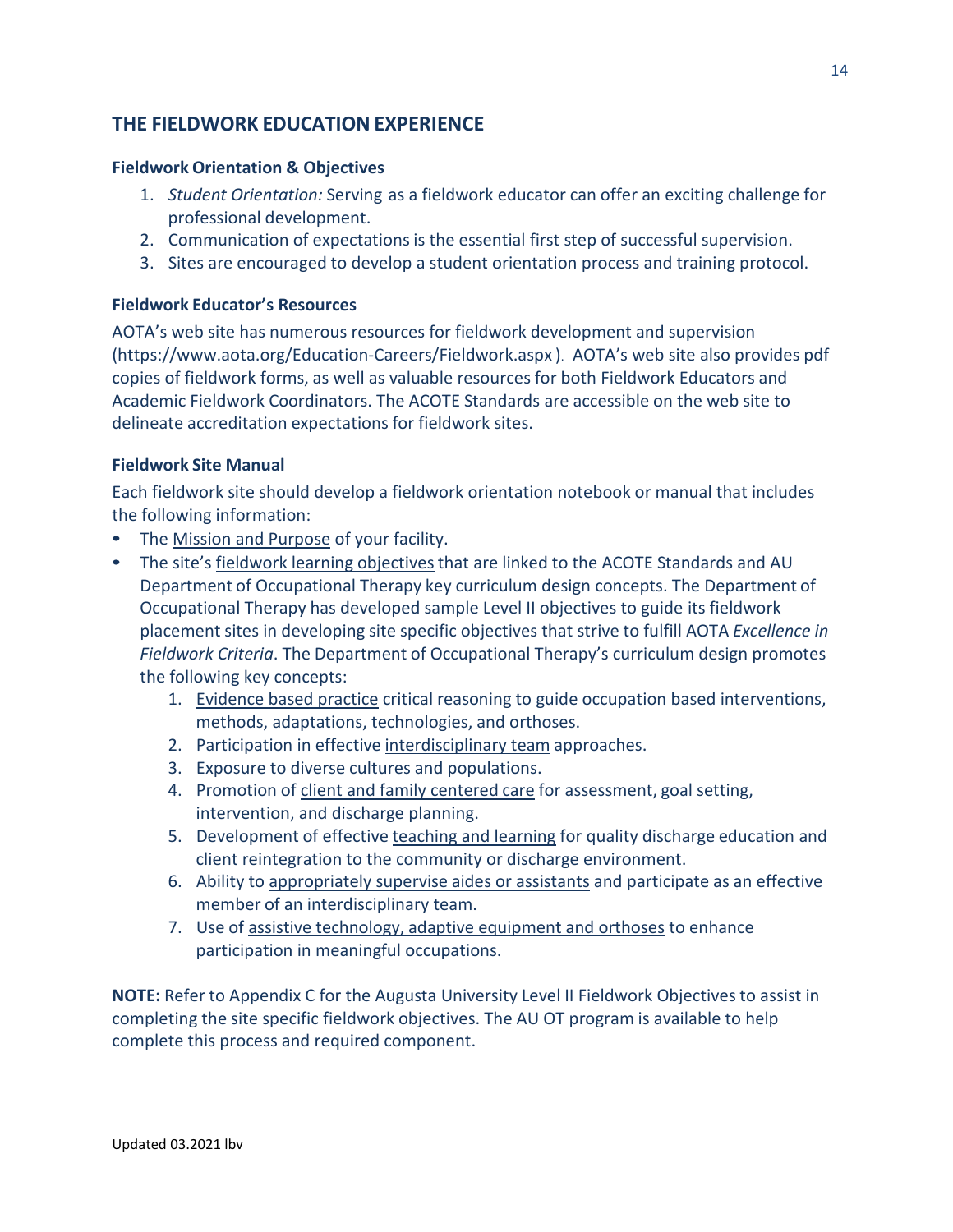### **Strategiesfor Effective Supervision**

Within your facility, describe week by week expectations related to learning experiences, responsibilities, caseload expectations, documentation and billing, participation in team meetings or care planning. Documentation of these expectations guide a successful fieldwork experience for clients, the facility and for the student. These efforts allow for the student to realize the expectations and work toward accomplishment. The supervisor is expected to evaluate the student using the FWPE at the middle of the Level II rotation (6 weeks) and then again at the end of the 12 week experience. These evaluations may be completed on One45 or by paper within the specified timeline. The Department of Occupational Therapy will send out electronic remindersthat the evaluation is due. The Fieldwork Educator and the Student will receive these reminders.

AOTA offers a continuing education program, Fieldwork Educators Certificate Program to enhance the fieldwork supervision process. More information, including upcoming training sessions can be found at<http://www.aota.org/Education-Careers/Fieldwork/Workshop.aspx>

# **Communication Strategies between the Practice Setting and the Academic Setting**

The Academic Fieldwork Coordinator should be contacted for any difficulties concerning the student. Fieldwork Educators should be assured that the student has been prepared for practice experiencesfrom an academic standpoint. These educational efforts include documentation and billing. The student does need the hands on experiences, the opportunity to develop the application of complex reasoning, and the ability to gain confidence and independence.

Fieldwork Educators should feel free to call or email the Academic Fieldwork Coordinator for guidance or to communicate any questions or issues that arise. Fieldwork education is a partnership between the fieldwork site and AU Department of Occupational Therapy. Partnerships require communication and collaboration.

# **The Student's Assessment of the Experience**

### *Student Evaluation of the Fieldwork Experience (SEFWE):*

The Student will evaluate the supervisor and the experience at the end of the fieldwork rotation (12 weeks). The student's evaluation will describe the strengths of the experience and any suggestions for improvement. The student's evaluation will also provide feedback to the AU Department of Occupational Therapy as to academic readiness of the student for the fieldwork experience and expectations of the site.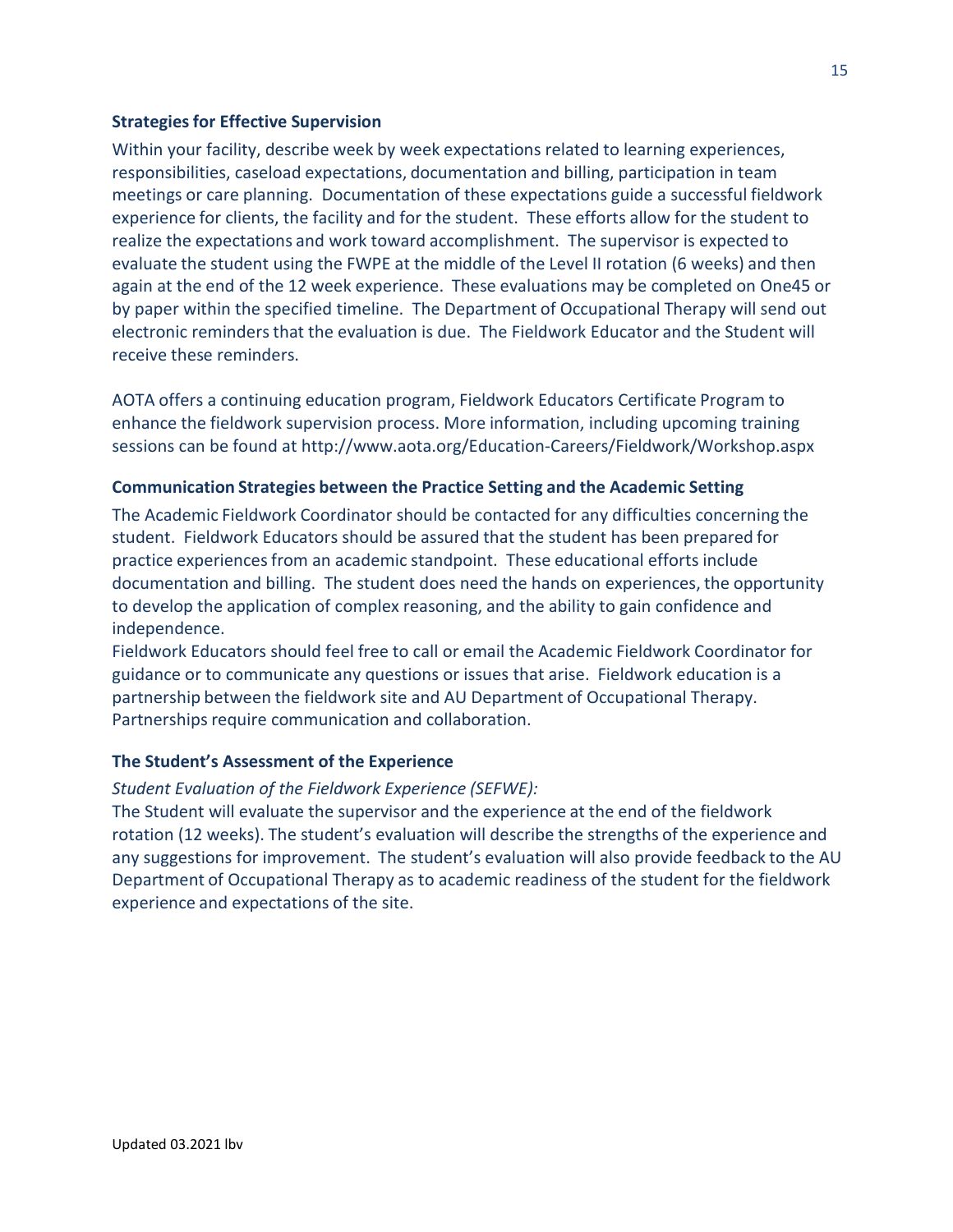# **REFERENCES**

Accreditation Council for Occupational Therapy Education (2020), Accreditation Standards for Occupational Therapy Education ® Standards and Interpretive Guidelines, American Occupational Therapy Association.

American Occupational Therapy Association. (1993). Core values and attitudes of occupational therapy practice. *American Journal of Occupational Therapy, 47, 1085-1086.*

American Occupational Therapy Association. G (2000) Guidelines to the Occupational Therapy Code of Ethics. *American Journal of Occupational Therapy, 52,* 881-884*.*

American Occupational Therapy Association. (2004). Guidelines for documentation of occupational therapy. *American Journal of Occupational Therapy.* 57, 646-649

American Occupational Therapy Association (2000). Guidelines for an occupational therapy fieldwork experience Level I and Level II. Bethesda, MD: Author

American Occupational Therapy Association. (2004a). Guidelines for supervision, roles, and responsibilities during the delivery of occupational therapy services. *American Journal of Occupational Therapy.* 58, 663-667.

American Occupational Therapy Association. (2015). Occupational therapy code of ethics (2015). *American Journal of Occupational Therapy, 69*,.

American Occupational Therapy Association. (2017). Occupational therapy practice framework: Domain and process. *American Journal of Occupational Therapy,* 68.

American Occupational Therapy Association. (2003). Physical agent modalities: A position paper. *American Journal of Occupational Therapy, 57*, 650-651

American Occupational Therapy Association (2004b). Scope of Practice. *American Journal of Occupational Therapy.* 58,673-677.

American Occupational Therapy Association (2005). Standards for continuing competence. *Journal of Occupational Therapy,* 59,663-665.

American Occupational Therapy Association. (2004). *The reference manual of the official documents of the American Occupational Therapy Association* (10th ed.). Bethesda, MD: Author.

American Occupational Therapy Association. (2009). *Self-assessment tool for FW Educator Competency* [https://www.aota.org/-](http://www.aota.org/-)

[https://www.aota.org/~/media/Corporate/Files/EducationCareers/Educators/Fieldwork/Super](http://www.aota.org/%7E/media/Corporate/Files/EducationCareers/Educators/Fieldwork/Super) visor/Forms/Self-Assessment%20Tool%20FW%20Ed%20Competency%20(2009).pdf

Updated 03.2021 lbv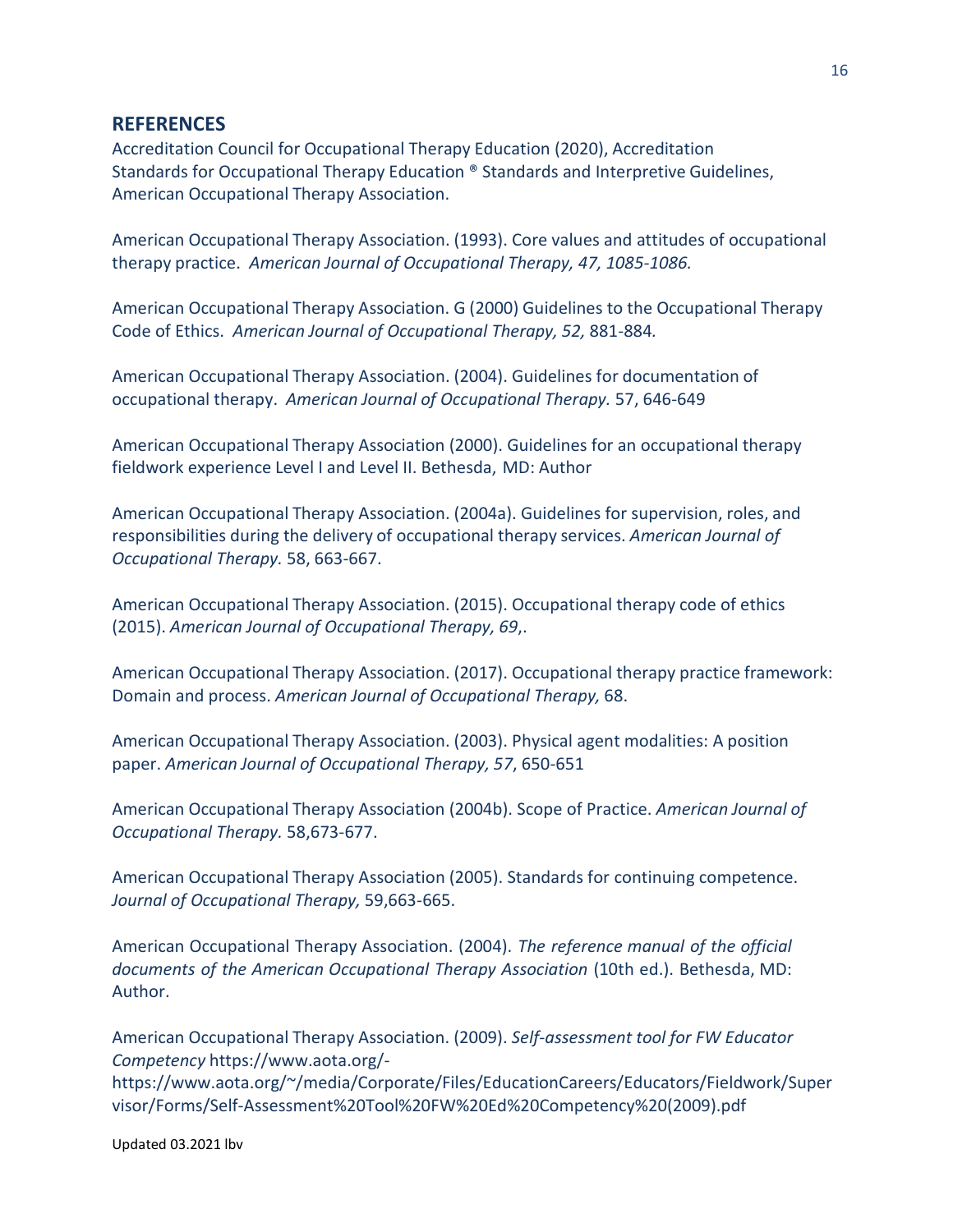Alter, K. & Wimmer, R. (n.d.). *Using the fieldwork performance evaluations forms: An interactive approach.* Bethesda, MD: American Occupational Therapy Association.

Alter, K. (2003). *Using the fieldwork performance forms: The complete guide.* Bethesda, MD: American Occupational Therapy Association.

Costa, D. M. (2006). A vision of fieldwork excellence. [Electronic Version]. *OT Practice, 11*(8), 9– 10.

Costa, D.M. (2007). *Clinical supervision in occupational therapy.* American Occupational Therapy Press.

Holm, M.B. (2000). Our mandate for the new millennium: Evidence based practice, 2000 Eleanor Clarke Slagle lecture. *American Journal of Occupational Therapy, 54, 575-585.*

Klimas, N. (2008). The path to success. *Advance for Occupational Therapy Practitioners.* March 10, 2008, Special Edition. Pp. 32-41.

Leary, D. & Mardirossian, J. *Ethical knowledge=Collaborative Power: AOTA's Code of Ethics provides key guidelines for OT/OTA Role Delineation*. *Practitioners.* March 10, 2008, Specia[l](http://www.aota.org/Practice/Ethics.aspx) Edition. Pp. 32-41. [https://www.aota.org/Practice/Ethics.aspx](http://www.aota.org/Practice/Ethics.aspx)

Thimm, R. (2008). *10 steps to time management*. *OT Advance* (May 10, 2008, Special Edition), p. 37.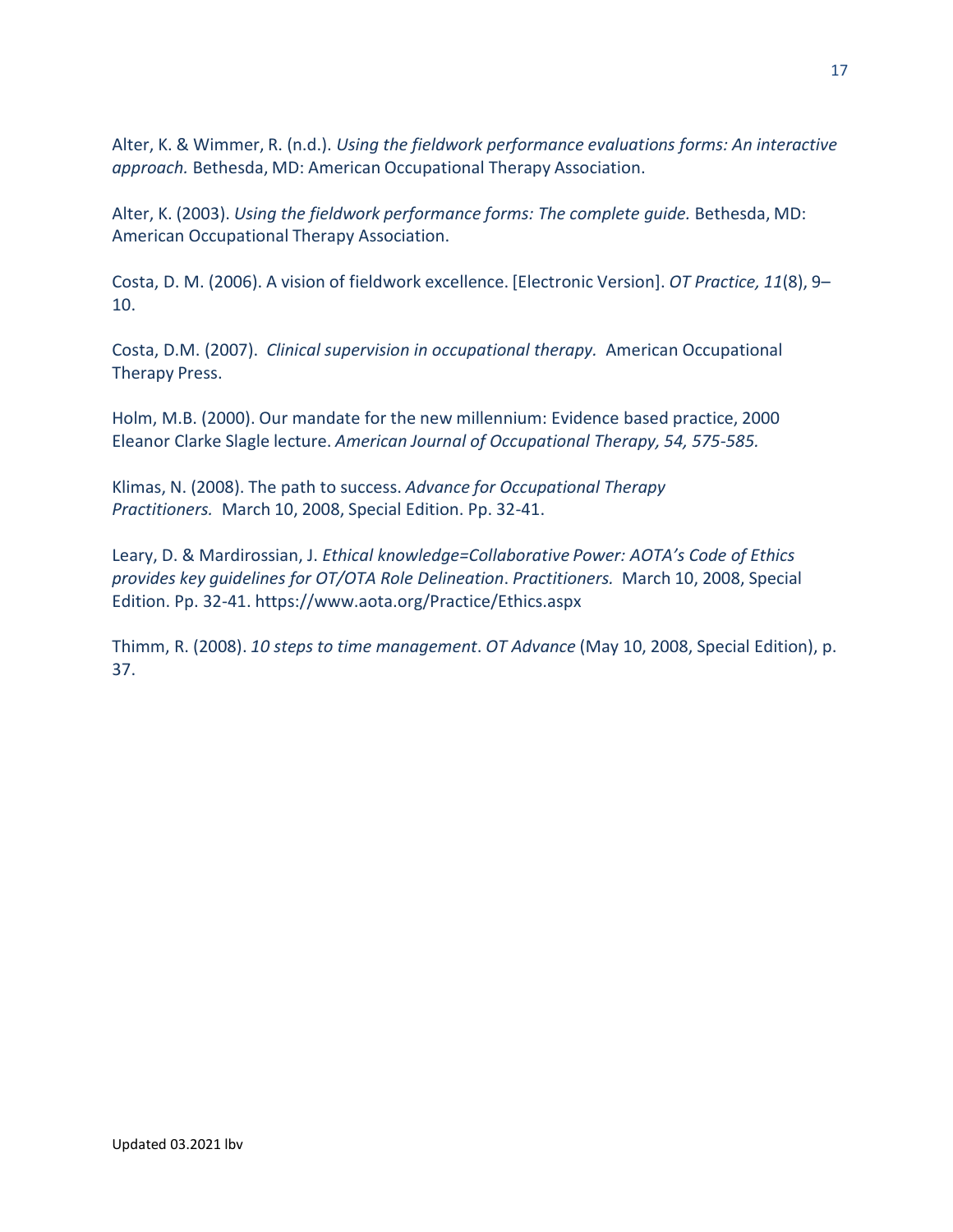# **APPENDICES**

**Appendix A:** *Additional Resources*

The following resources will help the OT student to prepare for a successful fieldwork experience:

The Occupational Therapy Practice Framework: Domain and Process (AOTA, 2017).

Standards of Practice for Occupational Therapy: (AOTA, 2020).

Scope of Practice (AOTA, 2019).

The Occupational Therapy Code of Ethics (AOTA, 2015).

Guidelines for Documentation of Occupational Therapy (AOTA, 2020).

Standards for Continuing Competence (AOTA, 2020).

Guidelines for Supervision, Roles, and Responsibilities during the Delivery of Occupational Therapy Services (AOTA, 2009).

Fieldwork Level II and Occupational Therapy Students: A Position Paper (2018).

Occupational Therapy Fieldwork Education: Value and Purpose (2009).

Answers to your Fieldwork Questions (AOTA, 2020).

The Level II Fieldwork Survival Guide (AOTA, 2006).

# **COE Guidelinesfor an Occupational Therapy Fieldwork Experience - Level I**

#### *Retrieved from [http://www.aota.org/education-careers/fieldwork/leveli.](http://www.aota.org/education-careers/fieldwork/leveli.aspx)aspx June 23, 2016*

**Definition and Purpose:** The AOTA Standards describe the goal of Level I Fieldwork "to introduce students to the fieldwork experience, and develop a basic comfort level with an understanding of the needs of clients." Level I Fieldwork is not intended to develop independent performance, but to "include experiences designed to enrich didactic coursework through directed observation and participation in selected aspects of the occupational therapy process."

Services may be provided to a variety of populations through a variety of settings. Experiences may include those directly related to occupational therapy, as well as other situations to enhance an understanding of the developmental stages, tasks, and roles of individuals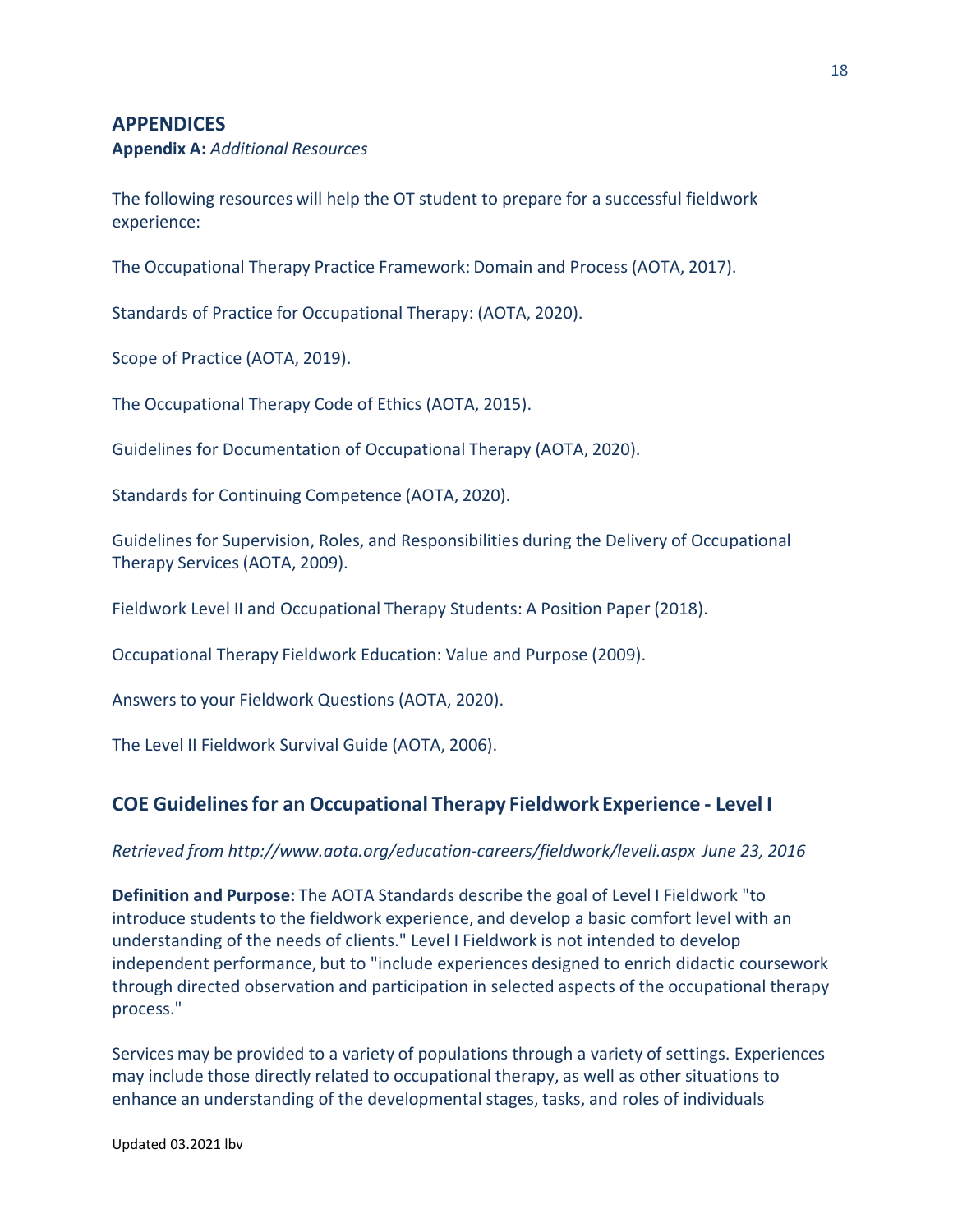throughout the life span. Day care centers, schools, neighborhood centers, hospice, homeless shelters, community mental health centers, and therapeutic activity or work centers are among the many possible sites. Level I Fieldwork may also include services management and administrative experiencesin occupational therapy settings, community agencies, or environmental analysis experiences. Populations may include disabled or well populations; agespecific or diagnosis-specific clients.

Qualified personnel for supervision of Level I Fieldwork may include, but are not limited to, academic or fieldwork educators, occupational therapy practitioners initially certified nationally, psychologists, physician assistants, teachers, social workers, nurses, physical therapists, social workers, etc. The supervisors must be knowledgeable about occupational therapy and cognizant of the goals and objectives of the Level I Fieldwork experience.

**Objectives:** Objectives of Level I Fieldwork may vary significantly from one academic institution to another. These variations occur as a result of differencesin individual academic institutional missions, programmatic philosophical base, curriculum design and resources, etc. As a result, the individual academic institutions should provide information regarding the specific didactic relationship and should provide objectivesfor the experience. Fieldwork educators should determine if the resources of their facilities are adequate to meet the objectives of the educational institution, and then apply the objectives to the fieldwork setting.

Fieldwork objectives should reflect role delineation between professional and technical level students as specified by The Guide to OT Practice, AJOT, Vol.53, No.3. In the event a facility provides Level I Fieldwork experiencesto both levels of students, separate objectives and learning experiences should be utilized, as developed by the academic program faculty. Students should be evaluated using these objectives.

In instances where students will have a prolonged/consecutive fieldwork experience in the same facility, the objectives should also reflect a sequential orientation and move from concrete to conceptual or from simple to more complex learning activities. In the event that the student will rotate through a variety of settings it is recommended that a master list of objectives be developed that demonstrate a developmental learning continuum and indicate which objectives/learning experiences have been provided in previous experiences.

Schedule design of Level I Fieldwork will depend on the type of setting and the curriculum of the academic institution. Options include, but are not limited to, full days for one-half a term, full days in alternating weeks for one term, half days for one term, or one week.

### **Academic Institution:**

- Identify course content areas to be enhanced by Level I Fieldwork experiences.
- Develop general goals that clearly reflect the purpose of the experience and level of performance to be achieved.
- Assure that objectives reflect the appropriate role of an OT or OTA student.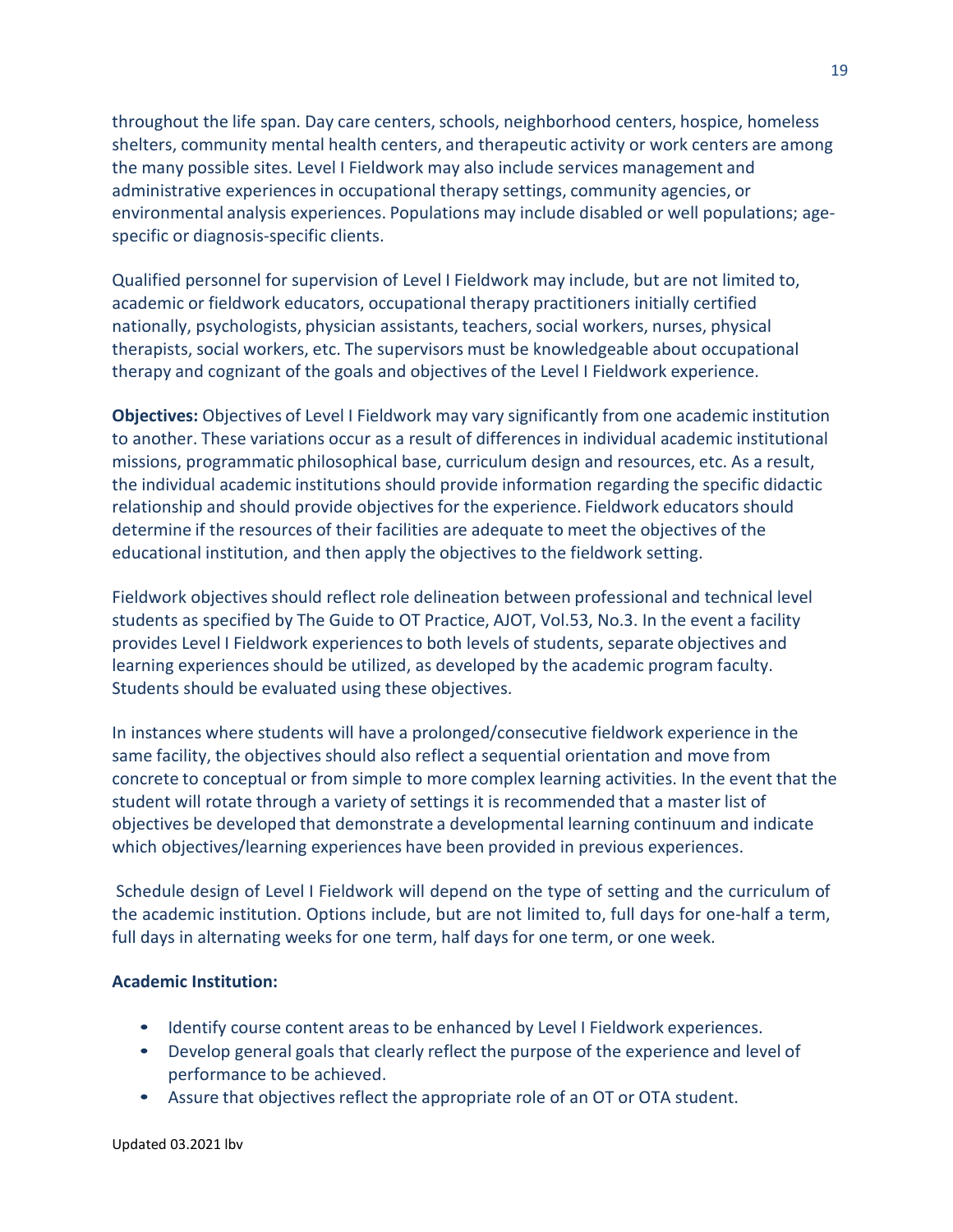- Sequence the objectives from concrete to conceptual or from simple to increasing complexity.
- Identify facilities that may be able to provide the necessary learning experiences.
- Share the objectives with the fieldwork educators and ask them to identify those objectives that could be met in their facility.
- Discuss and coordinate fieldwork administration issues, such as scheduling, work load, report deadlines, etc.
- Collaborate with fieldwork educators to clearly identify the skill levels necessary for successful completion of Level I Fieldwork experience.
- Develop an evaluation form and protocol.

# **Fieldwork Education Center:**

- Evaluate administrative aspects of the program to determine the feasibility of providing education experiences of high quality while maintaining the effectiveness of services. Some considerations are: providing the necessary supervision, scheduling learning experiences, and staff attitudes toward.
- Review objectives and learning experiences with academic representatives to assure that they address the Level I Fieldwork objectives of the program.
- Review the evaluation form and associated protocols and seek any necessary clarification prior to its implementation.
- Review the Level I Fieldwork objectives and the evaluation form to determine if the learning experiences can be provided at your fieldwork agency and if they are compatible with the philosophy of the program.
- In collaboration with the academic program faculty, identify, and design, if possible, specific learning activities which will meet Level I objectives.
- Those agencies providing fieldwork for both the professional and technical level student should have different learning experiences designed to clearly reflect role delineation.

AOTA Commission on Education (COE) and Fieldwork Issues Committee (FWIC) Amended and Approved by FWIC 11/99 and COE 12/99 - See more at: [http://www.aota.org/education](http://www.aota.org/education-)careers/fieldwork/leveli.aspx#sthash.Z0uq7rst.dpuf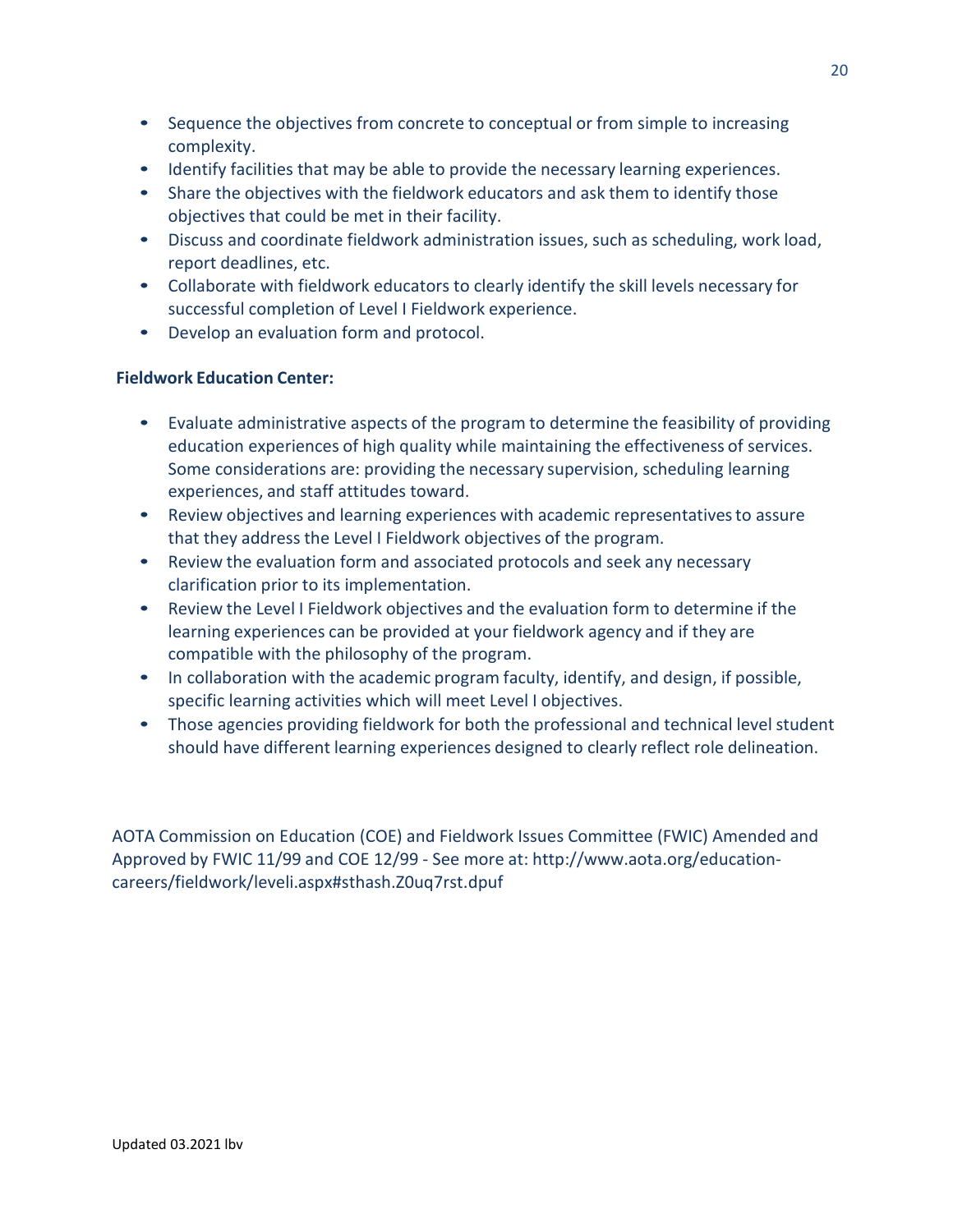# **COE Guidelinesfor an Occupational Therapy Fieldwork Experience - Level II**

*Retrieved from: [https://www.aota.org/~/media/Corporate/Files/EducationCareers/Educators/Fieldwork](http://www.aota.org/%7E/media/Corporate/Files/EducationCareers/Educators/Fieldwork) /LevelII/COE%20Guidelines%20for%20an%20Occupational%20Therapy%20Fieldwork%2 0Experience%20--%20Level%20II--Final.pdf*

# *February 20, 2020*

**History and Purpose:** The intent of this document is to describe the desired characteristics of a fieldwork placement for occupational therapy and occupational therapy assistant students in Level II Fieldwork Education. It is intended to be a reference document that articulates the desired attributes of a fieldwork setting to maximize students' learning in context. It is not a document of standards for fieldwork education and programs are not mandated to follow these guidelines.

This document was originally prepared by the Loma Linda Fieldwork Council at the request of the Commission on Education (COE) and approved by the COE on April 15, 1985. The document was revised by the AOTA Fieldwork Issues Committee in 1992, and by the COE in 2000 and 2012.

**Definition:** The ACOTE Standards (2012) describe fieldwork as "a crucial part of professional preparation." The goal of Level II Fieldwork is to develop competent, entry-level, generalist occupational therapists and occupational therapy assistants (AOTA, 2012).

# **The Fieldwork Experience**

**Description and Purpose:** The Level II Fieldwork experience, an integral part of OT education, should be designed to promote clinical reasoning and reflective practice, to support ethical practice through transmission of the values and beliefs of the profession, to communicate and model professionalism as a developmental process and a career responsibility, and to expand knowledge and application of a repertoire of occupational therapy assessments and interventions related to human occupation and performance. Through the fieldwork experience, students learn to apply theoretical and scientific principles learned in the didactic portion of the academic program to address actual client needs and develop a professional identity as an occupational therapy practitioner within an interdisciplinary context. The fieldwork experience shall meet requirements in accordance with the Standards for an Accredited Educational Program for the Occupational Therapist and/or the Standards for an Accredited Educational Program for the Occupational Therapy Assistant (AOTA, 2012).

• Level II Fieldwork must be integral to the program's curriculum design and must include an in-depth experience in delivering occupational therapy services to clients, focusing on the application of purposeful and meaningful occupations. Throughout the fieldwork experience, the fieldwork educator should structure opportunities for informal and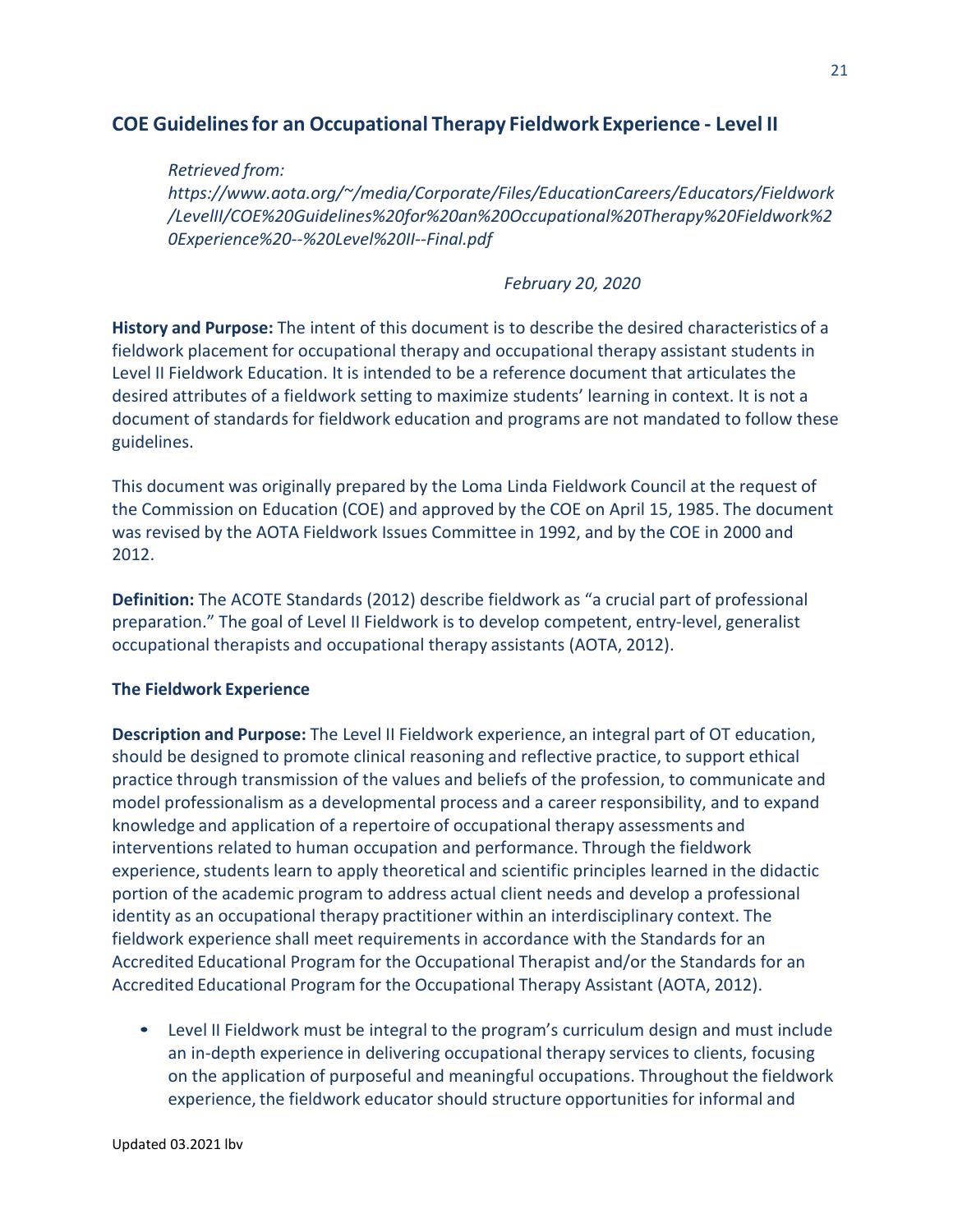formal reflection with the student regarding the OT process in action with the client population.

- The OT and OTA student should have the opportunity to develop increased knowledge, attitudes, and skills in advocacy, administration, management and scholarship.
	- o Skills in administration and management may be attained through the actual supervision of support staff, volunteers, or Level I Fieldwork students in certain tasks or work assignments and involvement in administrative/staff/team meetings.
	- o Scholarship may be enhanced as students learn to use evidence to inform their professional decision making and to generate new evidence through independent or collaborative research at the fieldwork site. This may be accomplished through investigation of the effectiveness of an intervention, the reliability, validity or utility of assessment tools, and publication or presentation of scholarly work.
- Inter-professional practice competencies should be encouraged throughout the fieldwork experience through engagement of OT and OTA students in interactive learning with students of different professions.

# **Outcomes Desired**

**The fieldwork placements should provide the student with experience with various groups across the life span, persons with various psychosocial and physical performance challenges, and various service delivery models reflective of current practice in the profession.**

• Within the required total of 16 weeks for the occupational therapy assistant student and 24 weeks for the occupational therapy student, there should be exposure to a variety of traditional and emerging practice settings and a variety of client ages and conditions. In all settings, psychosocial factors influencing engagement in occupation must be understood and integrated for the development of client-centered, occupation-based outcomes. What this means is that even if this is not a mental health placement, the fieldwork educator should assist the student in addressing any psychosocial issues the client may have. This will help to insure that the student will have developed some entry-level competenciesin mental health practice even if they do not complete a fieldwork experience in a mental health setting. See link: [https://www.aota.org/Practice/Mental-Health/Other.aspx](http://www.aota.org/Practice/Mental-Health/Other.aspx)

**Expectations of Fieldwork Students:** Students are responsible for compliance with site requirements as specified in the fieldwork site student handbook developed by the fieldwork site and the affiliation agreement between the fieldwork site and the academic program. This typically includes completion of prerequisite requirements(health requirements, background checks, HIPAA training, orientation to site documentation system, etc.) and attention to state regulations impacting student provision of client services. In addition to providing the required occupational therapy services to clients, students are also responsible for active participation in the supervision process, which includes the creation, review, and completion of learning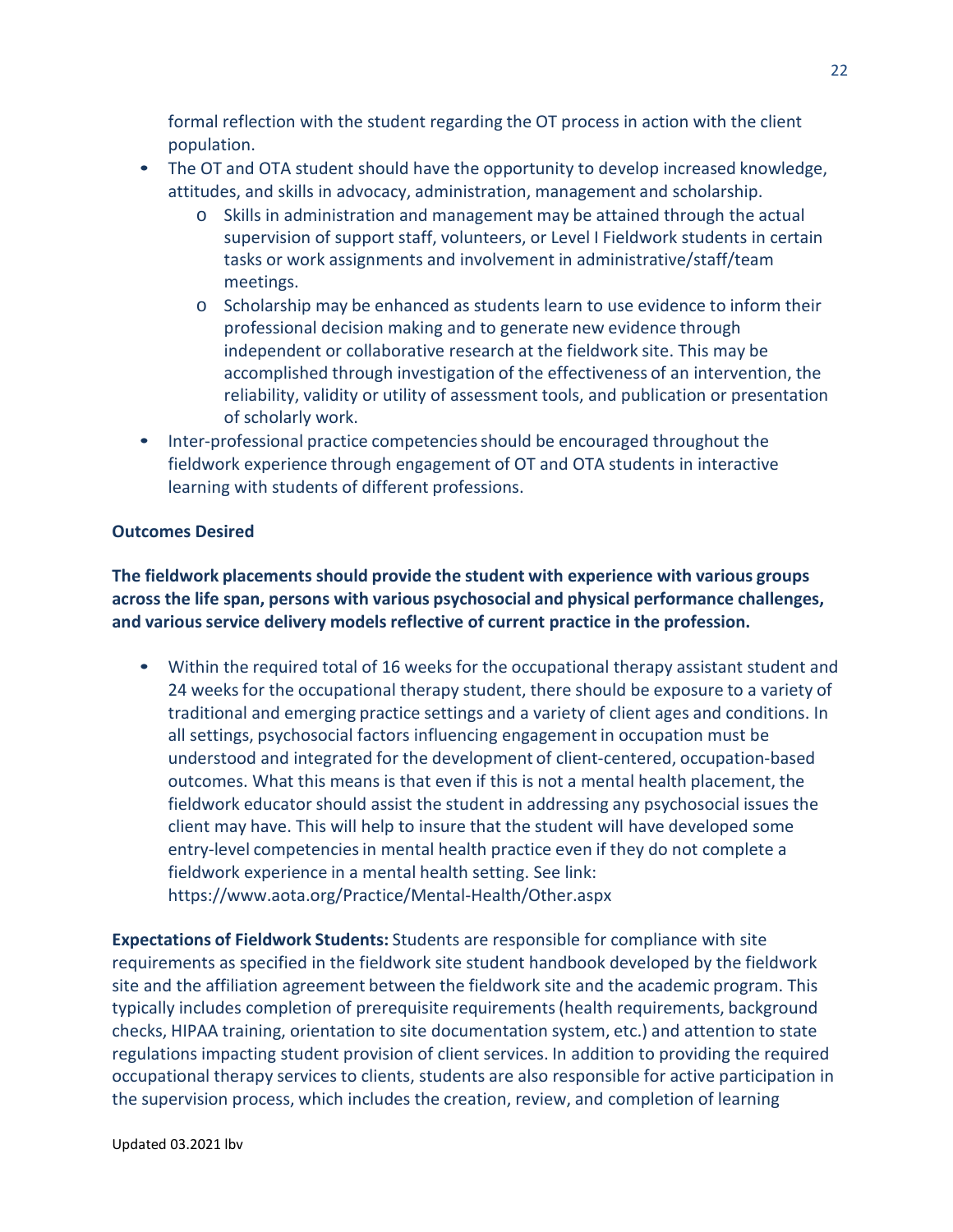objectives; completion of assigned learning activities and assignments; proactive and ongoing communication with the assigned fieldwork educator; continual self-assessment and reflection; and participation in formal and informal assessments directed by the fieldwork educator. By the end of the fieldwork experience, the student should demonstrate the attitudes and skills of an entry-level practitioner, including assumption of responsibility for independent learning.

**Fieldwork Educator Preparation:** Fieldwork educators responsible for supervising Level II Fieldwork occupational therapy students shall meet state and federal regulations governing practice, have a minimum 1 year of practice experience subsequent to initial certification, and be adequately prepared to serve as a fieldwork educator. If supervising in a role-emerging site where there is no on-site occupational therapy practitioner, the fieldwork educator should have a minimum of 3 years of practice experience after initial certification (see II.E.ix for more specific detail).

Initial and ongoing education supporting the fieldwork educator role should include attention to the following:

- Principles and theories of adult education models, knowledge of learning styles, and diverse teaching approaches.
- Administrative aspects, including relevant regulations and content for development and management of the fieldwork program.
- The design of educational experiences supporting student development as an OT practitioner.
- Adaptation of supervisor strategies in response to individual student learning style.
- Enhancement of student clinical/professional reasoning through guided learning experiences.
- Provision of formal and informal evaluation of student performance.

Methods for becoming adequately prepared to serve as a fieldwork educator include but are not limited to the following:

- Attendance at an AOTA Fieldwork Educator Certificate Program (preferred).
- Completion of the Self-Assessment Tool for Fieldwork Educator Competency (SAFECOM).
- Attendance at continuing education events on the topic of practice education.
- Mentorship by an experienced fieldwork educator.
- Completion of on-line training modules.
- Documented readings of texts/papers on clinical/fieldwork education.

# **Fieldwork Models**

**There are a variety of fieldwork modelsthat can be utilized, depending on the preferences of the fieldwork educator, the nature of the fieldwork site, and the learning needs of the students. Fieldwork models exist on a continuum from the traditional apprenticeship model**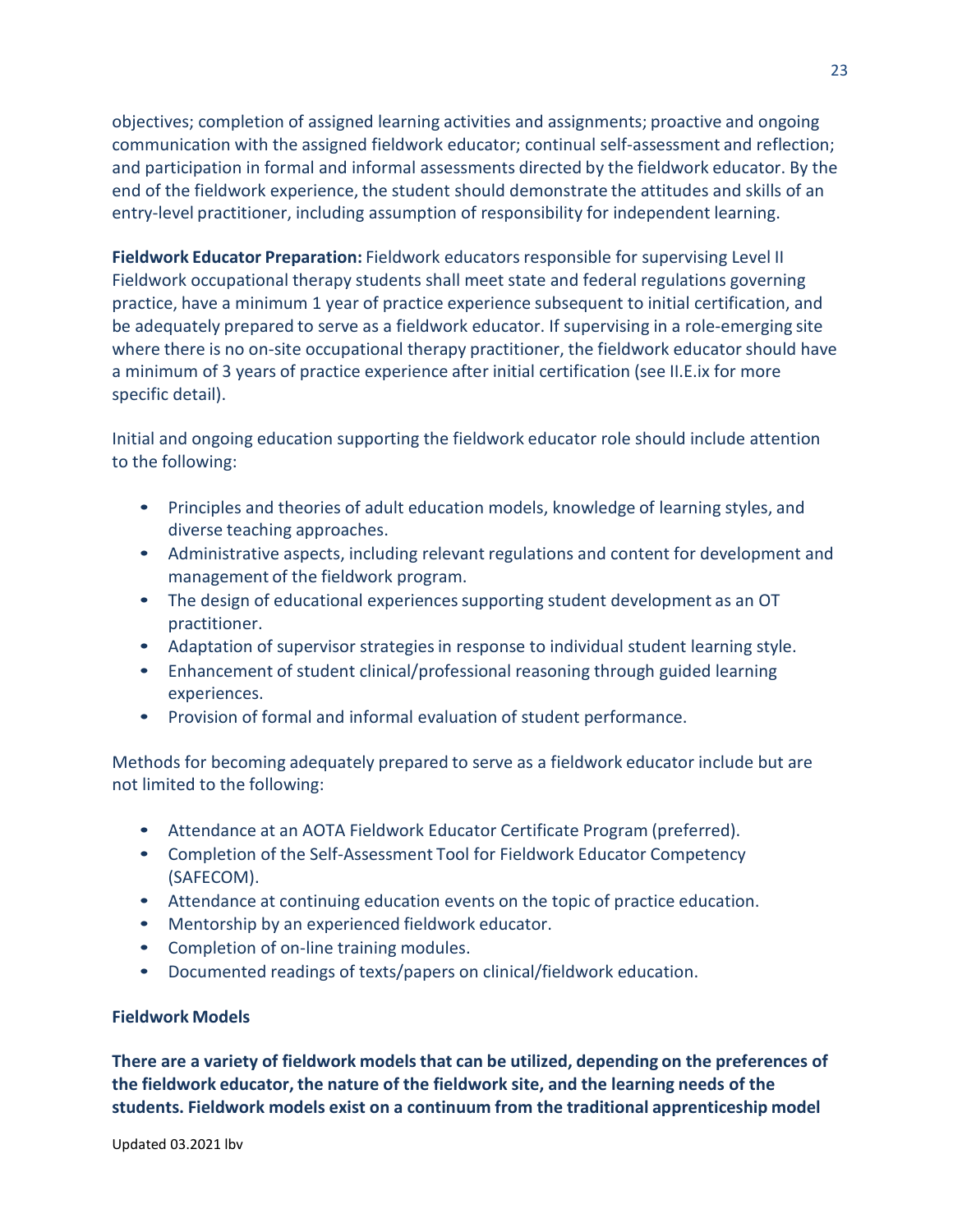**in which one fieldwork educator has one student to a more collaborative approach in which a group of students work with one fieldwork educator. Each fieldwork model has an inherent theoretical approach to learning. The more collaborative the fieldwork model, the more active student learning occurs. Fieldwork models can also be classified as either roleestablished, which is a more traditional fieldwork site, or role-emerging, where occupational therapy services are being introduced and/or developed.**

- 1:1 this is the traditional model of one student to one fieldwork educator, also known as the apprenticeship model.
- 1:2 one fieldwork educator to two students.
- 2:1 two fieldwork educators sharing one student.
- Multiple sites a model where one fieldwork educator has a group of students spread out at several fieldwork sites, usually all the same type of setting.
- Group a model where one fieldwork educator has a group of students, but maintains the traditional "fieldwork educator as expert" role.
- Peer a model in which students provide feedback to each other; this cannot be the sole form of supervision provided to students, as there must be an OT or OTA identified as the fieldwork educator.
- Off-site/role-emerging a fieldwork model in which occupational therapy services are in the process of being developed; the occupational therapy practitioner setting this up may be employed by the agency or the educational program.
- Collaborative a specific model of fieldwork education used with a group of students in which knowledge is constructed jointly between the fieldwork educator and the students. This is an active model of student learning that places more responsibility on the student for his/her own learning. The fieldwork educator does not function as the "expert" but more in the role of facilitator of learning.
- Role-emerging fieldwork sites are those at which the provision of occupational therapy services is being developed. The occupational therapy practitioner developing the services may be employed by the agency as a consultant, or may be employed by the academic program. When fieldwork placements occur in role- emerging practice settings, the occupational therapy fieldwork educator is typically only present on site for a limited amount of time. The ACOTE Standards require that the fieldwork educator provide a minimum of eight hours per week at the site (AOTA, 2012). In addition, the fieldwork educator must be easily accessible by a variety of means during the hours a student is at the site. Furthermore, the person serving as the fieldwork educator must have a minimum of 3 years' experience after initial certification, as this is considered advanced supervision.
- International fieldwork occurs in another country and requires a great deal of advance planning from the academic program, student, and fieldwork educator as there are multiple issues involved. The Academic Fieldwork Coordinator should ensure that the fieldwork educator and fieldwork site staff are conversant with and in compliance with current ACOTE standards and that regular formal and informal communication is maintained during the fieldwork experience. The ACOTE Standards require that the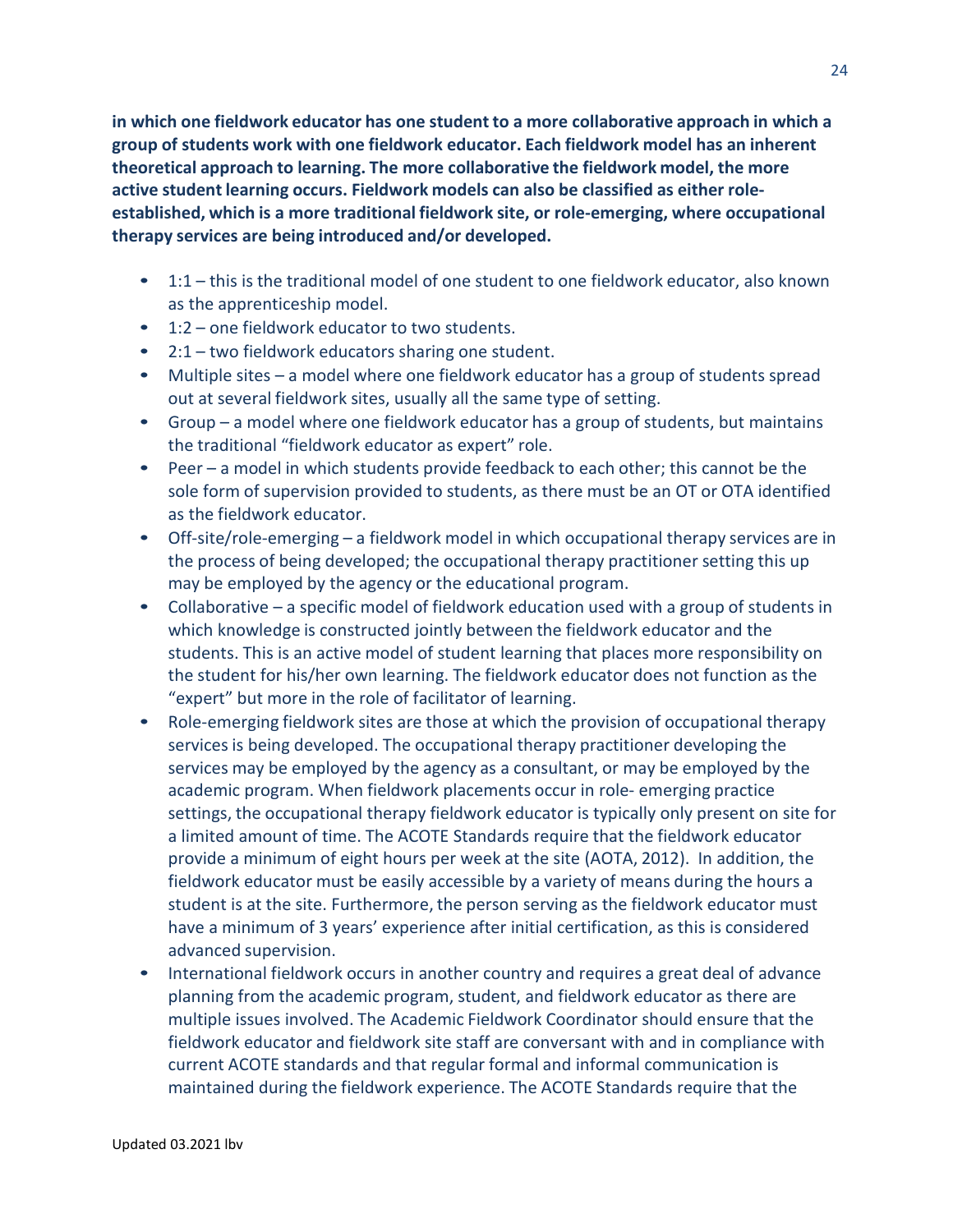individual serving as the fieldwork educator must be a graduate of a WFOT-approved educational program. Students cannot complete more than 12 weeks in an international placement. The reader is referred to the section of the AOTA Web site where there are multiple documents describing policies, procedures, and other issues related to international fieldwork.

**Fieldwork Site Development:** When developing a fieldwork experience for a new site, the preferred way to begin is by reaching out to the academic programsin the immediate area. The establishment of a contract between the fieldwork site and the academic program can take a very long time and so it is best to start with that process early. Students cannot be accepted until the contract has been signed by both parties. If there are several academic programs in the area, there is no reason why contracts cannot be initiated with all of them at once. During the contract development and approval process, the fieldwork educator can begin doing some of the other activities that will need to be in place before students are accepted. The reader is referred to the AOTA Web site for additional fieldwork educator resources, including "Steps to Starting a Fieldwork Program," located at the following link[:](http://www.aota.org/en/Education-Careers/Fieldwork/NewPrograms/Steps.aspx)

<http://www.aota.org/en/Education-Careers/Fieldwork/NewPrograms/Steps.aspx>

**The fieldwork site should meet all existing local, state, and/or federal safety and health requirements, and should provide adequate and efficient working conditions. The occupational therapy practitionershould comply with state regulations governing the scope of practice for OT services.**

- Adherence to standards of quality in regard to safety, health requirements, and working conditions may be verified through a review process by the University/ program using the center as a fieldwork site or by an established body such as the Joint Commission on Accreditation of Health Care Organizations, the Commission on Accreditation of Rehabilitation Facilities, or a state regulatory board.
- Adequate time should be available to supervising staff for student supervision activities.
- Space for client-related consultation, preparation, writing, in-service education and research activities by occupational therapists, practitioners, and students should be provided.
- The fieldwork educator and student should have access to current professional information, publications, texts, and Internet resources related to occupational therapy education and practice.
- Client records should be available to the staff and students for intervention planning and practice.

**Ideally, the fieldwork site will have a stated philosophy regarding service delivery which serves as a guide for the delivery of service, scholarly activities, and education for individuals and groups. Where occupational therapy services are already established,the occupational therapy philosophy/mission/vision regarding practice and education programs should be stated in writing, and should reflect the specific contribution occupational therapy makes to the** overall agency. Where established, the occupational therapy philosophy/mission/vision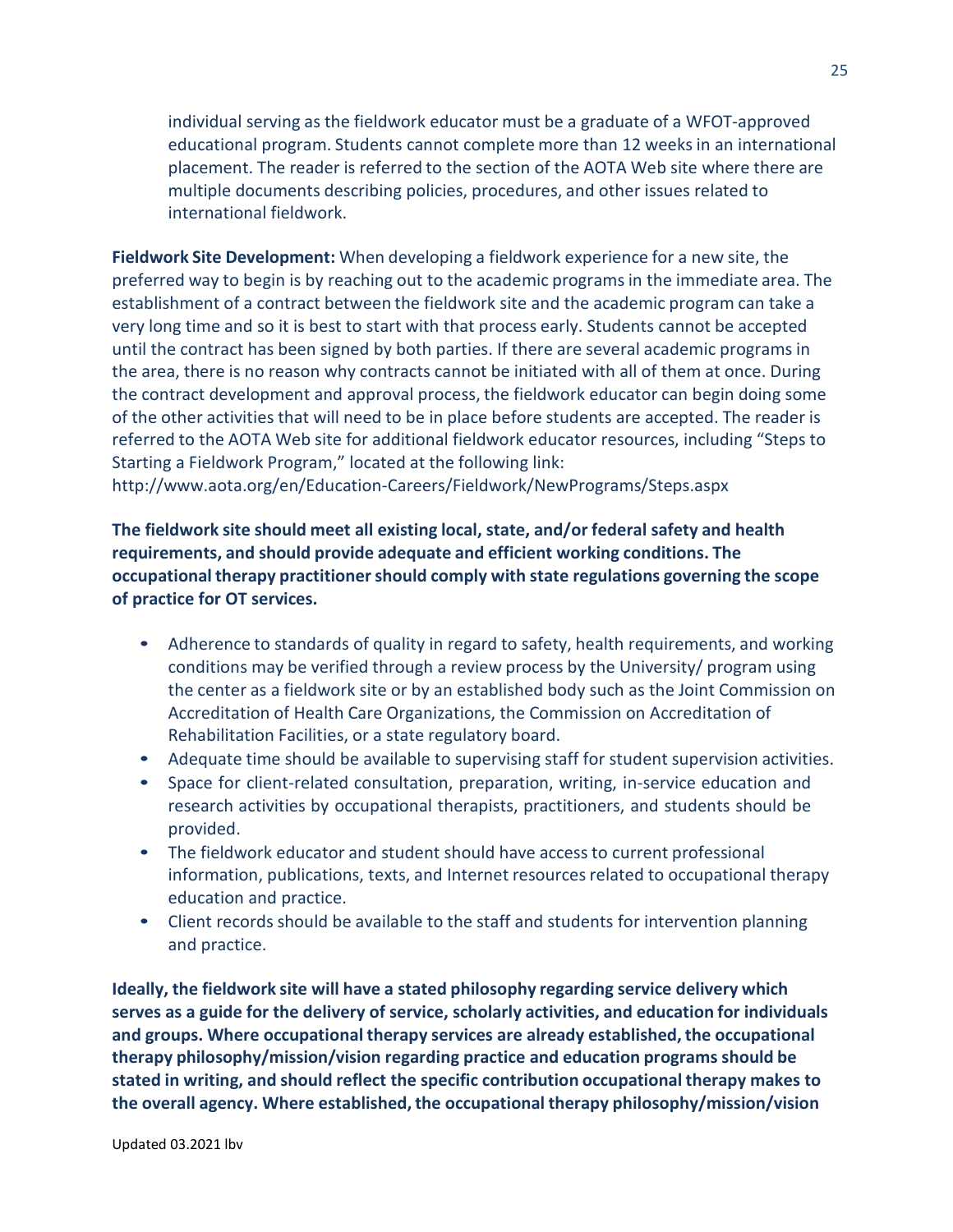**guides the development of learning objectives for the fieldwork experience. Ideally, the established occupational therapy program will articulate a philosophy/mission/vision of service delivery reflective of best practices in the profession. Best practices in the profession result in services which are client-centered, occupation-based, and supported by research evidence. The partnering academic institution will work with the fieldwork site to provide resources to support best practice ideals.**

- Client-centered practice is evident when there are regular intervention planning/review meetings between the client and occupational therapy practitioner to ensure client participation in the evaluation and intervention process (Mortenson & Dyck, 2006).
	- o In situations where there is limited possibility for client participation in intervention planning/review meetings due to the nature or severity of the client's impairment, the occupational therapy practitioner should seek the perspectives of family members/significant others who would act in the client's best interest.
- Occupation-based practice is client centered and requires an understanding of the client's needs, wants and expectations. Interventions are meaningful to the client and include participation in occupations that are reflective of the client's lifestyle and context (Chisholm, Dolhi, & Schreiber, 2000).
- Evidence-based intervention includes the creation of "strategies and tools for practitioners to access, understand, and use the latest research knowledge to improve services for clients" (Law & MacDermid, 2008, p. 6).

# **The administrators of the fieldwork setting should articulate support for the fieldwork education program.**

• Since the occupational therapy fieldwork education experience exists within the philosophy and policies of the fieldwork agency, it is essential that the administration as well as the occupational therapy staff accept and support the education of future practitioners.

# **At fieldwork sites where occupational therapy services are already established, there should be occupational therapy representation in planning programs and formulating policies which would affect occupational therapy practice and services delivery or involvement.**

- The occupational therapy perspective should be represented at program-related conferences, in quality review processes, and in planning for occupational therapy services delivery. The profession of occupational therapy should be represented in policy-making groups at the fieldwork site.
- Consideration should be given to the occupational therapy department philosophy of service delivery in the planning of programs and the formation of policies influencing occupational therapists' service delivery at the fieldwork site.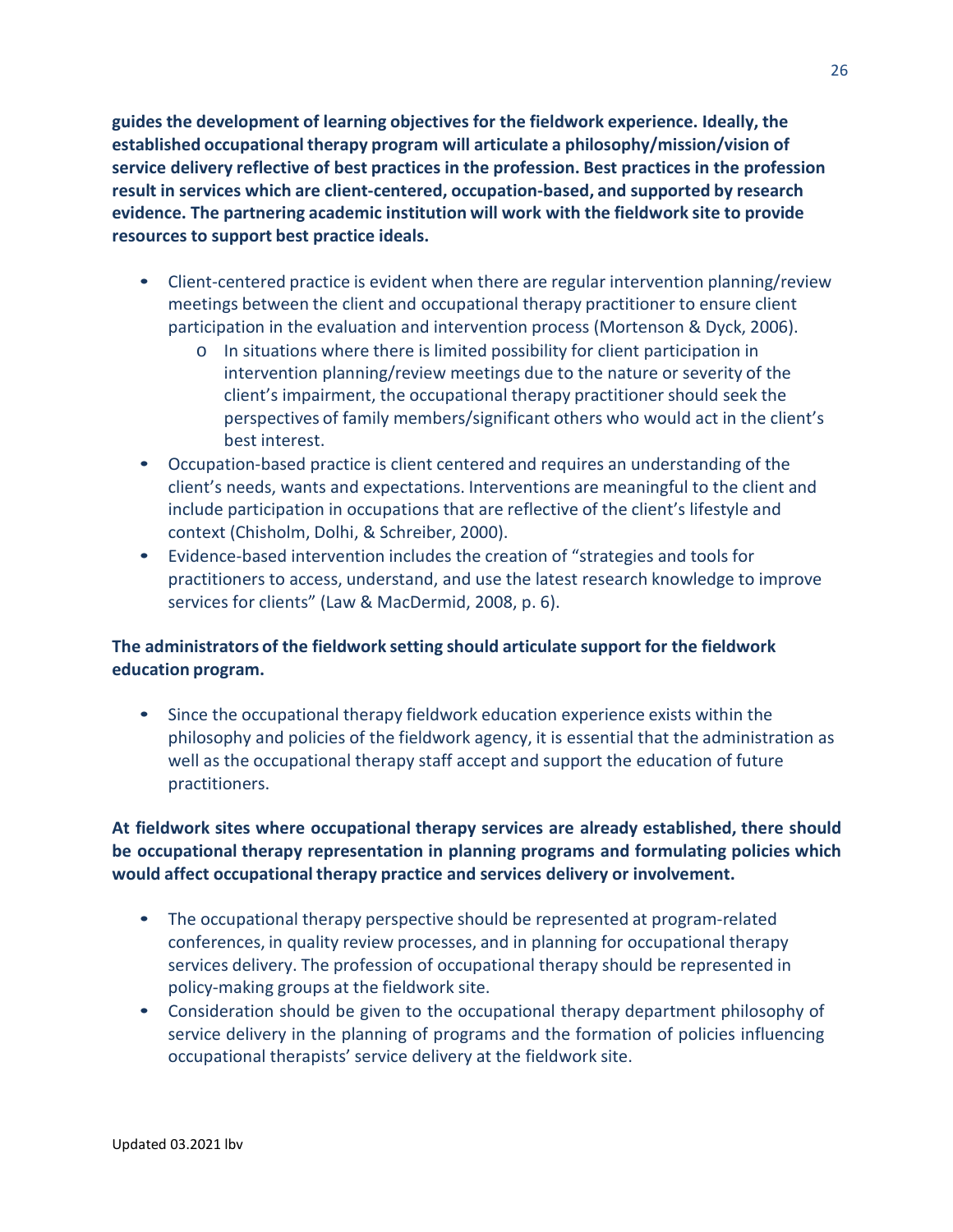**The fieldwork agency should recognize that the primary objective of the fieldwork experience is to benefit the student's education.**

• The educational value of the student fieldwork experience should be of primary importance, and the placement should not be used to extend services offered by the fieldwork agency.

# **Opportunitiesfor continuing education and professional development of the occupational therapy staff and students should be encouraged to support life-long learning.**

- Attendance at workshops, institutes, conferences, courses, in-services and professional meetings should be encouraged.
- Financial support should be given for professional development whenever feasible within the budget of the fieldwork agency.
- Fieldwork students should be encouraged to participate in continuing education and be provided time to do so, when content is relevant to the fieldwork experience.
- State and National Association Membership is encouraged.

**Collaboration with Academic Program:** Both the ACOTE Standards and the Model Curriculum documents address the need for collaboration between the fieldwork site/fieldwork educator and the academic program.

- o The ACOTE Standards require that the Academic Fieldwork Coordinator and the fieldwork educator collaborate when establishing fieldwork objectives, identifying fieldwork site requirements, and when communicating students' performance and progress during fieldwork (AOTA, 2012).
- o The OT Model Curriculum documents describe how fieldwork experiences need to be planned in such a way that they are integrated into the academic program's mission and curriculum design.
- o The reader is referred to the OT Model Curriculum, the OTA Model Curriculum and the ACOTE Standards for more information.

**Supervision Guidelines:** There are multiple sources of supervision guidelines that are applicable to Level II fieldwork. The first source are state laws and state practice acts that govern the practice of occupational therapy. These documents will specify if there are any specific requirements for supervision that need to be upheld in that state. Another source of supervision guidelines are federal regulations such as Medicare that specify what type of supervision must be provided to fieldwork students in certain healthcare settings and with certain types of Medicare coverage. The AOTA Web site is a good source for the most up-todate information on Medicare regulations for student supervision. The ACOTE Standards specify that during Level II fieldwork, students must be supervised by a licensed or credentialed occupational therapy practitioner with at least 1 year of experience who is adequately prepared to serve as a fieldwork educator. Further, the Standards state that supervision should initially be direct, and then progress to less direct supervision as is possible given the demands of the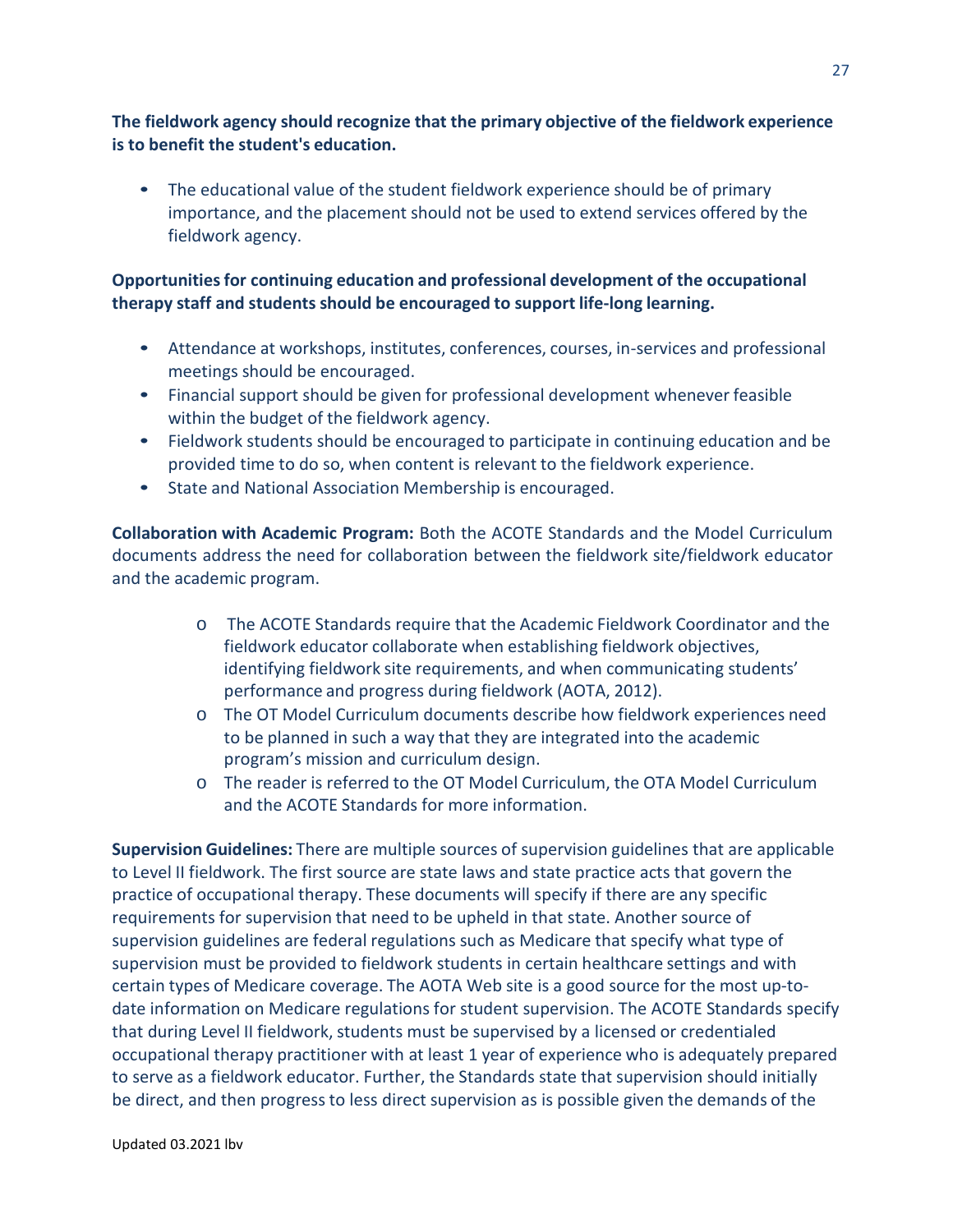fieldwork site, the complexity of the client's condition being treated, and the abilities of the fieldwork student. The COE and Commission on Practice (COP) Fieldwork Level II position paper (COE/COP, 2012) additionally recommends that supervision of occupational therapy and occupational therapy assistant students in Fieldwork Level II settings will be of the quality and scope to ensure protection of consumers and provide opportunities for appropriate role modeling of occupational therapy practice, and that the supervising occupational therapist and/or occupational therapy assistant must recognize when direct versus indirect supervision is needed and ensure that supervision supports the student's current and developing levels of competence (COE/COP, 2012). Specific to the role-emerging fieldwork placement, where the site does not employ an occupational therapist on staff and the fieldwork is designed to promote the development of occupational therapy services, supervision guidelines specify that students be supervised daily on site by another professional familiar with the role of occupational therapy and 8 hours of direct supervision should be provided weekly by an occupational therapist or occupational therapy assistant with at least three years of experience. It is recommended that the Academic Fieldwork Coordinator (AFWC), fieldwork educator (FWEd), the on-site coordinator (if identified) and student maintain regular formal and informal communication during the fieldwork experience (AOTA, 2001).

### **III. Student Engagement in the Learning Process**

- It is recommended that students collaborate with their fieldwork educator to develop learning objectives which stem from the site-specific learning objectivesfor the individual FW site. This may be accomplished through the use of learning contracts, which are both a teaching strategy and an assessment tool used to encourage selfdirected learning. Learning contracts allow for shared responsibility in the planning of learning experiences offered in fieldwork. Pro- active learning contracts are an effective teaching strategy and encourage students to become intrinsically motivated to attain competence in the fieldwork experience.
- The use of learning contracts is highly recommended. If used, learning contracts should be developed within 2weeks of initiating the FW experience. They should address individual student learning styles, needs and interests, and should include specific learning objectives, resources and strategies, assessment, and target dates for completion. Learning contracts should be reviewed and updated regularly to reflect and communicate student progresstowards the attainment of objectives.
- The student shall be evaluated and kept informed on an ongoing basis of his/her performance status.
- The student will collaborate with fieldwork educator to determine the most effective supervision style and feedback methods.
- Formative assessment shall be provided to students on a weekly basis and recorded in written format, providing specific recommendations addressing observable behaviors.
- Supervision and feedback is intended to empower the student to change performance, facilitate student self- reflection and self-assessment, and guide the student regarding strengths and opportunities for growth-based on site-specific objectives.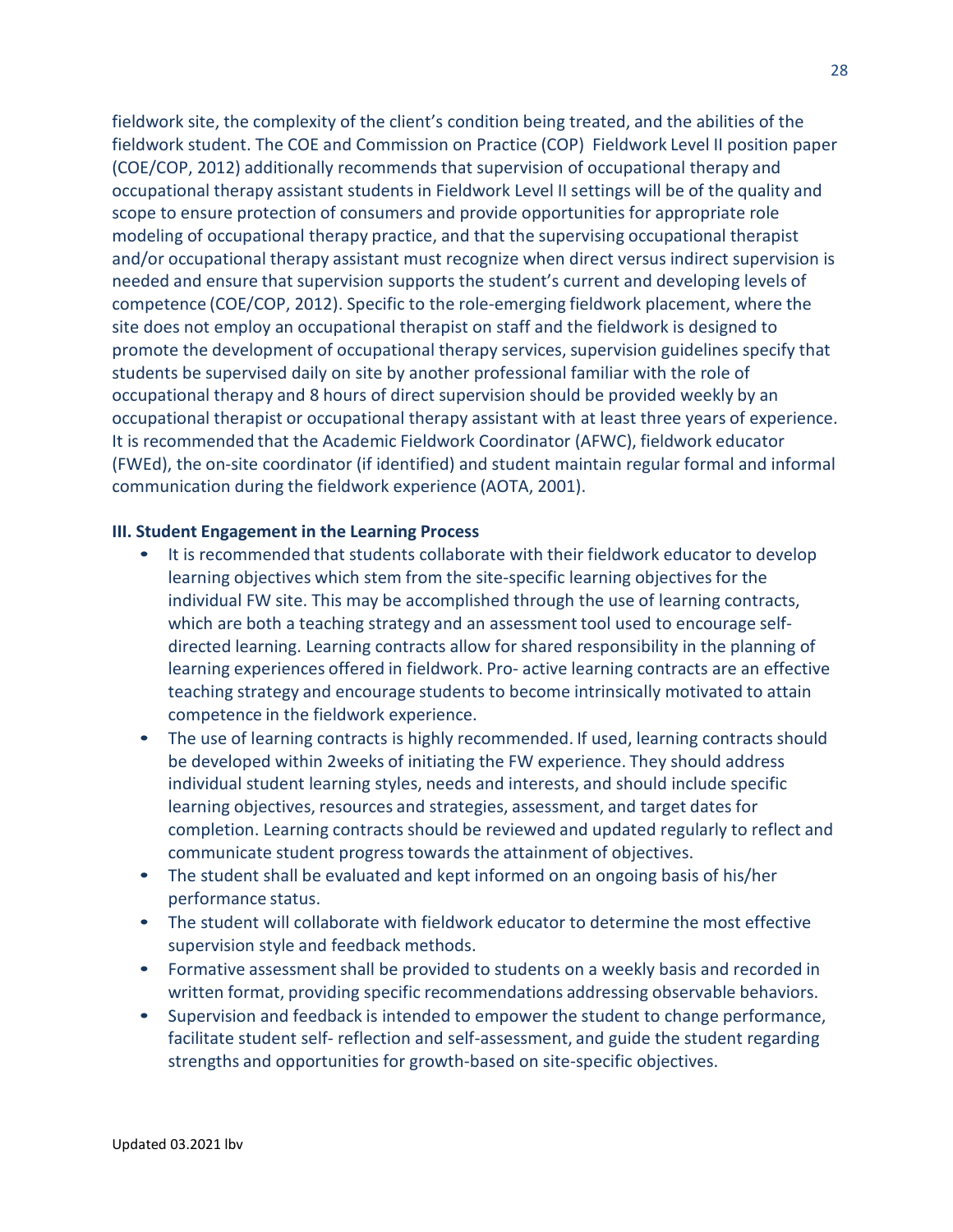- AOTA's COE recommends the use of the AOTA Fieldwork Performance Evaluation for the Occupational Therapy Student (AOTA, 2002a) and the AOTA Fieldwork Performance Evaluation for the Occupational Therapy Assistant Student (AOTA, 2002b) as a rating tool. The student's performance should be evaluated formally at mid-term and at the completion of the FW experience.
- The student should self-assess performance at mid-term using a copy of the AOTA Fieldwork Performance Evaluation (FWPE), and student evaluation and fieldwork educator evaluation scores should be compared and differences discussed.
- Weekly supervision logs are a good way for both the supervisor and student to keep track of what was discussed in supervision sessions. It is important for both the fieldwork educator and student to sign and date each log to verify the supervision process.
- When there are multiple supervisors, care should be taken to ensure that communication regarding student progress is shared among all supervisors and that all contribute to evaluation of the student's progress.

### **Learning Challenges on Fieldwork**

- Fieldwork educators should monitor student progress, and match students' abilities with the demands of setting by providing the just-right challenges designed to maximize each student's individual learning needs.
- Structured forms of feedback, such as the Fieldwork Experience Assessment Tool (FEAT; AOTA, 2001), should be used to promote fieldwork educator and student communication.
- If the student's performance is not satisfactory at mid-termor any point in the fieldwork experience, both the student and academic institutionmust be notified immediately, and documentation concerning the student's progress and outcomes of interventionsshould be maintained.
- Fieldwork educatorsshould initiate written remedial learning contracts with clear expectations and specific time frames for all students who are struggling to meet site-specific objectives.

# **Continued Assessment and Refinement of the Fieldwork Program**

# **Fieldwork experiences should be implemented and evaluated for their effectiveness by the educational institution and the fieldwork agency.**

- The Academic Fieldwork Coordinator representing the educational institution should regularly evaluate learning opportunities offered during fieldwork to ensure that settings are equipped to meet curricular goals and ensure student exposure to psychosocial factors, occupation-based outcomes and evidence-based practice.
- This may be accomplished through regular communication (e.g., emails, phone calls, written correspondence, etc.) between the AFWC and faculty and ongoing communication regarding the academic program's curriculum design to the fieldwork site. In addition, the fieldwork site should have opportunity to inform the didactic program preparation.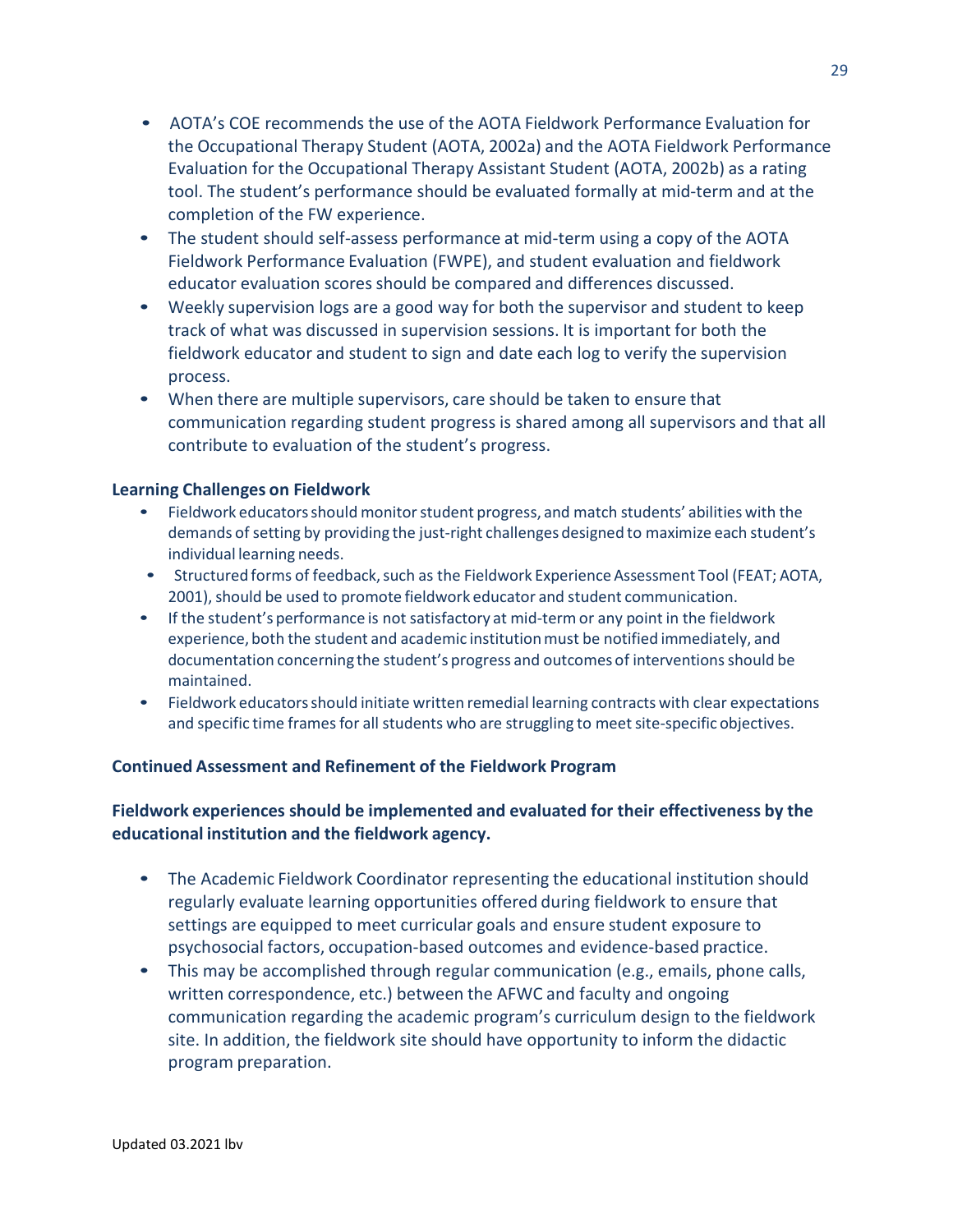- The fieldwork site should regularly evaluate the effectiveness of its fieldwork program to ensure that students are able to meet learning objectives and deliver ethical, evidencebased, and occupation-centered intervention to clients. The learning objectives should be reviewed regularly to maximize the effectiveness of the fieldwork experience and create new opportunities. Supervisors are encouraged to participate in routine evaluations of their effectiveness in the supervisory role.
- Fieldwork site evaluation may occur through:
	- o AOTA Student Evaluation of Fieldwork Experience (SEFWE)
	- o Cumulative review of AOTA Fieldwork Performance Evaluations (FWPE) to determine student patterns of strength and weaknesses
	- o Fieldwork Experience Assessment Tool (FEAT)
	- o Review of the Self-Assessment Tool for Fieldwork Educator Competency (SAFECOM).

# **Resources**

American Occupational Therapy Association. (n.d.). Fieldwork educator's certificate workshop. Retrieved from <http://www.aota.org/Education-Careers/Fieldwork/Workshop.aspx>

American Occupational Therapy Association. (1997). Self-assessment tool for fieldwork educator competency (SAFECOM). Retrieved from <http://www.aota.org/-> /media/Corporate/Files/EducationCareers/Educators/Fieldwork/Supervisor/Forms/Self-Assessment%20Tool%20FW%20Ed%20Competency%20(2009).pdf

American Occupational Therapy Association. (2001). Fieldwork experience assessment tool (FEAT). Retrieved from <http://www.aota.org/-> /media/Corporate/Files/EducationCareers/Accredit/FEATCHARTMidterm.pdf

American Occupational Therapy Association. (2002a). AOTA Fieldwork Performance Evaluation for the Occupational Therapy Student. AOTA: Bethesda, MD.

American Occupational Therapy Association. (2002b). AOTA Fieldwork Performance Evaluation for the Occupational Therapy Assistant Student. AOTA: Bethesda, MD.

American Occupational Therapy Association. (2009). Occupational therapy fieldwork education: Value and purpose. *American Journal of Occupational Therapy, 63,* 393–394.

American Occupational Therapy Association. (2009). Specialized knowledge and skills of occupational therapy educators of the future. *American Journal of Occupational Therapy*, *63,* 804–818.

American Occupational Therapy Association. (2012). 2011 Accreditation Council for Occupational Therapy Education (ACOTE®) Standards. *American Journal of Occupational Therapy, 66*(Suppl.), S6–S74. doi:10.5014/ajot.2012.66S6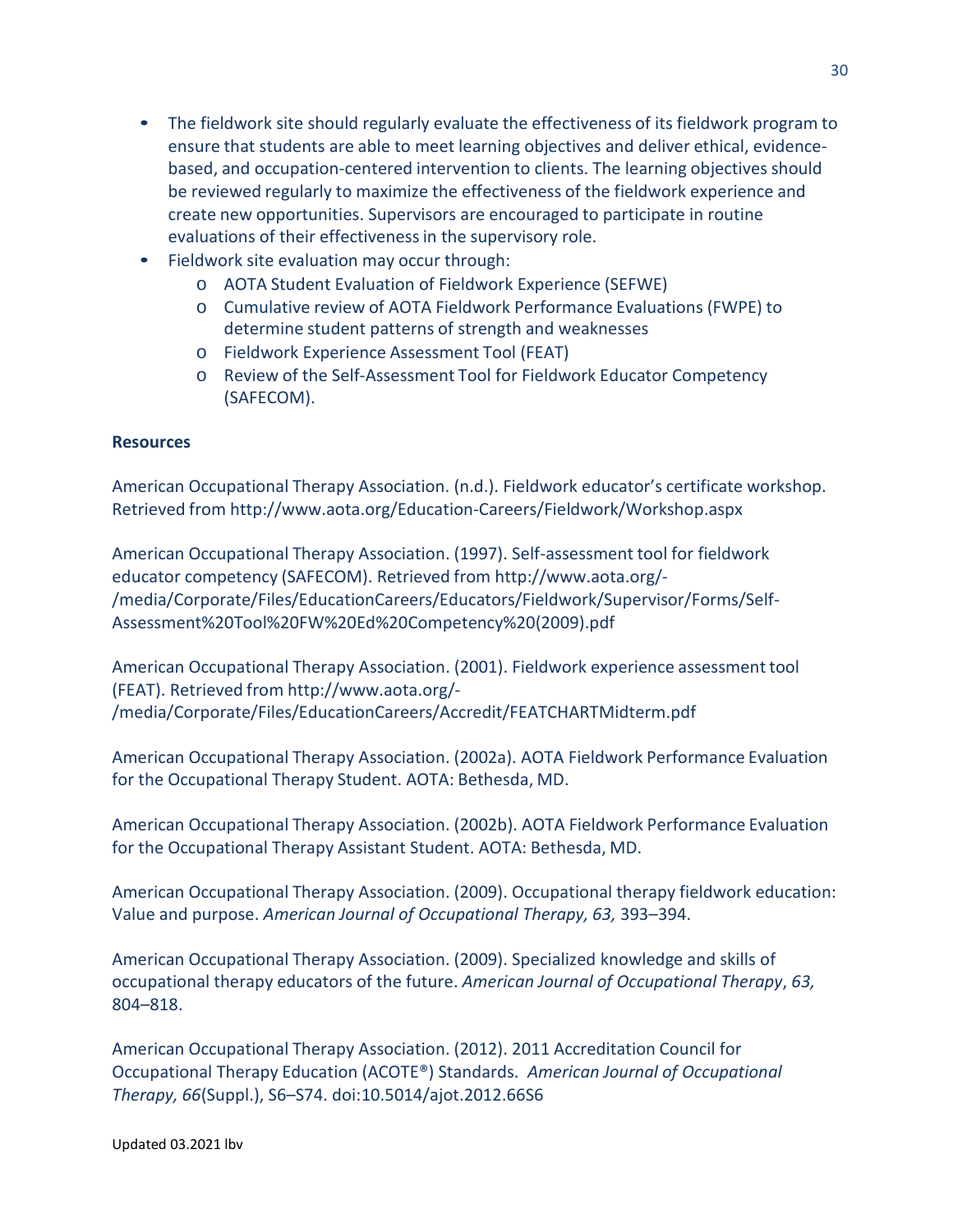AOTA Commission on Education and Fieldwork Issues Committee (FWIC). Amended and Approved by FWIC June 2000 and COE August 2000.

Chisholm, D., Dolhi, C., & Schreiber, J. (2000). Creating occupation-based opportunities in a medical model clinical practice setting. *OT Practice*, *5*(1), CE-1–CE-8.

Commission on Education. (2009). Recommendationsfor occupational therapy fieldwork experiences. Retrieved fro[m](http://www.aota.org/Educate/EdRes/Fieldwork/Supervisor/Recommendations.aspx?FT=.pdf) <http://www.aota.org/Educate/EdRes/Fieldwork/Supervisor/Recommendations.aspx?FT=.pdf>

Commission on Education/Commission on Practice. (2012). Fieldwork level II and occupational therapy students: A position paper. Retrieved from <http://www.aota.org/-> /media/Corporate/Files/EducationCareers/Educators/Fieldwork/LevelII/COE%20Guidelines%20 for%20an%20Occupational%20Therapy%20Fieldwork%20Experience%20--%20Level%20II-- Final.pdf

International Fieldwork Ad Hoc Committee for the Commission on Education. (2009). General guide to planning international fieldwork. Retrieved from <http://www.aota.org/Educate/EdRes/International/Guide-for-Planning-International->Fieldwork.aspx?FT=.pdf

Law, M., & MacDermid, J. (2008). *Evidence-based rehabilitation* (2nd ed.). Thorofare, NJ: Slack.

Mortenson, W. B., & Dyck, I. (2006). Power and client-centred practice: An insider exploration of occupational therapists' experiences. *Canadian Journal of Occupational Therapy*, *73,* 261– 271.

OT Model Curriculum Ad Hoc Committee. (2008). Occupational therapy model curriculum. Retrieved from <http://www.aota.org/Educate/EdRes/COE/Other-Education-Documents/OT->Model-Curriculum.aspx

OT Model Curriculum Ad Hoc Committee (2008). Occupational therapy assistant model curriculum. Retrieved from <http://www.aota.org/Educate/EdRes/COE/Other-Education->Documents/OTA-Model-Curriculum.aspx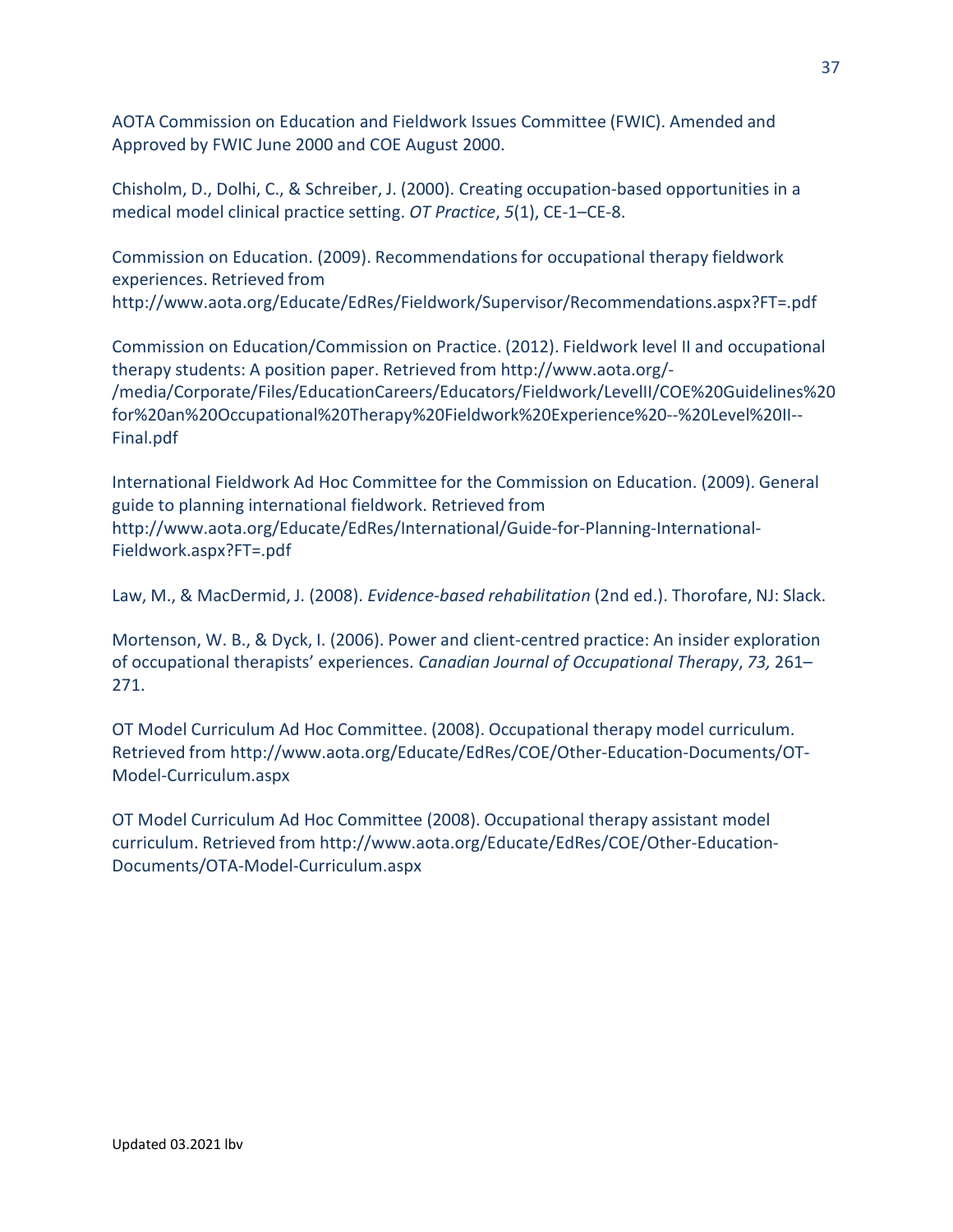**Facility Vision** 

#### **Facility Purpose**

### **Facility Values**

**Level II Learning Objectives:** (Refer to Augusta University Department of Occupational Therapy Level II Fieldwork Learning Objectives, Appendix C)

**Weekly Timelines and Expectations:** (Refer to Augusta University Department of Occupational Therapy Level II Fieldwork Learning Objectives, Appendix C)

### **Completion of Facility Orientation**

- ❖ Emergency Codes
- Evacuation Policies
- ❖ Introduction to Key Facility Staff
- Work Schedules and Time
- ❖ Tour of Facility
- **❖** Overview of Surrounding Community and Resources
- **❖** Client Population Characteristics
- ❖ Documentation Guidelines and Requirements
- ❖ Responding to Referral Orders
- ❖ Client Screening Procedures and Related Documentation
- ❖ Assessments
- Outcome Benchmarks
- ❖ Goal Writing Expectations and Samples
- ❖ Intervention Plans
- ❖ Supervision of Aides and/or Assistants
- **❖** Client Scheduling and Collaboration with Other Disciplines
- ❖ Client and Caregiver Education Planning
- ❖ Discharge Preparation and Documentation
- ❖ Reimbursement Systems and Expectations
- ❖ Supervision Requirements and Meetings (it is suggested you meet formally at least one time a week).
- $\div$  Telephone, paging and intercom use
- Care Plan Meeting Schedules & Responsibilities
- Copies of HIPAA and Student Insurances

#### **Sample Weekly Meeting Form**

- Strengths and areas of needed growth, professional behavior, goals for the next week
- $\mathbf{\hat{P}}$  How the supervisor will continue to assist in student progression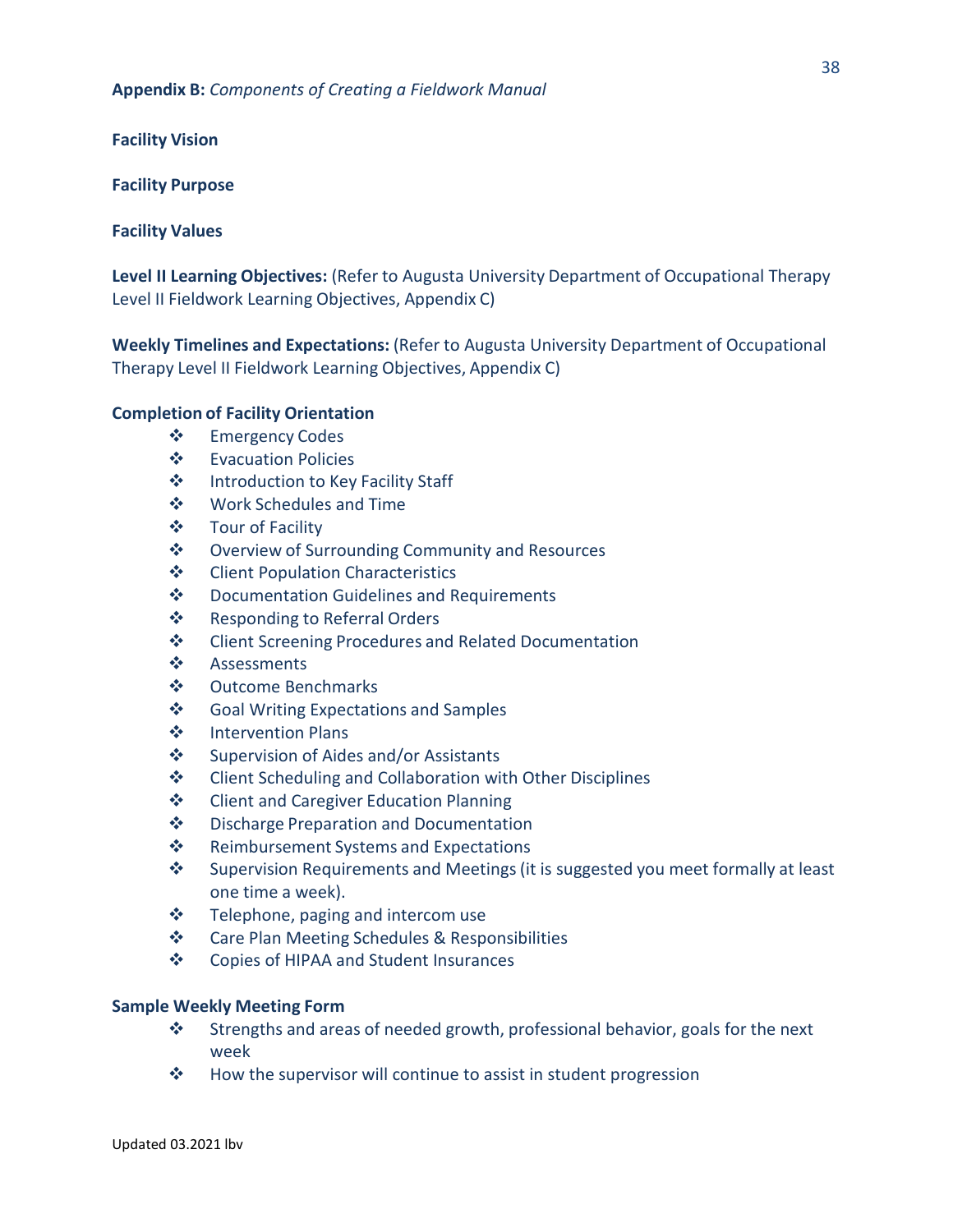*SAMPLE:*

# **Department of Occupational Therapy Student/Supervisor Weekly Review**

| <b>Student Name:</b><br>Week #:              | Date:<br><b>Supervisor Name:</b> |  |
|----------------------------------------------|----------------------------------|--|
| <b>STRENGTHS:</b>                            |                                  |  |
|                                              |                                  |  |
|                                              |                                  |  |
|                                              |                                  |  |
| <b>AREAS FOR IMPROVEMENT:</b>                |                                  |  |
|                                              |                                  |  |
|                                              |                                  |  |
|                                              |                                  |  |
| <b>PLAN FOR IMPROVEMENT:</b>                 |                                  |  |
|                                              |                                  |  |
|                                              |                                  |  |
|                                              |                                  |  |
| STUDENT GOALS/ASSIGNMENTS FOR NEXT WEEK:     |                                  |  |
|                                              |                                  |  |
|                                              |                                  |  |
|                                              |                                  |  |
| <b>INSTRUCTOR GOALS/PLANS FOR NEXT WEEK:</b> |                                  |  |
|                                              |                                  |  |
|                                              |                                  |  |
|                                              |                                  |  |
|                                              |                                  |  |
|                                              |                                  |  |

**Instructor Signature Student Signature**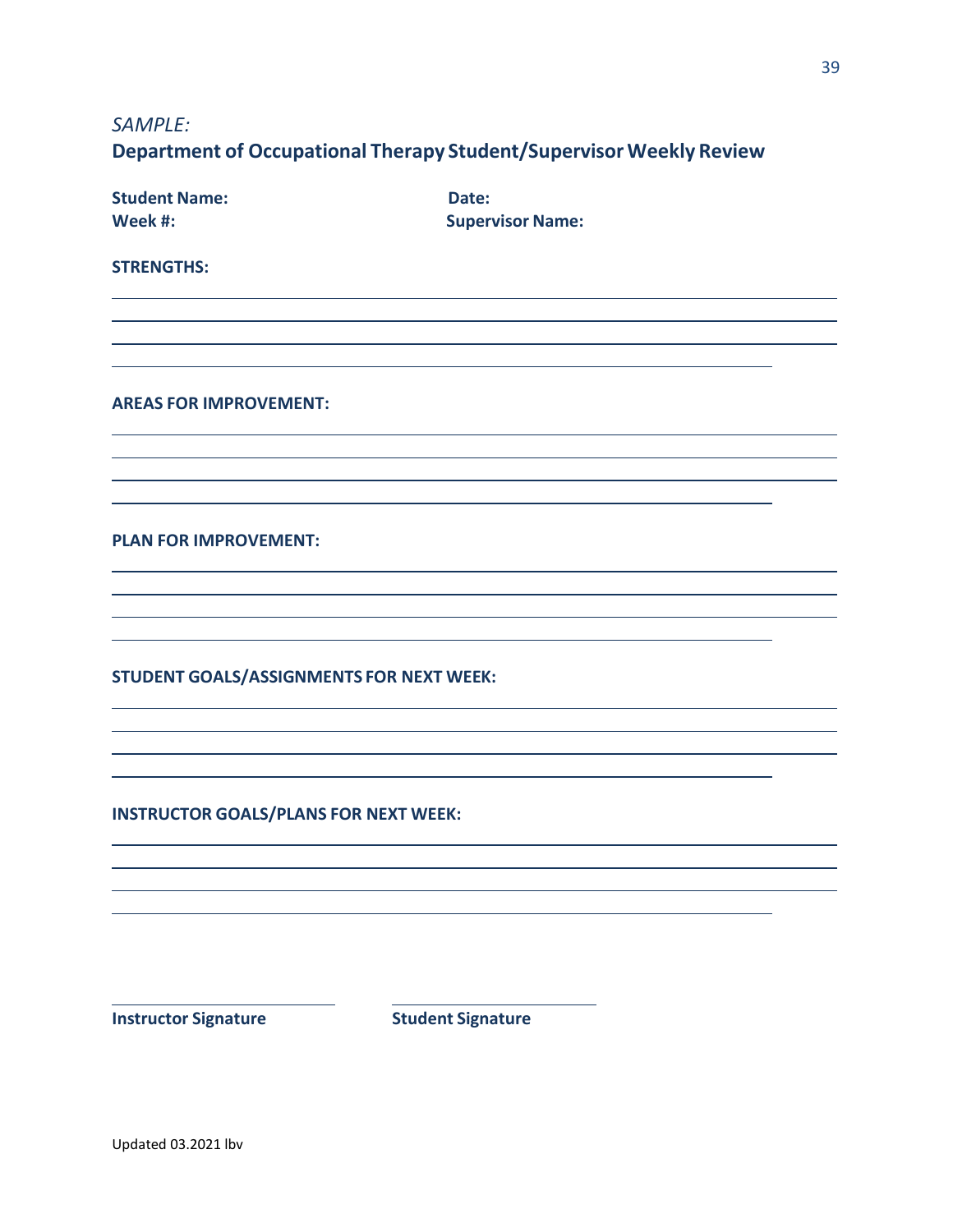#### **Appendix C:** *Course Learning Objectives*

#### **OTHP 6000 Fieldwork IA** (0-0-3-1)

**Course Description**: Application of the knowledge and skills learned in first semester graduate OT coursework.

**Purpose of the OTHP 6000 Fieldwork Experience**: To explore the needs of clients and their performance areas and settingsin order to analyze the impact on occupation; to assess and provide intervention; and to analyze the programmatic effectiveness. This experience allowsfor analysis of the impact of health and illness on occupational roles and values within various contexts acrossthe lifespan. Cultural acceptance of health conditionsis also explored. *The purpose of the Level I experience is to enrich the didactic coursework through directed observation and participation in selected aspects of the OT process.* The focus of the AU Level I experience is not intended to be independent performance.

#### **Fieldwork LearningObjectives:** The learner will:

1. Begin to explore the student therapist's knowledge of OT and role of FW in educational preparation, including a beginning application of didactic coursework from this semesterin FW scenarios.

2. Identify the types of occupationaltherapy practice settings, including the variousrolesthat the OT and/or other professionals have in the assigned FW setting

3. Identify OT theory and/or frames of references used by therapists in practice;

4. Discussthe diversity of treatment options offered within the assigned FW setting, including treatment options and approaches.

5. Identify the OT supervisory structure and understand the delineations between the OTS, OTA, and/orthe OTR as applicable to the assigned FW setting.

6. Identify the OT process of evaluation, intervention, and targeting of outcomes.

7. Discuss the clinical instructor's clinical reasoning, problem solving, therapeutic use of self, safety awareness, and other's culture, values and needs during the OT process.

8. Demonstrate professional behaviors required by the academic and clinical setting.

9. Identify the psychosocial components of service delivery and intervention related to this setting and population.

#### **OTHP 6001 Fieldwork IB** (0-0-3-1)

**Course Description:** Applicationof the knowledge and skills learned in first and second semester graduate occupational therapy coursework.

**Purpose of the OTHP 6001 Fieldwork Experience:** To explore the psychosocial performance areas and settingsin order to analyze the impact on occupation; to conduct groups; and to analyze the programmatic effectiveness. The students are asked to design and lead groupsto promote optimal mental health outcomes. The experience allowsfor analysis of the impact of psychosocial health on occupational roles and values within various contexts. Cultural acceptance of mental health issues is also explored. The purpose of the Level I experience is to enrich the didactic coursework through directed observation and participation in selected aspects of the OT process.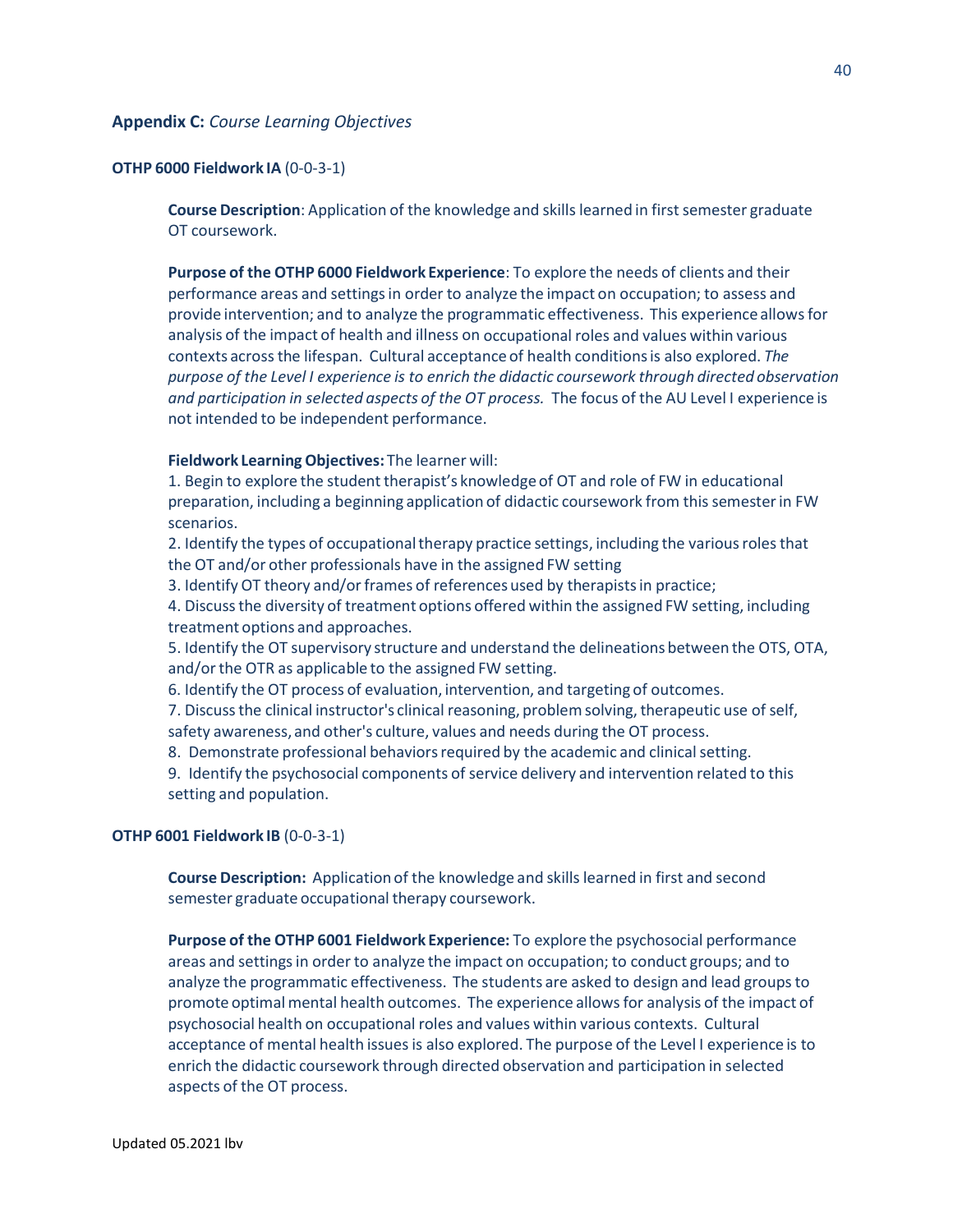#### **Fieldwork LearningObjectives**: The learner will:

- 1. Assess the roles of the various service providers, including but not limited to occupational therapists, in addressing psychosocial factors in community and/or mental health setting
- 2. In collaboration with peers and staff, assess client's occupational and performance needs within a community and/or mental health setting
- 3. Participate and/orlead group sessions, based on the psychosocial needs of the clients and fieldwork setting
- 4. Apply course content of SemesterI and II learning experiencesin a community and/or mental health fieldwork setting
- 5. Establish client and family centered goals that address cultural needs, client and family centered care, reflects current evidence regarding OT's role and offered mental health services, as well as occupation based interventions
- 6. Explain, advocate, and promote for OT services within the community and/or mental health setting
- 7. Professionally manage behavioral issuesin a safe and effective manner
- 8. Work effectively with other disciplines and personnel offering needed client services
- 9. Continue to observe and participate in clinical reasoning, problem solving, therapeutic use of self, safety awareness, and awareness of others' culture, values, and needs by: beginning to identify client needs; assisting CI in the appropriate assessment tools; discussingwith CI client centered reimbursable goals; and seeking out evidence for intervention consideration
- 10. Beginning to foster professional development in regardsto professional behaviorrequired in a clinical setting, including receiving constructive feedback regarding personal performance for professional competency enhancement

#### **OTHP 6002 Fieldwork IC** (0-0-6-2)

**Course Description**: Application of the knowledge and skills learned through the third semester of graduate occupational therapy coursework.

**Purpose of the OTHP 6002 Fieldwork Experience**: To explore the needs of adult and pediatric clients and their performance areas and settingsin order to analyze the impact on occupation; to assess and provide intervention; and to analyze the programmatic effectiveness. These two experiences allow for analysis of the impact of health and illness on occupational roles and values within various contexts acrossthe lifespan. Cultural acceptance of health conditionsis also explored. *The purpose of the Level I experience is to enrich the didactic coursework through directed observation and participation in selected aspects of the OT process.* The focus of the AU Level I experience is not intended to be independent performance.

#### **Fieldwork LearningObjectives:** The learner will:

1. Summarize the student therapist's knowledge of OT and role of FW in educational preparation, including applicationof didactic coursework from this semesterin FW scenarios. 2. Examine the types of occupational therapy practice settings, including the various roles that the OT and/or other professionals have in the assigned fieldwork setting 3. InterpretOT theory and frames of references used by therapistsin practice 4. Examine the diversity of treatment options offered within the assigned fieldwork setting, including treatment options and approaches 5. Identify the OT supervisory structure and understand the delineations between the OTS, OTA, and/or the OTR as applicable to the assigned fieldwork setting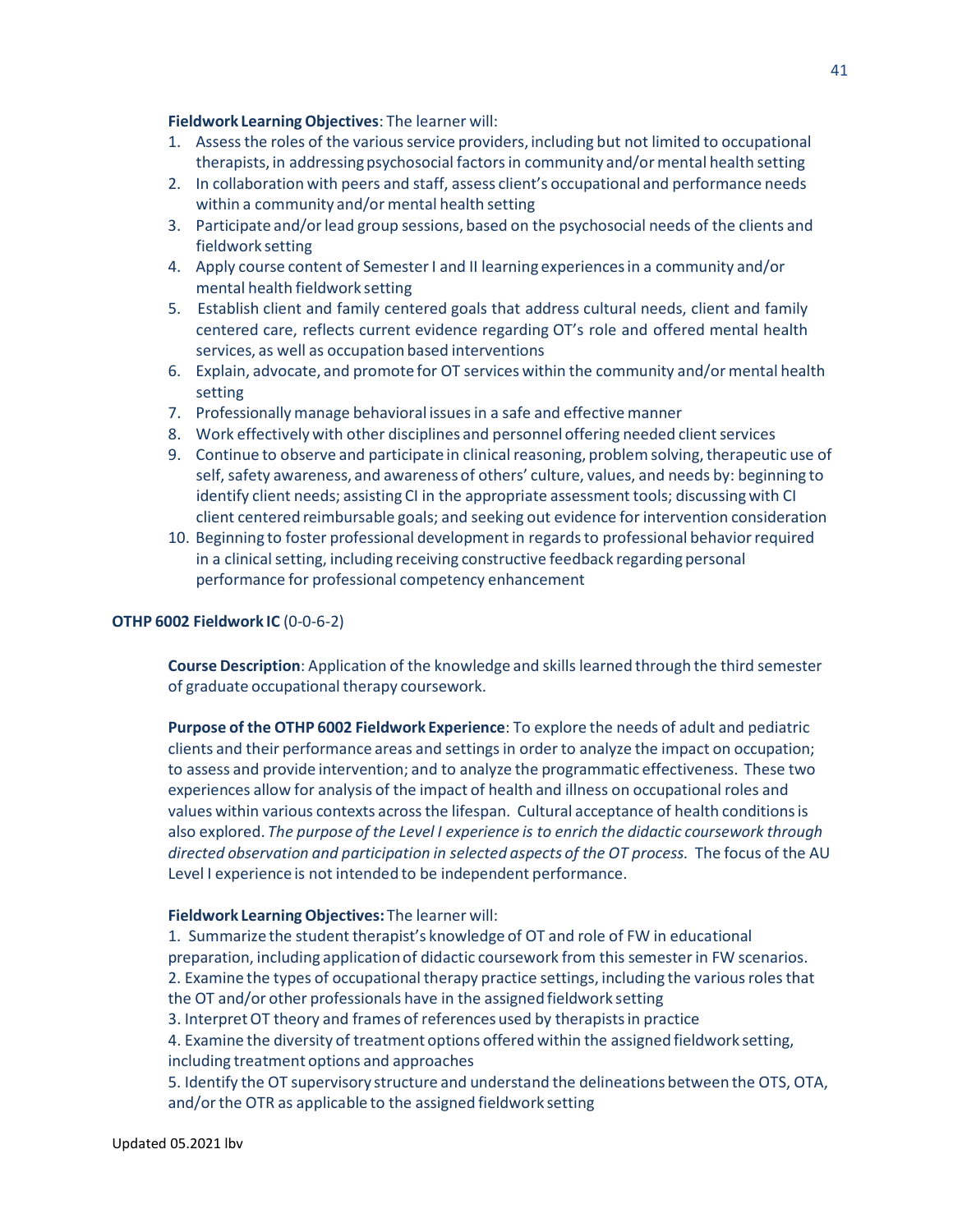6. Summarize the OT process of evaluation, intervention, and targeting of outcomes. 7. Link the clinical instructor's clinical reasoning, problem solving, therapeutic use of self, safety awareness, and other's culture, values and needs during the OT process

8. Demonstrate professional behaviors required by the academic and clinical setting

9. Examine the psychosocial components of service delivery and intervention related to these settings and populations

#### **OTHP 6003 Fieldwork ID** (0-0-6-2)

**Course Description**: Application of the knowledge and skills learned through the third semester of graduate occupational therapy coursework.

**Purpose of the OTHP 6003 Fieldwork Experience**: To explore the needs of adult and pediatric clients and their performance areas and settingsin order to analyze the impact on occupation; to assess and provide intervention; and to analyze the programmatic effectiveness. These two experiences allow for analysis of the impact of health and illness on occupational roles and values within various contexts acrossthe lifespan. Cultural acceptance of health conditionsis also explored. The purpose of the Level I experience is to enrich the didactic coursework through directed observation and participation in selected aspects of the OT process. The focus of the AU Level I experience is not intended to be independent performance. Within the camp experience, the student will foster continued clinical skills in a non-traditional fieldwork setting, including discovery of the caregiving role. Under the direction and supervision of supporting personnel (i.e. camp director, medical director, group leader, camp staff, etc.) the student will assist in the implementation, direction, and maintenance of a camping programfor the care and enrichment for children with various disabilitiesin a safe, healthy, and fun environment.

#### **Fieldwork LearningObjectives:** The learner will:

1. Summarize the student therapist's knowledge of OT and role of fieldwork in educational preparation, including applicationof didactic coursework from this semesterin FW scenarios 2. Examine the types of occupational therapy practice settings, including the various roles that the OT and/or other professionals have in the assigned FW setting

3. InterpretOT theory and frames of references used by therapistsin practice

4. Examine the diversity of treatment options offered within the assigned fieldwork setting, including treatment options and approaches.

5. Identify the OT supervisory structure and understand the delineations between the OTS, OTA, and/or the OTR as applicable to the assigned fieldwork setting

6. Summarize the OT process of evaluation, intervention, and targeting of outcomes

7. Link the clinical instructor's clinical reasoning, problem solving, therapeutic use of self, safety awareness, and other's culture, values and needs during the OT process

8. Demonstrate professional behaviors required by the academic and clinical setting

9. Analyze the psychosocial components of service delivery and intervention related to these settings and populations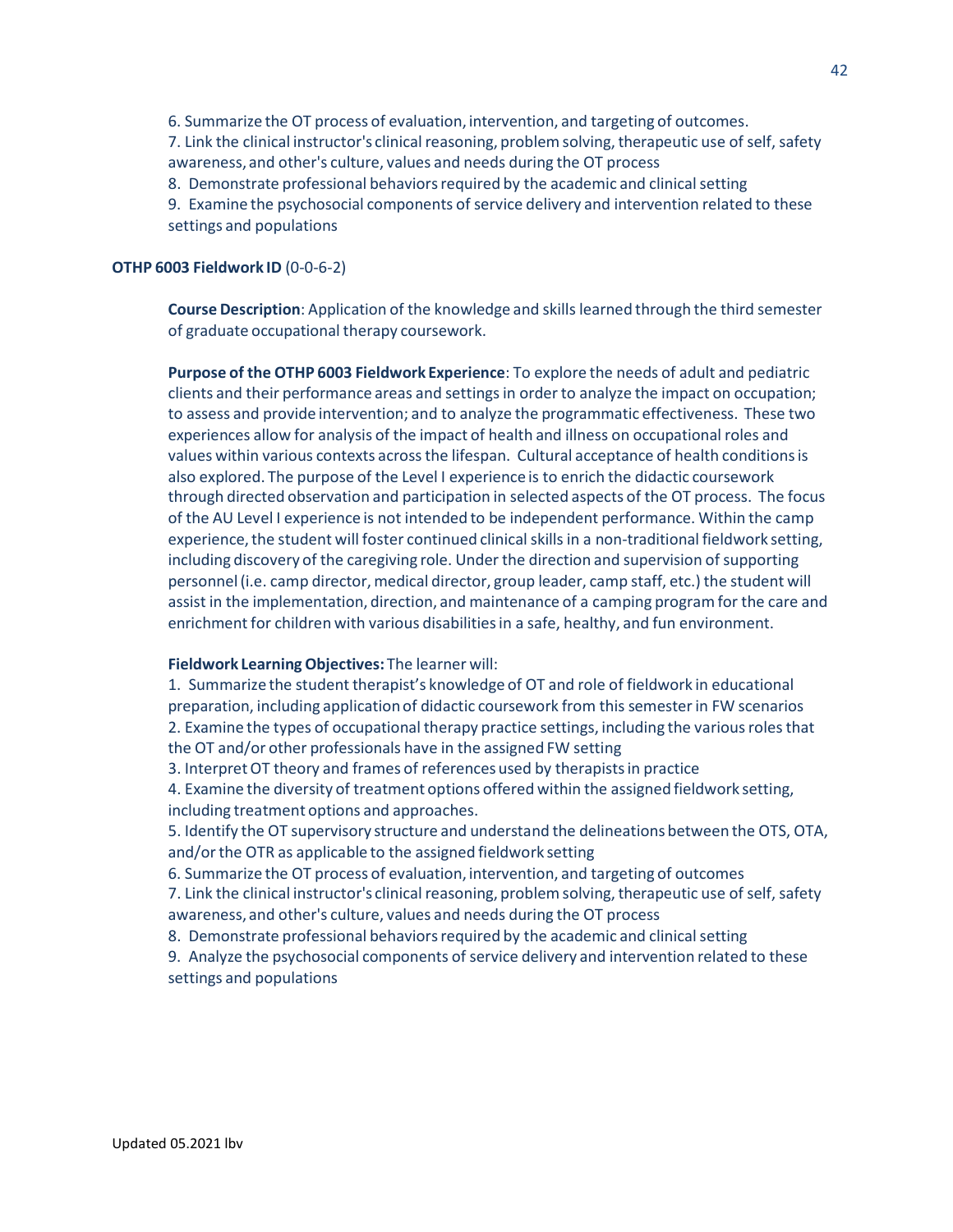### **OTHP 7009 Level II Fieldwork ExperienceA (0-0-40-9) | Fall 2019 OTHP 7010 Level II Fieldwork ExperienceB (0-0-40-9) | Spring 2020**

**Course Description:** Level II Fieldwork Experiences are designed to create partnerships with practice settingsto enable OT studentsto carry out professional responsibilities under supervision and for professional role modeling. Fieldwork education is a crucial component of AU's professional preparation of entry level professionals. Through Level II Fieldwork, students will enhance their integration of previously learned skills and knowledge for competent entry level development in: addressing client and family members' needs, the use of evidence to make ethical and occupation focused interventiondecisions, demonstrate cultural responsiveness and professionalismin all care and interactions, and promote the optimal wellbeing and occupational performance for the recipientsof OT services.

**Purpose of the Level II Experiences**: ACOTE describesthe goal of Level II experiencesis to develop competent, entry level, generalist occupational therapists. Level II fieldwork must be integral to the program's curriculumdesign and include in-depth experience in delivering occupational therapy servicesto clients, focusing on the application of purposeful and meaningful occupation and research, administration, and management of occupational therapy services. It is recommended that the student be exposed to a variety of clients acrossthe life span and to a variety of settings (2011). Level II Fieldwork may also focus on research, administration, and management of OT services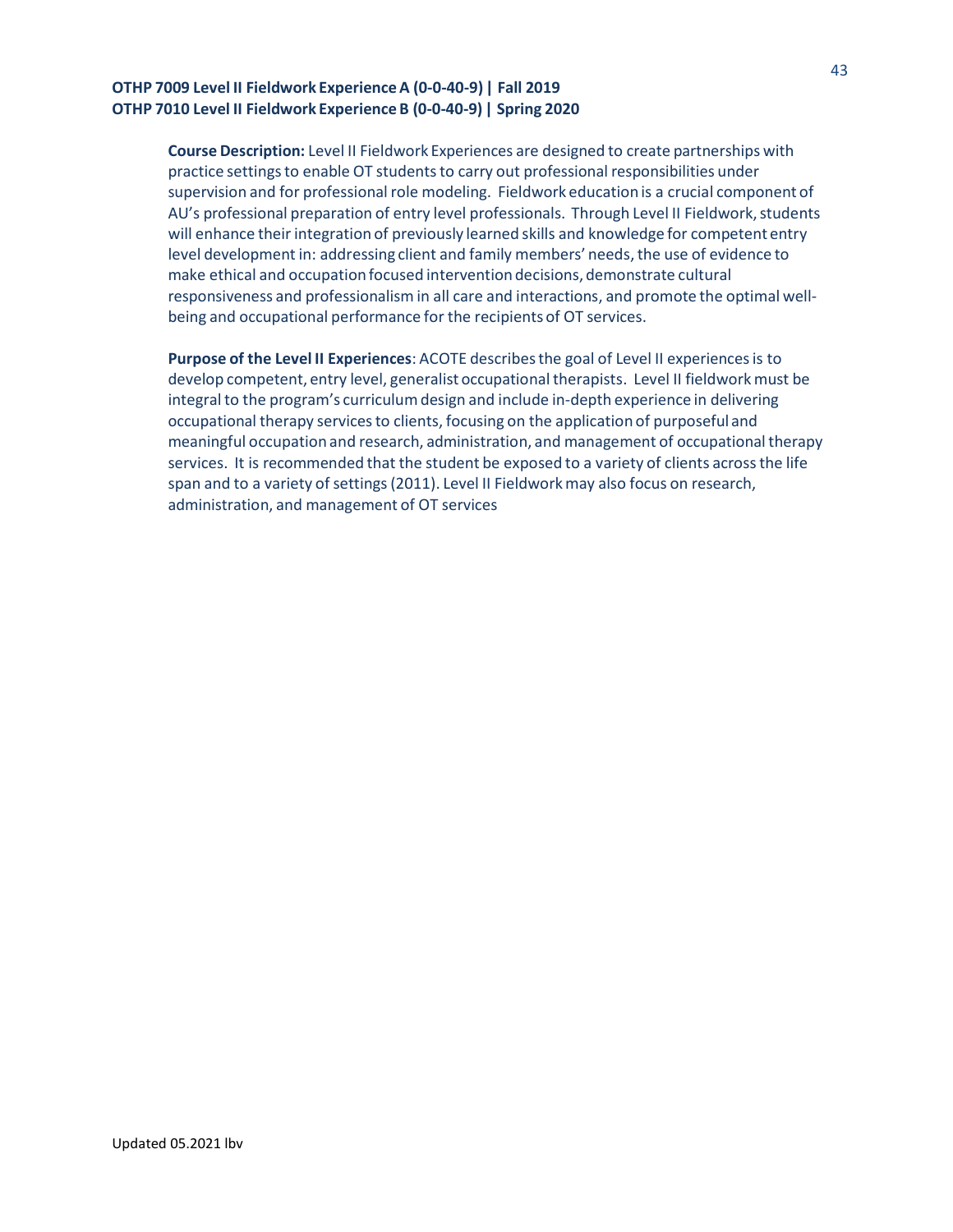# **Augusta University Occupational Therapy Level II Fieldwork Learning Objectives And Sample Weekly Timelines and Expectations**

Based on and in Accordance with the Fieldwork Performance Evaluation Tool for the Occupational Therapy Student By Laurie Vera, MHS, OTR/L and Sharon Swift, Ed.D, OTR/L, ATP

*By accepting a Level II student, the site agrees to meet these objectives and remain theoretically aligned with the associated expectationsrelated to performance, values, roles, and ethics. If your site is able to currently fulfill these objectives and your program's design is consistent with the curriculum model of Augusta University's Master of Health Science in Occupational Therapy, please indicate your agreement by signing and dating the end of the document. Please submit the signed and dated copy to [augustaotfw@](mailto:augustaotfw@augusta.edu)augusta.edu. If you would like for site-specific learning objectives to be considered for approval, please contac[t](mailto:augustaotfw@augusta.edu) [augustaotfw@augusta.edu](mailto:augustaotfw@augusta.edu) for further guidance. Objectives will be considered as agreed upon for two years from the date of the signature, or unless one party expresses a change or update. Weekly timelines and expectations may be modified to meet the needs of the site and student, as long as learning objectives are considered. Thank you for your professional partnership in the education of future occupational therapy practitioners!*

# **FUNDAMENTALS OF PRACTICE**

1. Adheresto the American Occupational Therapy Association's Code of Ethics and all federal, state, and facility regulations

- Abides by the AOTA Code of Ethics
- Follows the facility's organizational policies and procedures
- Follows all policies, procedures, and safeguards related to client confidentiality
- Demonstrates work behaviors that reflect an understanding of professional standards
- Maintains boundaries

2. Adheres to safety regulations

- Reports and documents any incidents appropriately
- Considers fire safety, OSHA regulations, body substance precautions, emergency procedures, etc.
- Considers the safety needs of the client, staff, building and property, and self to prevent injuries and avoid exacerbating illness
- Reports potential safety hazards and any unusual occurrences via the appropriate channels
- Ensures that all equipment is in working order, and assists in maintenance and cleaning
- Contributes to the cleanliness and organization of the work area
- Maintains safe treating and working areas
- Works with in diagnosis-specific surgical and safety precautions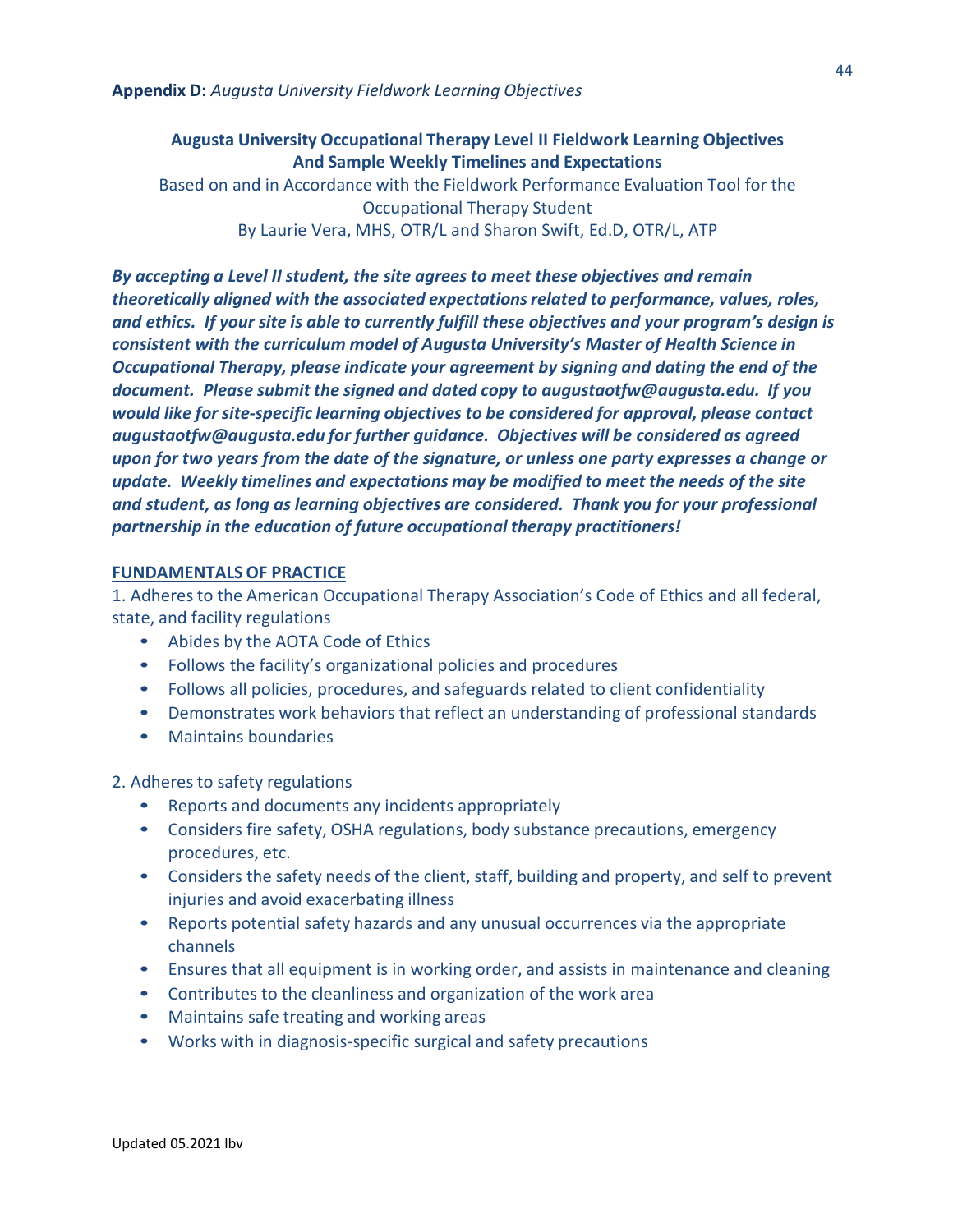- 3. Ensures the safety of self and others during all fieldwork related activities
	- Anticipates potentially unsafe situations
	- Takes steps to prevent accidents
	- Considers body mechanics, medical safety, equipment safety, client-specific precautions, contraindications, and community safety

# **BASIC TENETS**

4. Articulates the values, beliefs, and distinct perspective of the occupational therapy profession

- Considers families, caregivers, colleagues, service providers, administration, the public, etc.
- Does so in a clear and concise manner
- Is clear, confident, and accurate
- Selects evaluation and intervention activities that reflect an understanding of the client's occupations, interests, and values
- 5. Articulates the value of occupation as a method and desired outcome
	- Considers families, caregivers, colleagues, service providers, administration, the public, etc.
	- Does so in a clear and concise manner to all parties
	- Is clear, confident, and accurate
- 6. Articulates the role of occupational therapy practitioners to clients and other relevant parties
	- Considers families, caregivers, colleagues, service providers, administration, the public, etc.
	- Collaborates with all relevant parties
	- Does so in a clear and concise manner
	- Is clear, confident, and accurate

# **SCREENING AND EVALUATION**

7. Articulates a clear and logical rationale for the evaluation process

- Considers client information, contexts, theories, frames of reference, and/or practice models
- Explains the focus and purpose of the evaluation process

8. Obtains sufficient and necessary information from relevant sources through the evaluation process

• Uses information from the client record, chart reviews, the client, family and caregivers, and other service providers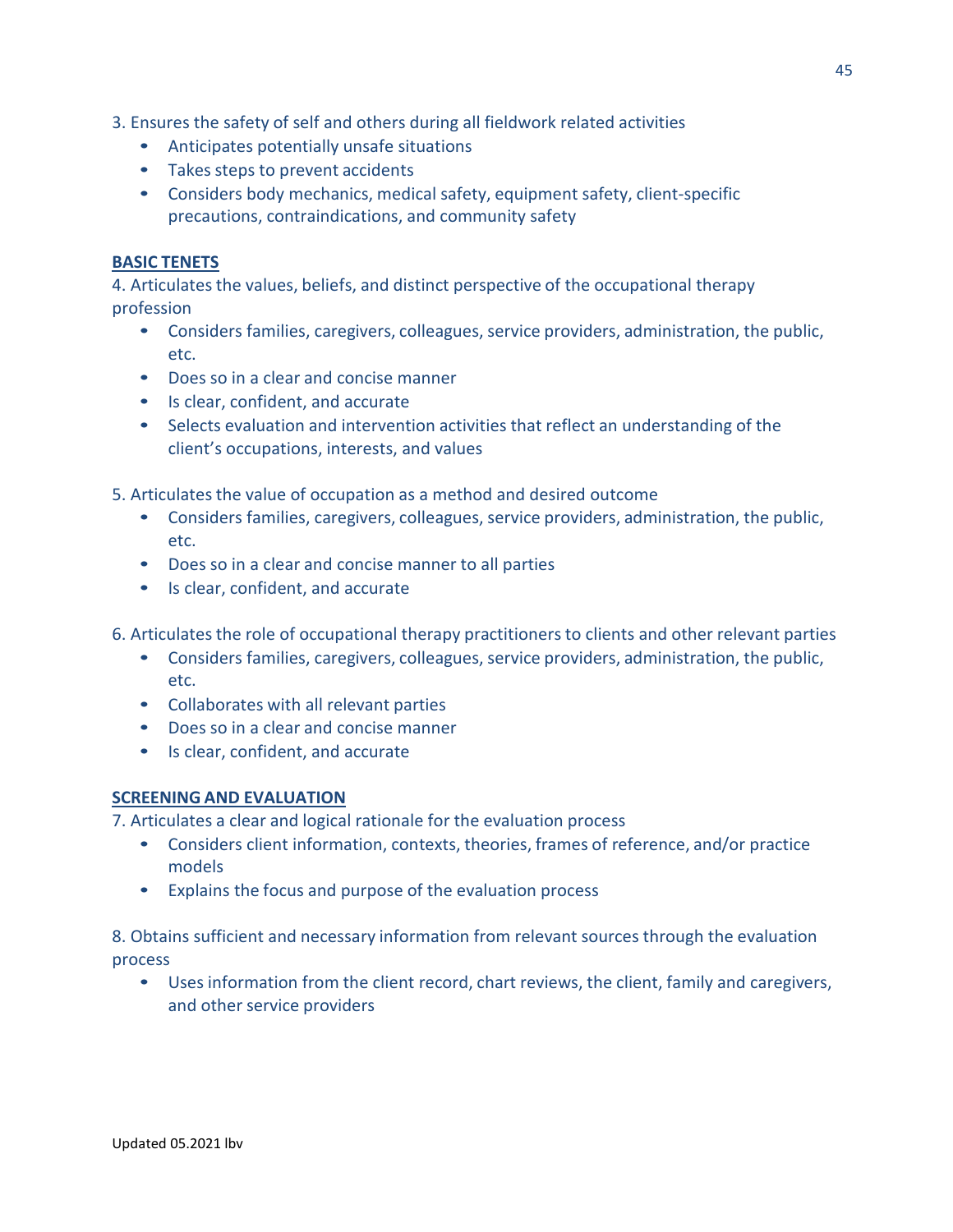9. Selects relevant screening and assessment tools based on various factors

- Considers psychosocial factors, client priorities, needs and concerns about occupational performance and participation, theoretical support, evidence, practice context, funding sources, cultural relevance etc.
- Determines which assessments are appropriate

10. Determines the client's occupational profile and occupational performance through interview and other appropriate evaluation methods

- Demonstrates effective interviewing skills to gather appropriate information
- Identifies areas of concern related to occupational history, patterns of daily living, interests, values, and needs
- Thinks critically and uses clinical reasoning in determining the occupational profile and performance

11. Evaluates and analyzes client factors and contexts

- Identifies strengths and concerns, and considers those that support or hinder occupational performance
- Considers all client-centered components including psychosocial factors
- Uses screening and assessment tools to gather information
- Considers cultural, personal, temporal, and virtual contexts and their effects on client factors

12. Administers standardized and non-standardized assessments and surveys accurately and efficiently to ensure findings are valid and reliable

- Follows assessment protocols in a uniform manner
- Uses tools, manuals, and forms correctly

13. Modifies evaluation procedures based on client factors and contexts

- Selects and filters relevant information from all data and sources
- Works within the diagnoses, medical conditions, contraindications, and precautions

14. Interprets evaluation results to determine the client's occupational performance strengths and challenges

- Converts scores into meaningful information
- Relates assessment findings to functional performance
- Objectively analyzes and selects pertinent data to develop the occupational profile
- Uses clinical reasoning
- Identifies measurable and occupational long-term and short-term goals
- Conveys results to and collaborates with appropriate team members

15. Synthesizes and documents the results of the evaluation process

- Does so clearly, accurately, and concisely
- Uses systematic methods to record the client's occupational performance
- Completes all components thoroughly and accurately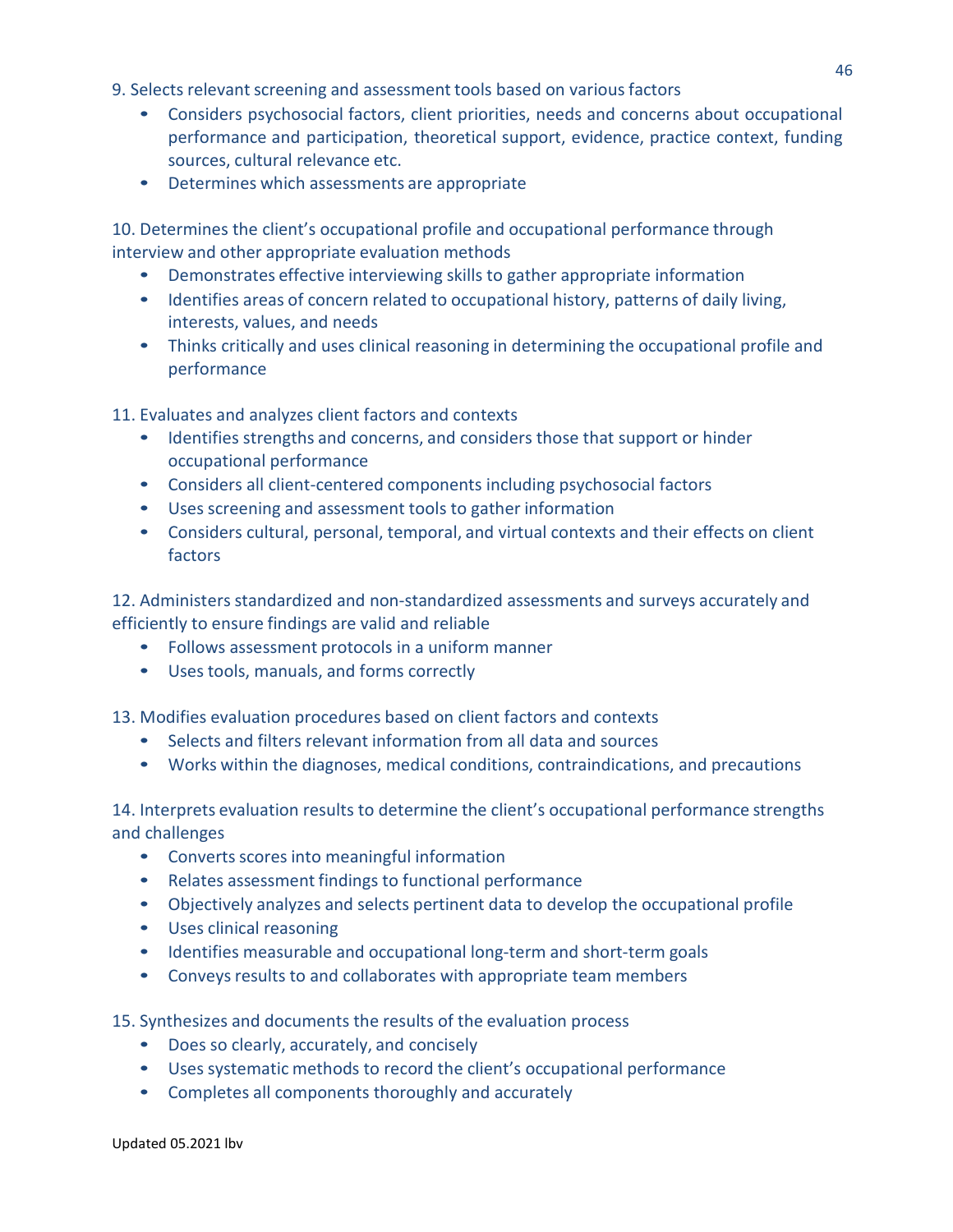- Conveys results to and collaborates with appropriate team members
- Critical thinking and clinical reasoning are evident

# **INTERVENTION**

16. Articulates a clear and logical rationale for the intervention process

- Integrates the evaluation results, contexts, theories, frames of reference, practice models, and evidence
- Identifies the correlation between problem areas, occupational performance, and selected activities

17. Establishes and accurate and appropriate client-centered plan

- Bases the plan on the evaluation results, contexts, theories, frames of reference, and/or practice models
- Creates relevant and measurable goals in collaboration with the client and/or family/caregivers
- Recommends additional consultation and referrals

18. Uses evidence from research and relevant resourcesto make informed intervention decisions

- Researches evidenced-based interventions to be incorporated to meet client needs
- Articulates how to apply evidence to client care based on context and need

19. Selects client-centered and occupation-based interventions

- Motivates and challenges the client
- Works to achieve established goals that support targeted outcomes
- Includes the consideration of all client-centered components, including psychosocial factors

20. Implements client-centered and occupation-based intervention plans

- Includes the consideration of all client-centered components, including psychosocial factors
- Demonstrates a sequential and timely plan of treatment activities, taking functional and psychosocial needs into consideration
- Demonstrates flexibility to alter plans as needed based on client response
- Adapts to change

21. Chooses and modifies intervention approaches to achieve established goals that support targeted outcomes

- Includes prevention, restoration, maintenance, promotion, etc.
- Updates documentation in a timely manner to reflect any changes
- Notifies team members of any changes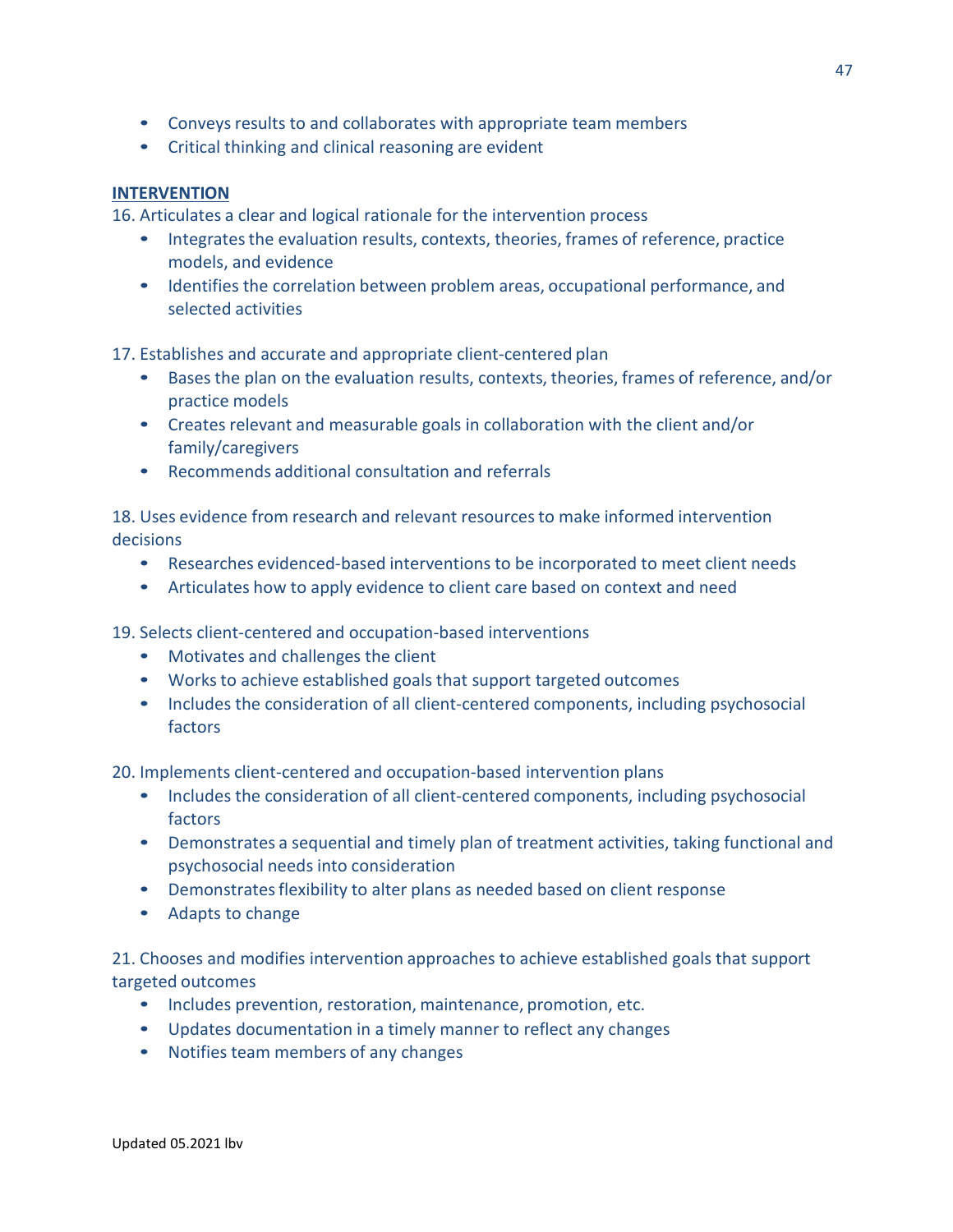22. Modifies the task and/or environment to maximize the client's performance

- Upgrades/downgrades tasks successfully
- Arranges the client's workspace for optimal performance
- Considers adaptive equipment, energy conservation, etc.

23. Modifies the intervention plan, and determines the need for continuation or discontinuation of services based on the client's status

- Recognizes plateaus and makes changes accordingly
- Prepares the client and team for discontinuation of therapy

24. Documents the client's responses to services in a manner that demonstrates the effectiveness of interventions

- Completes documentation according to site standards
- Documents thoroughly
- Uses correct grammar, spelling, and terminology
- Reports client progress to supervisor as instructed
- Accepts responsibility for documentation, written and verbally

### **MANAGEMENTOF OCCUPATIONAL THERAPY SERVICES**

25. Demonstrates through practice or discussion the ability to collaborate with and assign appropriate tasks to the occupational therapy assistant, occupational therapy aide, or others to whom responsibilities might be assigned, while remaining responsible for all aspects of treatment

- Collaborates with paraprofessionals, nurses' aides, staff, volunteers, etc.
- Seeks collaboration opportunities to maximize the client's experience and to learn from other disciplines
- Applies collaborative knowledge to evaluation, intervention, and other programming opportunities

26. Demonstrates through practice or discussion an understanding of costs and funding systems related to occupational therapy services, such as federal, state, third party, and private payers

- Addresses billing for OT services, inventory and ordering of supplies for OT services, and options for client procurement of adaptive equipment
- 27. Demonstrates knowledge about the organization
	- Shows awareness and consideration of mission and vision, accreditation status, licensing, specialty certifications, etc.

28. Meets productivity standards or volume of work expected of occupational therapy students

• Demonstrates ability to organize and prioritize responsibilities to ensure that requirements are completed fully, and in a timely and professional manner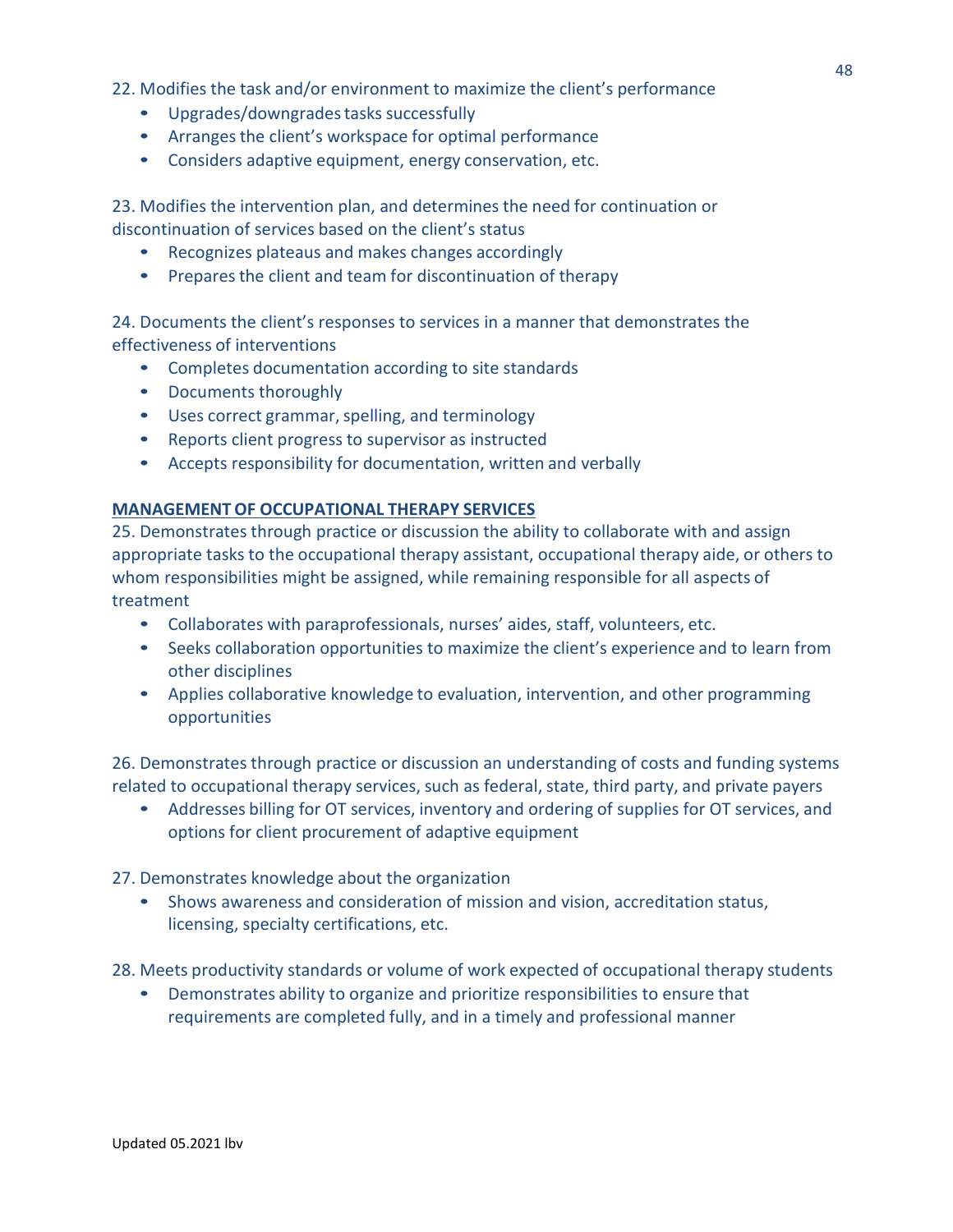### **COMMUNICATION AND PROFESSIONAL BEHAVIORS**

29. Communicates clearly and effectively, both verbally and nonverbally

- Demonstrates clear and effective communication with clients, families, caregivers, colleagues, service providers, administration, other disciplines, and the public
- Demonstrates active listening skills, and is aware of body language and non-verbal communication
- Refers questions that are beyond knowledge or beyond the scope of OT to the appropriate source
- Communicates unusual or critical information to the appropriate personnel in a timely and accurate manner

# 30. Produces clear and accurate documentation

- Documentation is legible
- Documentation has corrected spelling, punctuation, grammar
- Documentation adheres to electronic health documentation requirements
- 31. Collaborates with fieldwork educator(s) to maximize the learning experience
	- Initiates communication
	- Asks for feedback about performance
	- Identifies strengths and challenges

32. Takes responsibility for attaining professional competence

- Seeks learning opportunities and interactions with fieldwork educator(s) and others
- Defines personal expectations and goals for the experience and beyond
- Self-directed in determining performance strengths and challenges
- Collaborates with supervisors to ensure optimal learning opportunities

33. Responds constructively to feedback in a timely manner

- Demonstrates understanding of feedback by changing identified behaviors
- Generalizes supervisor suggestions to multiple situations and skills
- Responds to constructive feedback with openness and willingness
- Demonstrates a positive attitude through body language and verbalizations
- Verbalizes understanding of feedback, and initiates development of goals for improvement

34. Demonstrates consistent and acceptable work behaviors

- Is punctual, prepared, flexible, dependable
- Takes initiative
- Has a professional appearance and behaviors
- Is prepared
- Completes work as assigned
- Follows the schedule
- Meets commitments in a timely manner
- Maintains an organized and safe work area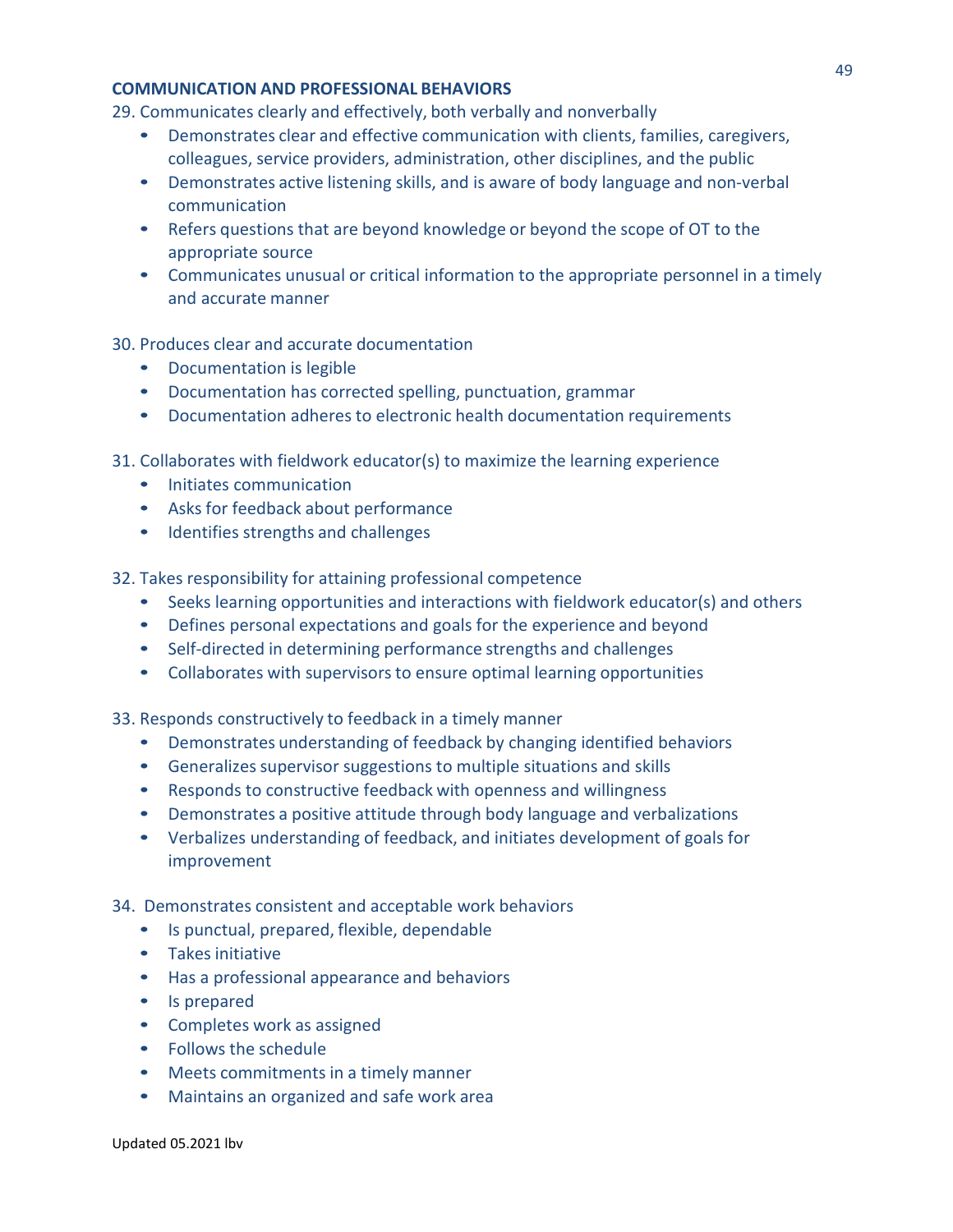- 35. Demonstrates effective time management
	- Plans ahead
	- Adheres to schedules and completes work in the expected timeframe
	- Uses free time constructively
	- Establishes priorities and executes actions accordingly
- 36. Manages relationships effectively
	- Utilizes therapeutic use of self
	- Adjusts the approach to meet the needs of clients and others
	- Demonstrates positive interactions, respect, and flexibility
	- Demonstrates positive working relationships with clients and staff
- 37. Demonstrates respect for diversity
	- Shows awareness of culture, socioeconomic status, beliefs, identity, etc.
	- Seeks to understand the perspective of others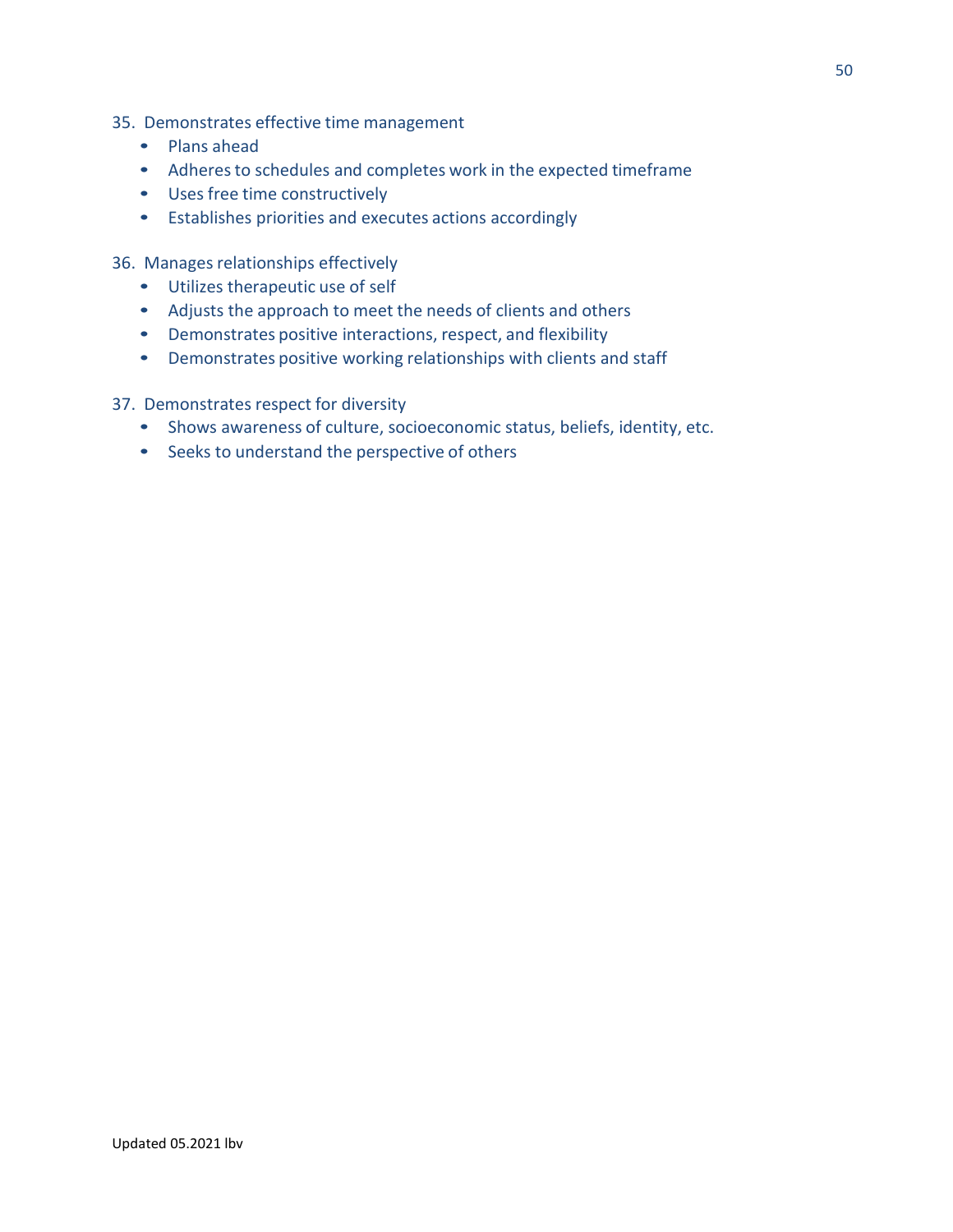### **Weekly Timelines and Expectations**

**The following are** *sample* **guidelinesthat can be used for setting timelines and expectationsfor students. Timelines and expectations will vary across sites, settings and students. Timelines and expectationsshould be adjusted to meet the needs of the site, setting, and student and should be discussed with the student during orientation, and referenced regularly during all educator and student meetings to ensure a timely progression.**

# **SAMPLE ONE**

### **WEEK ONE:**

- Orientation
- Clinical observation
- Complete chart reviews for clients on current caseload
- Assist in executing appropriate treatments under direction of the therapist

# **WEEK TWO:**

- Plan and implement treatment session for one client per day
- Assist with documentation requirements for clients on caseload
- Manage time appropriately during treatment sessions
- Continue observation

### **WEEK THREE:**

- Plan and implement treatment session for two clients per day
- Complete documentation requirements for clients on caseload
- Mange time appropriately during treatment sessions
- Continue observation

### **WEEK FOUR:**

- Plan and implement treatment session for three clients per day
- Provide client/family education
- Complete and score standardized assessment for one client
- Complete documentation requirements for clients on caseload
- Manage time appropriately during treatment sessions
- Continue observation

### **WEEK FIVE:**

- Plan and implement treatment session for 4-5 clients per day
- Complete re-evaluation for one client on caseload
- Discuss progress of clients on caseload with other disciplines involved in care
- Provide client/family education
- Manage time appropriately during treatment sessions
- Continue observation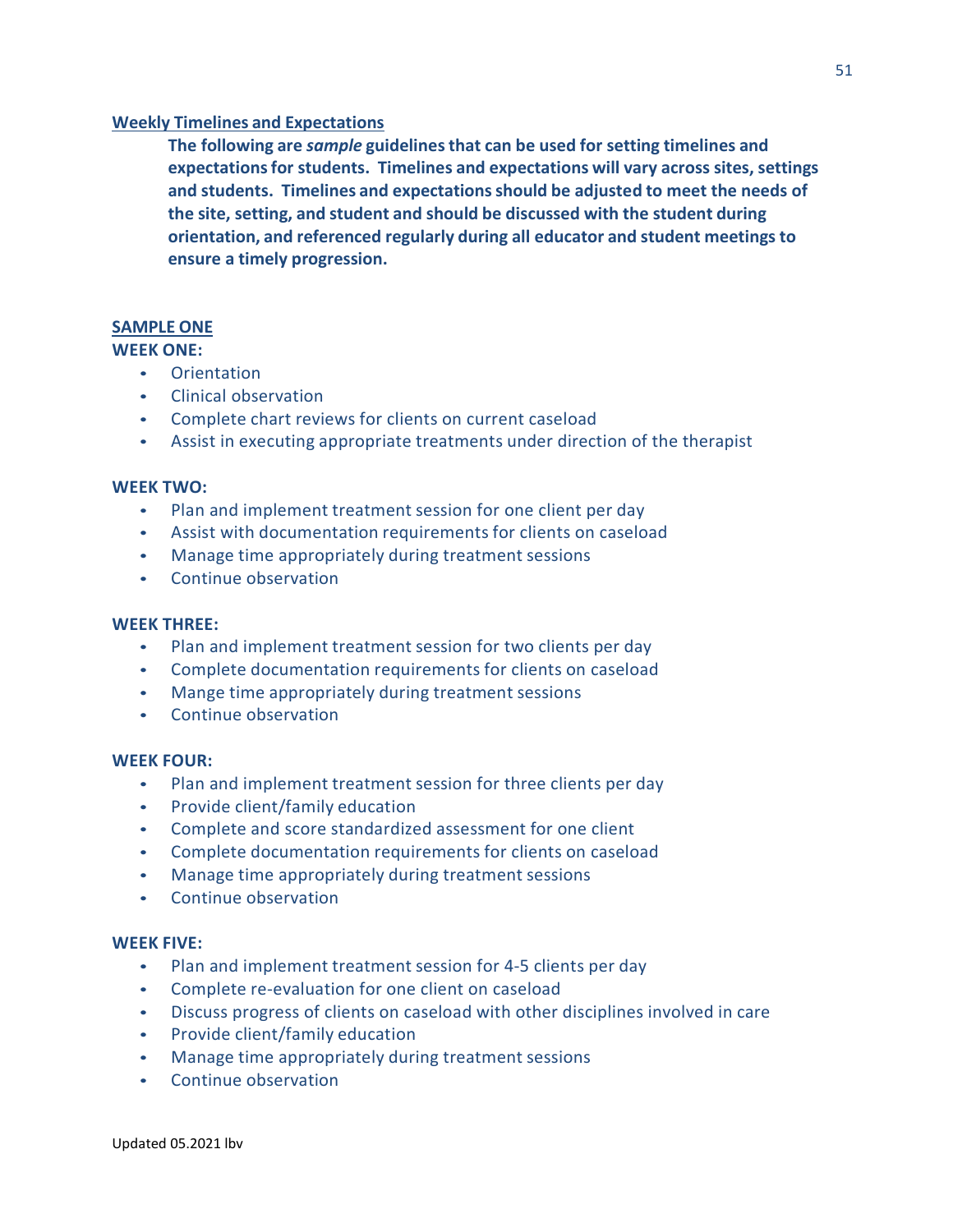### **WEEK SIX:**

- Plan and implement treatment session for 5-6 clients per day
- Provide client/family education
- Complete all documentation requirements for clients on caseload
- Manage time appropriately during treatment sessions
- Continue observation
- Collaborate with educator for Midterm Fieldwork Performance Evaluation and Fieldwork Professionalism Evaluation

### **WEEK SEVEN:**

- Plan and implement treatment session for 7-8 clients per day
- Complete evaluation for one new client
- Provide client/family education
- Complete all documentation requirements for clients on caseload
- Manage time appropriately during treatment sessions
- Continue observation

### **WEEK EIGHT:**

- Assume full caseload
- Complete all documentation requirements for clients on caseload
- Provide client/family education
- Manage time appropriately during treatment sessions
- Continue observation

#### **WEEK NINE:**

- Present treatment student project
- Continue with full caseload

### **WEEK TEN:**

• Continue with full caseload, client/family education, and documentation requirements

#### **WEEK ELEVEN:**

• Continue with full caseload, client/family education, and documentation requirements

### **WEEK TWELVE:**

- Complete all necessary documentation and education to return caseload to full-time team
- Collaborate with educator for Final Fieldwork Performance Evaluation and Fieldwork Professionalism Evaluation
- Complete Student Evaluation of Fieldwork Experience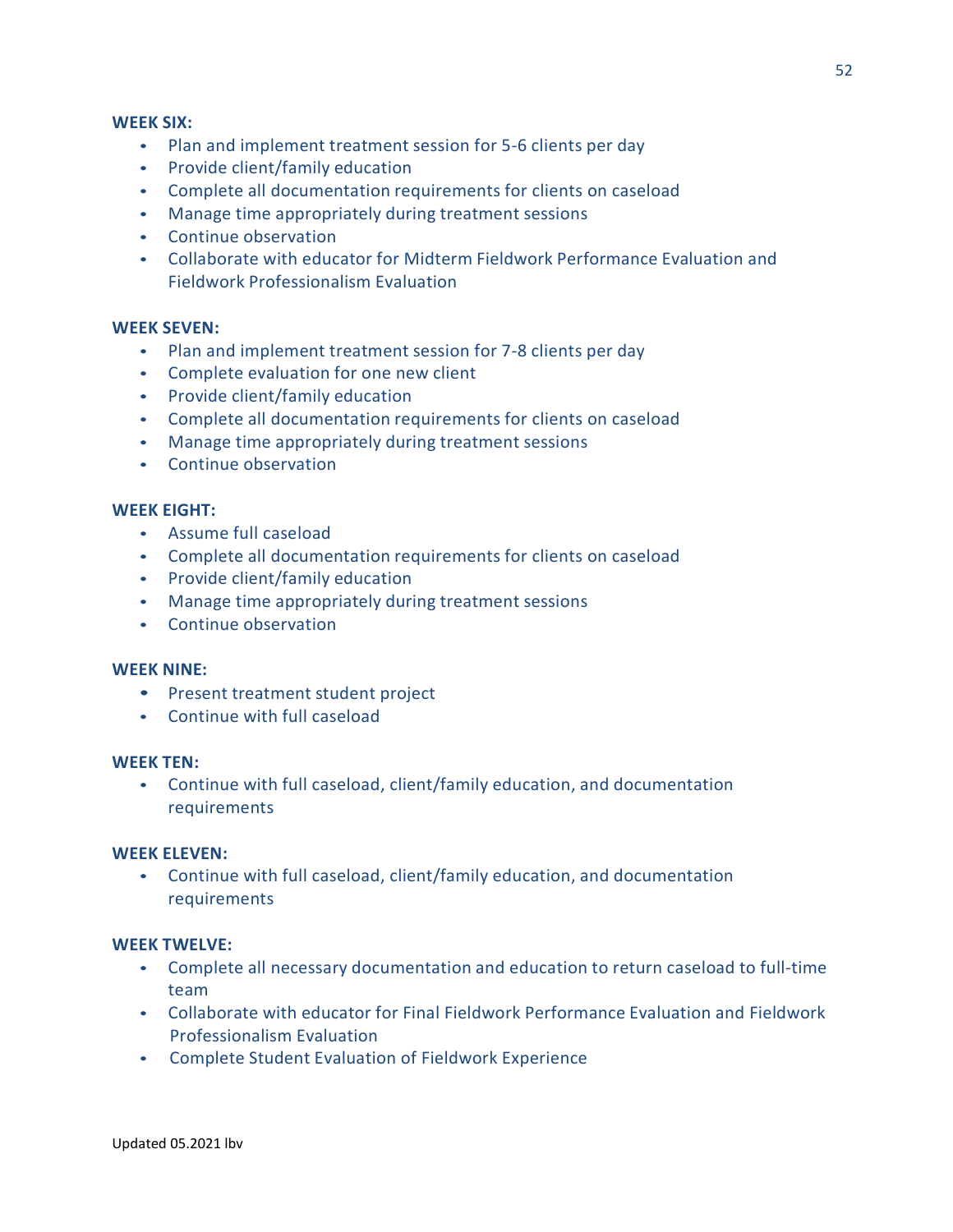# **SAMPLE TWO**

# **WEEK ONE:**

- Orientation
- Clinical observation
- Complete chart reviews for clients on current caseload
- Assist in planning for and executing 4-7 treatment sessions under direction of the therapist
- Assist in evaluation of 1-3 clients
- Complete and score standardized assessment for 1-3 clients

# **WEEK TWO:**

- Plan and implement treatment session for 5-10 clients
- Complete documentation for clients on student caseload
- Assist with documentation requirements for clients on full caseload
- Manage time appropriately during treatment sessions
- Continue observation
- Observe other disciplines and services
- Complete one evaluation and associated documentation

# **WEEK THREE:**

- Plan and implement treatment session for 8-12 clients
- Complete documentation requirements for clients on full caseload
- Mange time appropriately during treatment sessions
- Continue observation
- Complete 2-4 evaluations, re-evaluations, or discharge summaries and associated documentation
- Discuss progress of clients on caseload with other disciplines involved in care

### **WEEK FOUR:**

- Plan and implement treatment session for 10-15 clients
- Provide client/family education
- Complete 3-5 evaluations, re-evaluations, or discharge summaries and associated documentation
- Complete documentation requirements for clients on full caseload
- Manage time appropriately during treatment sessions
- Continue observation

# **WEEK FIVE:**

- Plan and implement treatment session for 12-16 clients
- Complete 4-6 evaluations, re-evaluations, or discharge summaries and associated documentation
- Provide client/family education
- Manage time appropriately during treatment sessions
- Continue observation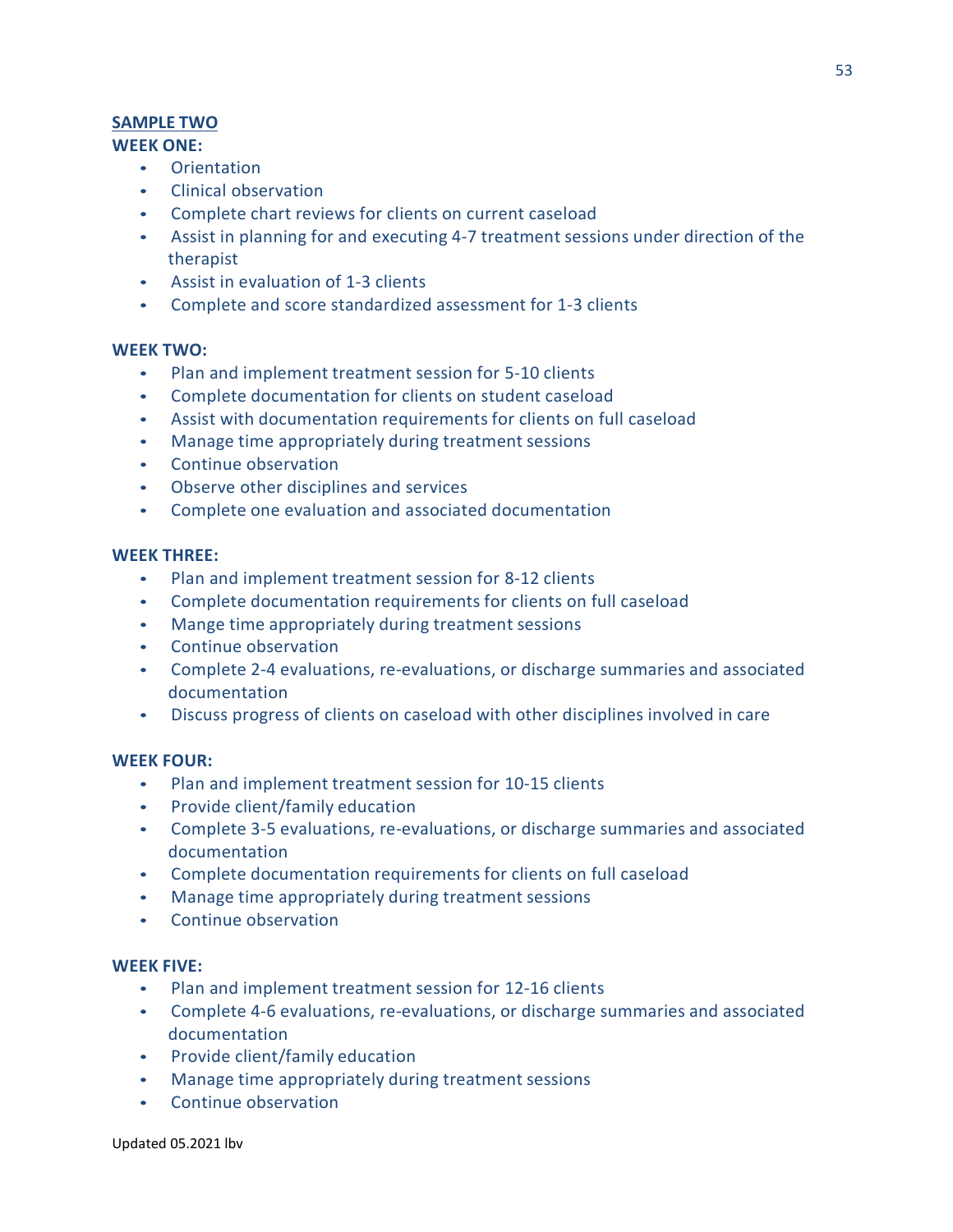### **WEEK SIX:**

- Plan and implement treatment sessions and evaluations for all clients; assume full caseload
- Assume responsibility for all evaluations, re-evaluations, and discharges
- Provide client/family education
- Complete all interdisciplinary communication
- Complete all documentation requirements
- Manage time appropriately during treatment sessions
- Continue observation
- Collaborate with educator for Midterm Fieldwork Performance Evaluation and Fieldwork Professionalism Evaluation

# **WEEK SEVEN THROUGH ELEVEN:**

- Continue care for all clients on caseload, new and current
- Provide all client/family education and inter-disciplinary communication
- Complete all documentation requirements
- Manage time appropriately during treatment sessions
- Continue observation
- Present student projects and respond to feedback

### **WEEK TWELVE:**

- Complete all necessary documentation and education to return caseload to full-time team
- Collaborate with educator for Final Fieldwork Performance Evaluation and Fieldwork Professionalism Evaluation
- Complete Student Evaluation of Fieldwork Experience

### **Agreement:**

I have read the above learning objectives and sample weekly timelines and expectations. I agree to effectively foster opportunities for the learner to meet the above objectives. Our site will facilitate opportunities for Level II students to strive for competency in all areas of practice.

Name of Facility:

Fieldwork Educator's Name:

Fieldwork Educator's Signature:

Date: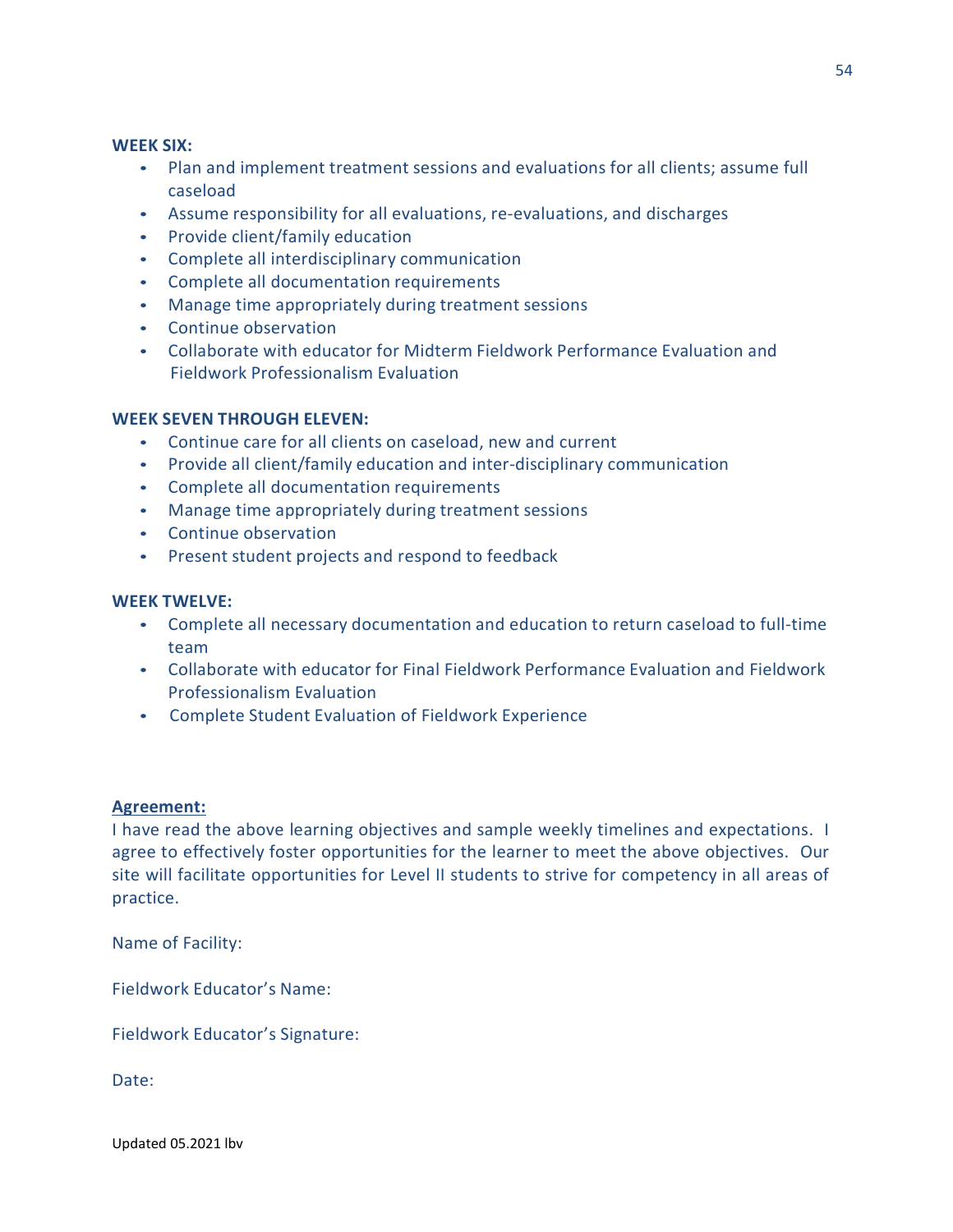References:

Atler, K. (2003). *Using the Fieldwork Performance Evaluation Forms: The Complete Guide.* AOTA Press. 2003.

*Butler Hospital Level ll Fieldwork Site-Specific Objectives* (2004, August). American Occupational Therapy Association Site-

Specific [Objectives. https://www.aota.org/Education-Careers/Fieldwork/SiteObj.aspx](http://www.aota.org/Education-Careers/Fieldwork/SiteObj.aspx)

Metropolitan Occupational Therapy Education Council of NY/NJ (2003, December 3). *Sample Behavioral Objectives*,

[https://www.aota.org/Education-Careers/Fieldwork/SiteObj.aspx](http://www.aota.org/Education-Careers/Fieldwork/SiteObj.aspx)

Tucker, D & Honea, D. (2003, August 16). *Sample School Setting*[.](http://www.aota.org/Education-) [https://www.aota.org/Education-](http://www.aota.org/Education-)Careers/Fieldwork/SiteObj.aspx

University of Texas Medical Branch- Galveston. *Specific Behavioral Objective for Adult Outpatient.*

h[ttps://www.aota.org/E](http://www.aota.org/Ed)[ducation-Careers/Fieldwork/SiteObj.aspx](http://www.aota.org/Education-Careers/Fieldwork/SiteObj.aspx)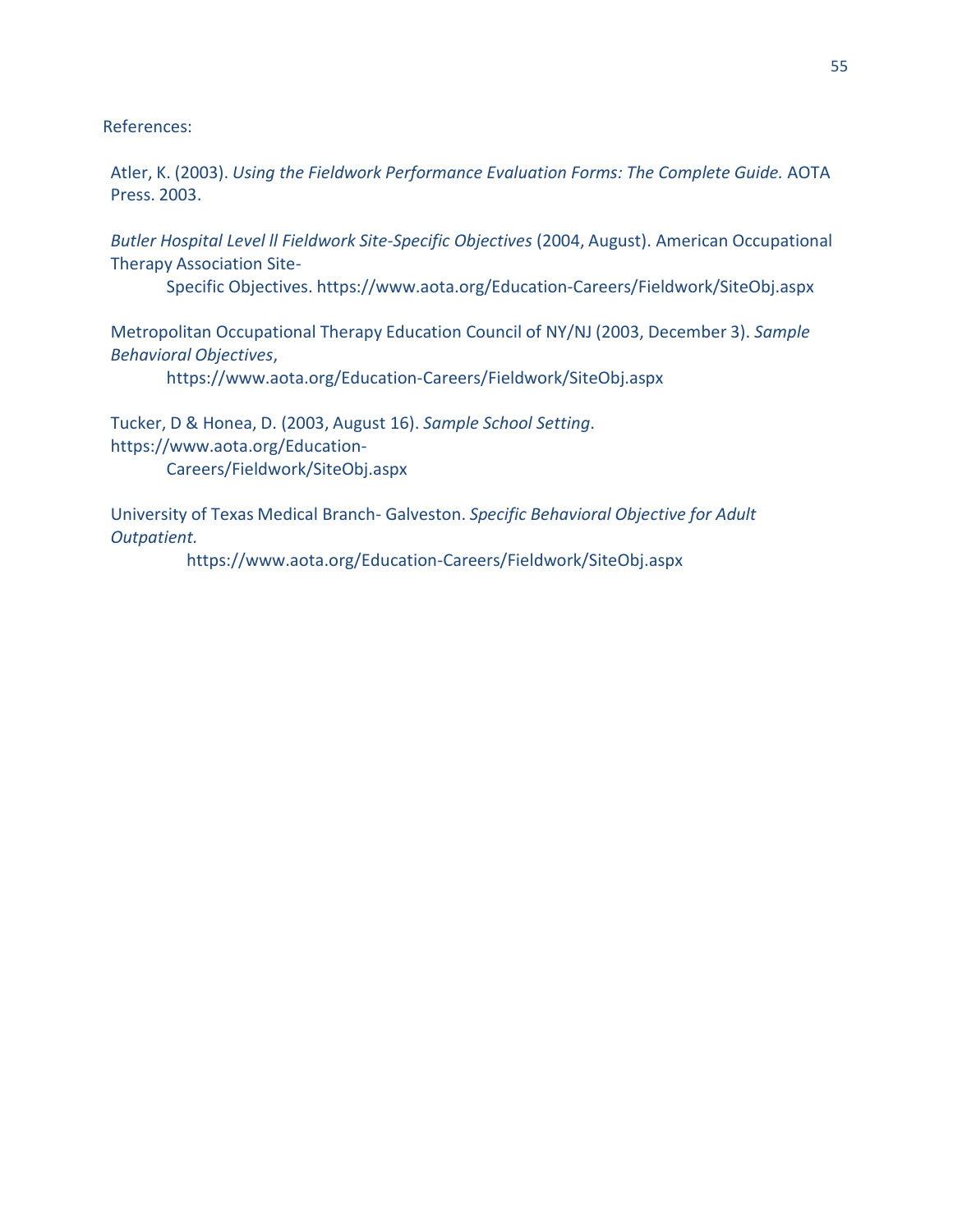# **Appendix E: AOTA Fieldwork Performance Evaluation Form**

The AOTA Fieldwork Performance Evaluation Form (AOTA FWPE) is the assessment tool used to evaluate Level II students performance at both midterm and final. FWPE content can be viewed via the link below. Educators will receive a link to complete the evaluation through Formstack, a portal used for administration and scoring. The link will provide additional details related scoring.

[AOTA Fieldwork Performance Evaluation Content](https://www.aota.org/-/media/Corporate/Files/EducationCareers/Fieldwork/Fieldwork-Performance-Evaluation-Occupational-Therapy-Student.pdf?fbclid=IwAR0XD5ZacOQdKiDP_6xKntkn_Iwi6biOxUAZScEtx9HDf-XHxpII_-bGmIM) [AOTA Fieldwork Performance Evaluation FAQ](https://www.aota.org/Education-Careers/Fieldwork/performance-evaluations/faq.aspx)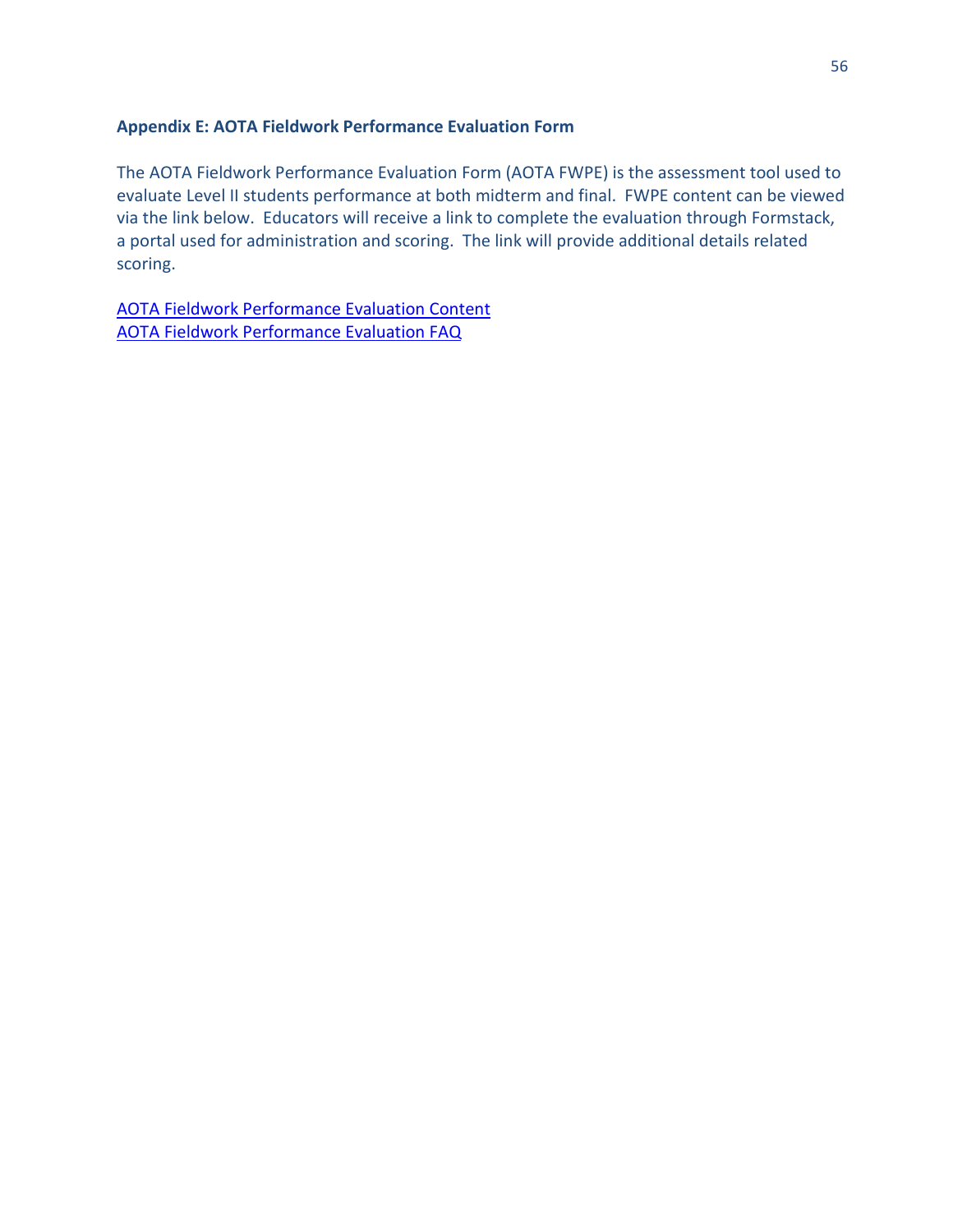# **Appendix F:** *Student Evaluation of the Fieldwork Experience (SEFWE)*

The Student Evaluation of the Fieldwork Experience (SEFWE) serves as a tool for fieldwork sites, academic programs, and students. It is designed to offer each program the opportunity to gather meaningful and useful information related to Level II fieldwork experiences. This is completed at the end of each Level II fieldwork rotation.

The main objectives of this evaluation are to:

- Enable the Level II fieldwork student who is completing a placement at the site to evaluate and provide feedback to the fieldwork educator[s] and fieldwork setting
- Enable academic programs, fieldwork sites, and fieldwork educators to benefit from student feedback in order to develop and refine their Level II fieldwork programs
- Provide objective information to students who are selecting sites for future Level II fieldwork

[AOTA Student Evaluation of Fieldwork Experience \(SEFWE\)](https://www.aota.org/-/media/Corporate/Files/EducationCareers/Educators/Fieldwork/StuSuprvsn/Student-Evaluation-Fieldwork-Experience-2016.docx)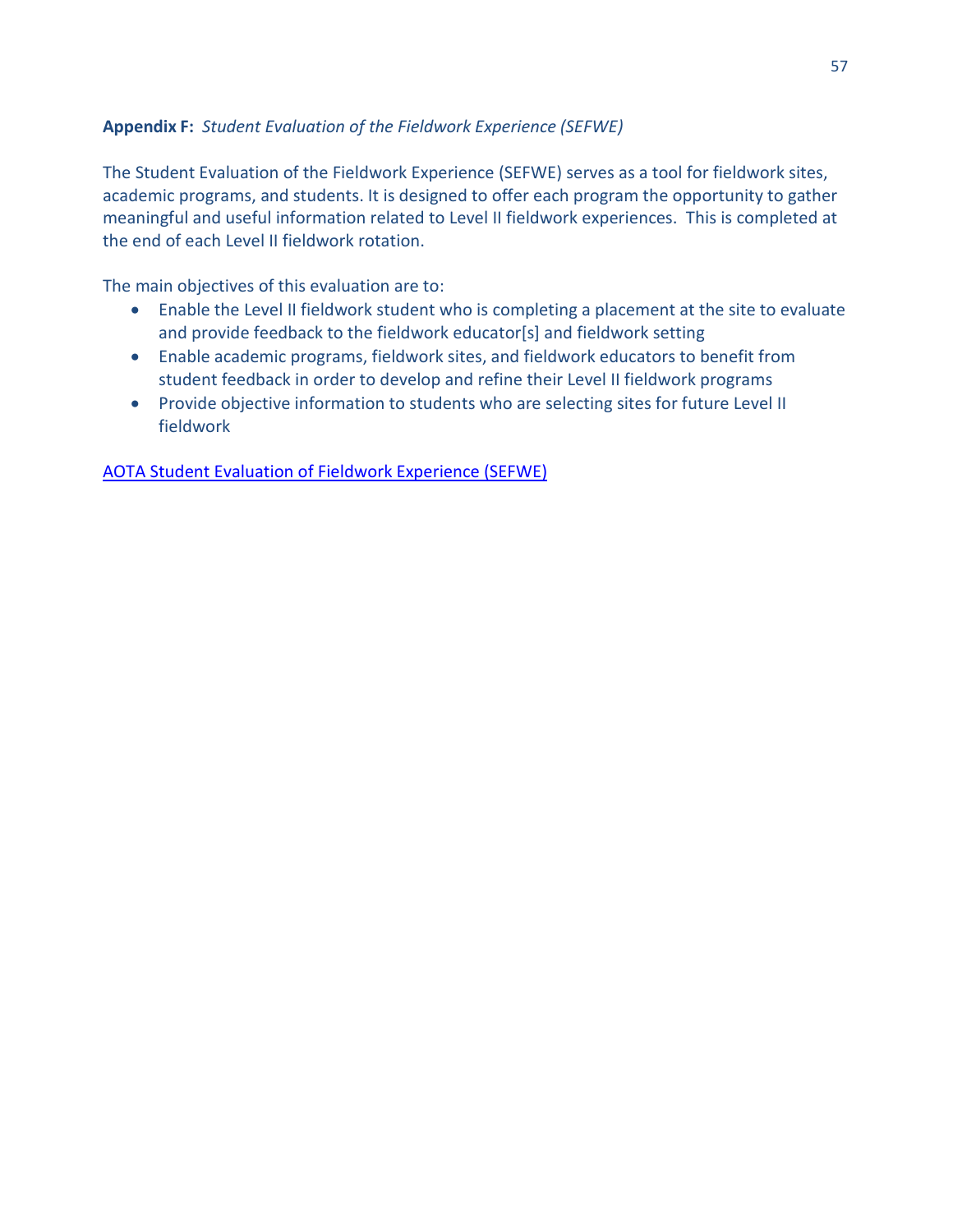# **Appendix G: AOTA Fieldwork Experience Assessment Tool (FEAT)**

The AOTA Fieldwork Experience Assessment Tool (FEAT) is an assessment tool that can be beneficial for educators and students to complete to maximize the learning experience. This tool is useful in contributing to educator and student discussions about behaviors and attitudes, and environmental resources and challenges. By using this tool mutually between both parties, it can be beneficial to promote dialogue and the "just right challenge". It can be used early in a fieldwork rotation to ensure communication, or any time needed to problem solve and foster communication between both parties.

[AOTA Fieldwork Experience Assessment Tool \(FEAT\)](https://www.aota.org/-/media/Corporate/Files/EducationCareers/Accredit/FEATCHARTMidterm.pdf)